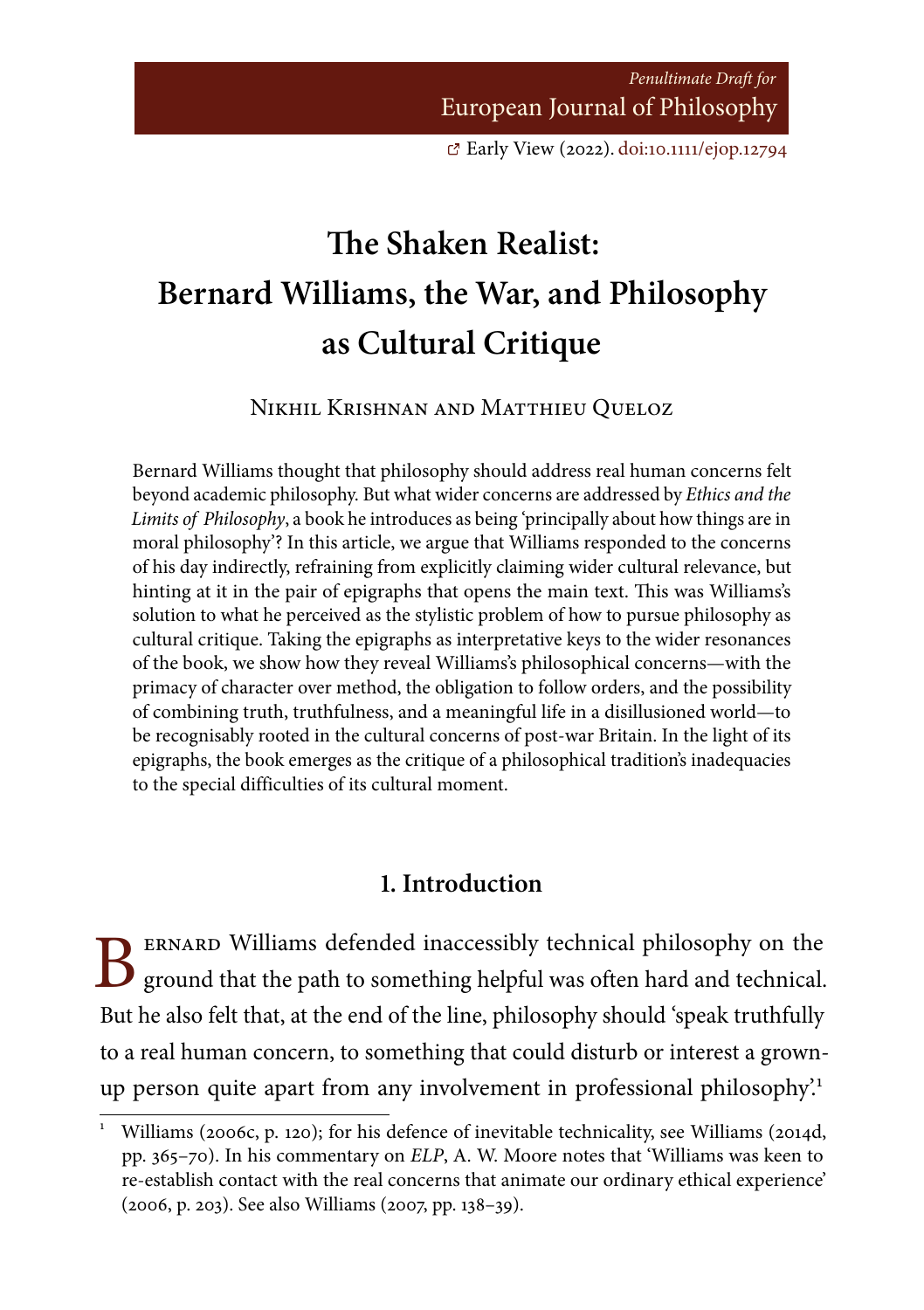For a book regarded as Williams's main contribution to philosophy, however, Ethics and the Limits of Philosophy (ELP) does surprisingly little to motivate its central claims from urgent problems in the wider culture. Most of its ten chapters appear to be interventions in theoretical disputes with little currency outside the world of Anglophone moral philosophy. The book does not advertise itself as a piece of 'cultural critique' in the way that—to name a book published in the same decade—Alasdair MacIntyre's After Virtue (1981) did.<sup>2</sup> Williams introduces ELP as being 'principally about how things are in moral philosophy'.<sup>3</sup> There have been readers who felt that Williams aspired to do more, in particular 'to align himself with Nietzsche as a critic of morality as a genuine cultural phenomenon';<sup>4</sup> but since, unlike Nietzsche, Williams ostensibly focused on ethical theories and their systematic reworkings of ideas at work in the wider culture, it seemed doubtful even to those readers that what Williams in fact criticised was 'anything other than a philosopher's "invention".<sup>5</sup> For the most part, readers have been minded to take the book at face value, as a critique of certain academic tendencies, with little to say about the wider culture.

By contrast, we argue that there are significant respects in which ELP is a piece of cultural critique, and that hearing its cultural resonances yields a much richer picture of what the book is about. Williams is inviting us to read his critique of ethical theory as having a wider cultural import. In his 1990 preface to the French translation of ELP, he explicitly did so, noting that 'the

<sup>3</sup> Williams (2006a, p. vii).

MacIntyre (2007, p. 22 and *passim*). If the choice we moderns face is, as MacIntyre claims, between Aristotle and Nietzsche, then ELP is the Nietzschean counterpart to After Virtue. Williams ended his review of MacIntyre's book by noting: 'If, at our present juncture, we do have to choose between Aristotle and Nietzsche, it may rather be Nietzsche who is right' (2014a, p. 186). Yet Williams also remarked that it was an exaggeration to present this as our only choice—a remark we elucidate in this paper by showing how Williams proposed to draw constructively on both Aristotelian and Nietzschean ideas.

<sup>4</sup> Leiter (1997, p. 256).

<sup>5</sup> Leiter (1997, p. 256); see also Darwall (1987, pp. 78, 82–83), Barnes (1993), and Leiter (2022, pp. 22–24).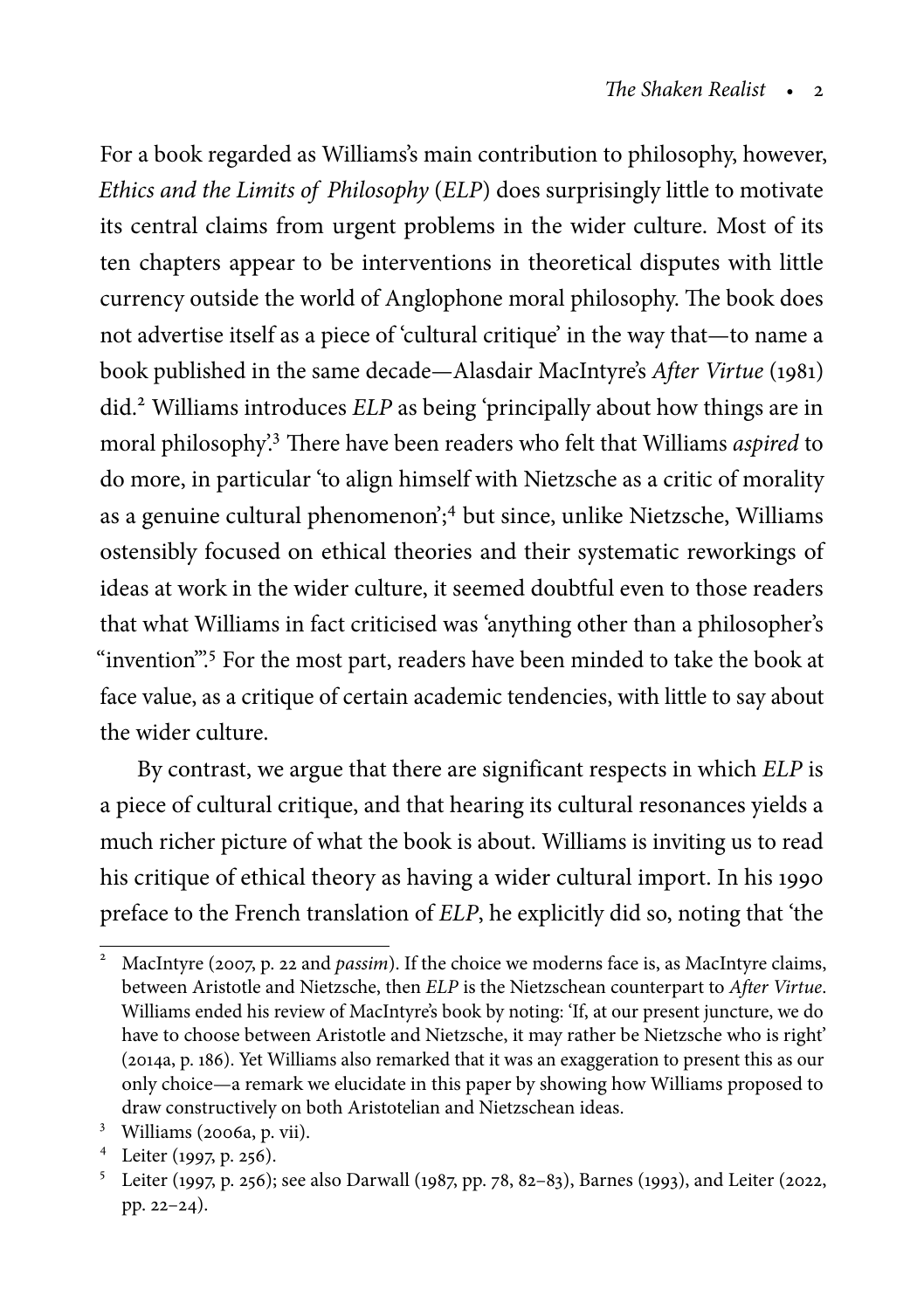critique of ethical theory does not speak only to ethical theory', since ethical theory 'is not itself the basic condition with which we should be concerned, but a symptom, the expression of that condition in the tissue of a certain type of philosophy'.<sup>6</sup>

While that 'basic condition' of which ethical theory is but a 'symptom' can be broadly circumscribed as the condition of modernity,<sup>7</sup> we contend that the cultural resonances of ELP are clearest and most pertinent when the book is situated more specifically in the aftermath of the second world war. Expounding these connections to post-war concerns brings out the respects in which ELP is a cultural as well as academic critique. The book speaks to moral issues which, though not exclusive to the post-war context, acquired particular urgency and poignancy in the wake of the war: what to say to—or about—the fanatic; whether general rules can be much of a safeguard against atrocity in the absence of a strong moral character; what grounds the authority of an impersonal system of commands over the individual; or how to face up, without falling back on comforting superstitions and delusions, to the horrors of the war and the hideous human costs of the liberal order it made possible.

Yet Williams's way into these grand themes was characteristically oblique, to the point that readers can easily miss their presence in the book's pages: on the reading we propose, it is in the pair of epigraphs that open the main text that one finds the interpretative keys to the wider cultural resonances of the book's philosophical arguments. These epigraphs—an extract from Wallace Stevens's poem 'Esthétique du Mal' and an untranslated French sentence from Albert Camus's novel La Chute—have so far been virtually ignored by

 $\overline{6}$  Williams (1990, p. xi). Our English translation follows the original typescript, now published as Williams (2021). For a more detailed discussion of Williams's explanation of the wider cultural resonances of the book in his preface to the French translation of ELP, see Babbiotti, Krishnan, and Marquier (2021).

<sup>7</sup> For Williams's notion of modernity, see (2006a, p. 197) and especially Williams (2005d).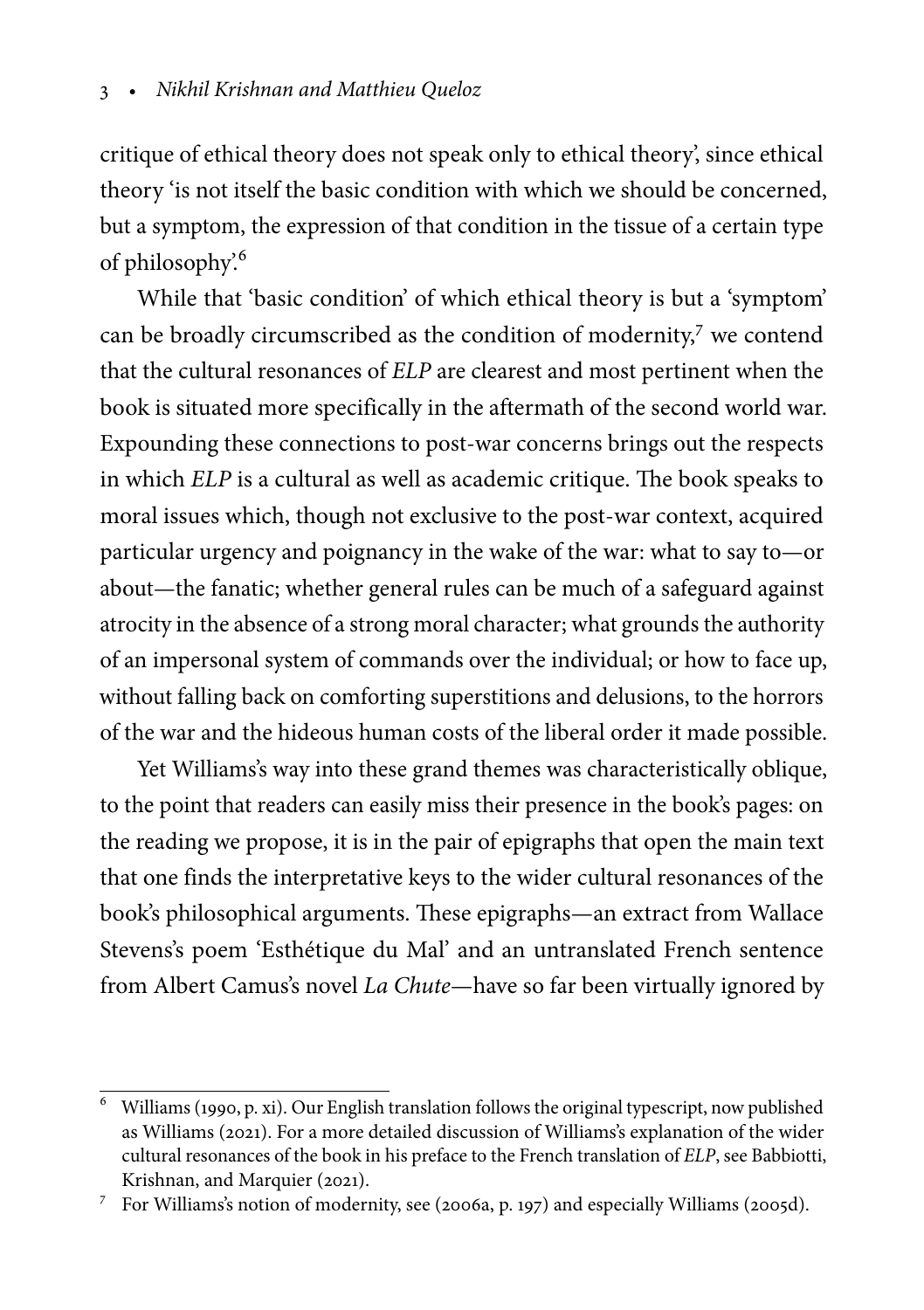commentators.<sup>8</sup> This is unsurprising, as the text does not refer directly to these epigraphs, and their point is never explained in so many words. But this reticence is in keeping with Williams's general style.<sup>9</sup> Once properly contextualised, however, these epigraphs indicate the respects in which ELP constitutes a form of philosophy as cultural critique.

We proceed as follows: in §2, we motivate our focus on the epigraphs, suggesting that Williams's use of them to flag ELP's wider cultural import was his solution to the problem of finding a style for moral philosophy in the wake of the war. In §3, we show how the epigraphs index the book to modernity and to the second world war in particular. In §4, we discuss how the Camus epigraph brings out the wider significance of Williams's reflections on the primacy of character over method and the agent's relation to impartial systems of commands. In §5, we spell out how the Stevens epigraph underscores the wider relevance of another central theme in Williams, of how to make sense of a disenchanted world in truthful terms without choking on its horrors and the human costs of what is of value in it. In §6, finally, we draw out some further implications of this reading for our understanding of Williams's philosophical outlook and of ELP in particular.

# **2. Kitsch and Truthfulness**

The tactic of using the epigraphs to flag ELP's wider cultural import may strike one as so oblique as to arouse the suspicion of being really a kind of fudge: an attempt to hint at greater ambitions while in fact doing something far more modest, attacking philosophers' fantasies while leaving the real cultural issues

<sup>&</sup>lt;sup>8</sup> Two notable exceptions: Moore (2019, p. 181) discusses the Stevens epigraph, while Seabright (1985, p. 18) notes in passing that the 'quotation from Camus provides a much more direct clue to the book's theme than is found in most epigraphs'.

<sup>9</sup> See Moore (2006, p. 204) and Nussbaum (2003). On compression as a stylistic method in Williams's work, see Babbiotti (2020).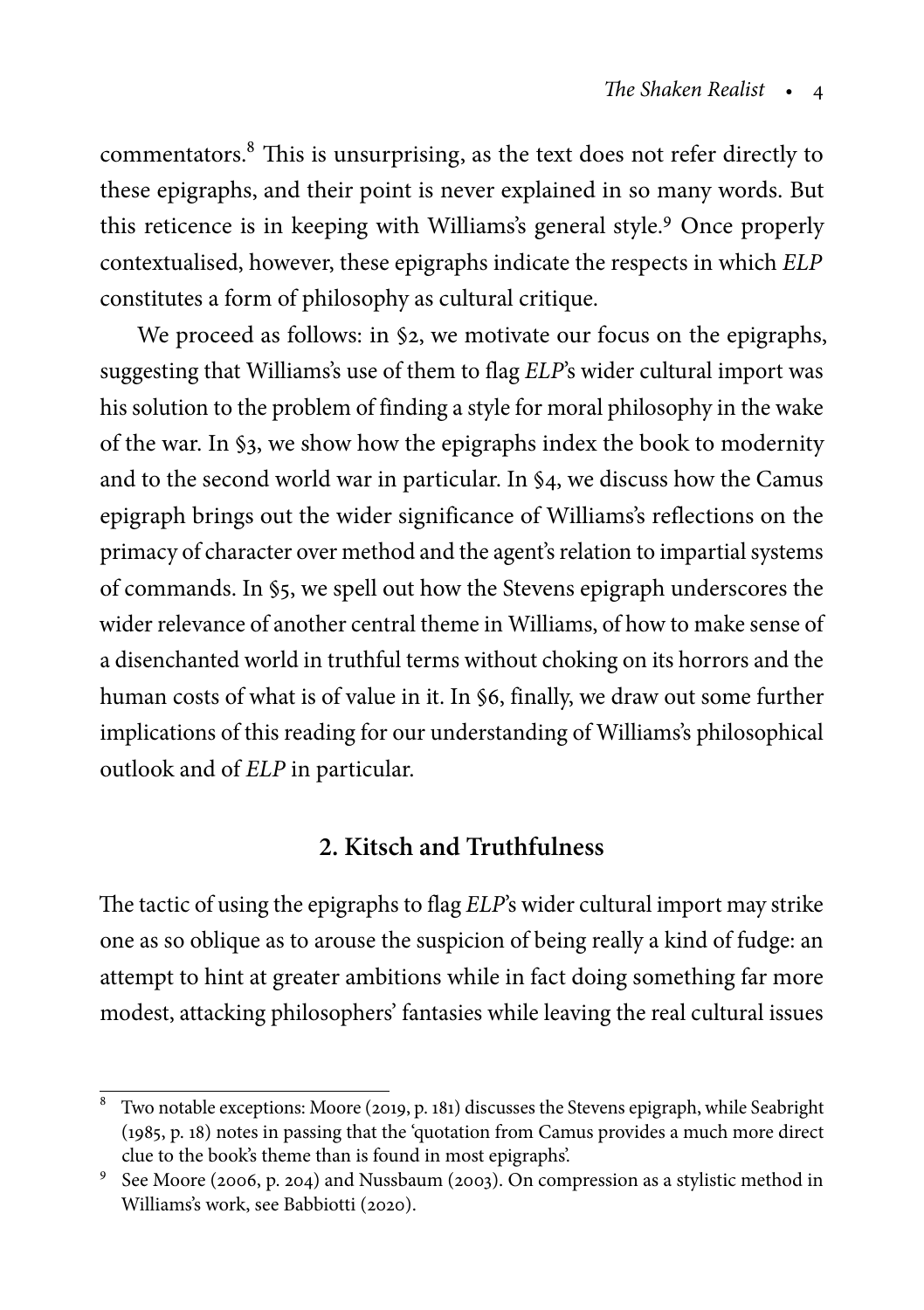unaddressed.<sup>10</sup> Sometimes, as Williams himself noted, to adopt a style 'is not simply to adopt a style, but to duck a problem.<sup>11</sup>

Distinguishing between indirection and evasion here requires a delicate interpretative balancing act. The plausibility of the thesis that the book indicates its ulterior themes through its epigraphy must be judged by the light it throws on Williams's project; to get that far, one has to give Williams the benefit of the doubt, in particular by tentatively assuming that the epigraphs are not just ornamental trinkets. But if such hermeneutic charity is not to degenerate into hagiography, it had better not foreclose the more searchingly critical question of why Williams so much as appears to be fudging. Why was he not more explicit about the wider cultural resonances of the book? What was he trying to avoid?

A sense of what Williams was trying to avoid can be gleaned from his later reflections on the stylistic difficulties involved in writing philosophy that addresses the horrors of the 20th century directly. It is not just that he felt that a more obvious treatment of them would have been inauthentic. He also felt that a less oblique approach would have been inappropriate to the subject matter and the style it demanded:

There is much cultural criticism and supposed philosophy which sounds, superficially, very urgent, only too heart-breakingly involved in the end of humankind or the horrors of the 20th century. It offers an easily accessible and instantly impressive eschatology, and it is this that some critics hold up as a model of seriousness. But these writings, just because of their message that what is really important is instantly awesome, are on the wrong side from philosophy—on the wrong side ... between kitsch, on the one hand, and truthfulness, on the other. In philosophy, at least, a truthful style is not likely to make it immediately obvious what the work has to do with our most urgent concerns, because its interest is in the less obvious roots and consequences of our concerns.<sup>12</sup>

See, e.g., Leiter (2022, p. 22).

 $11$  Williams (1995d, p. 66).

<sup>&</sup>lt;sup>12</sup> Williams (1996). Reprinted in Williams (2014d).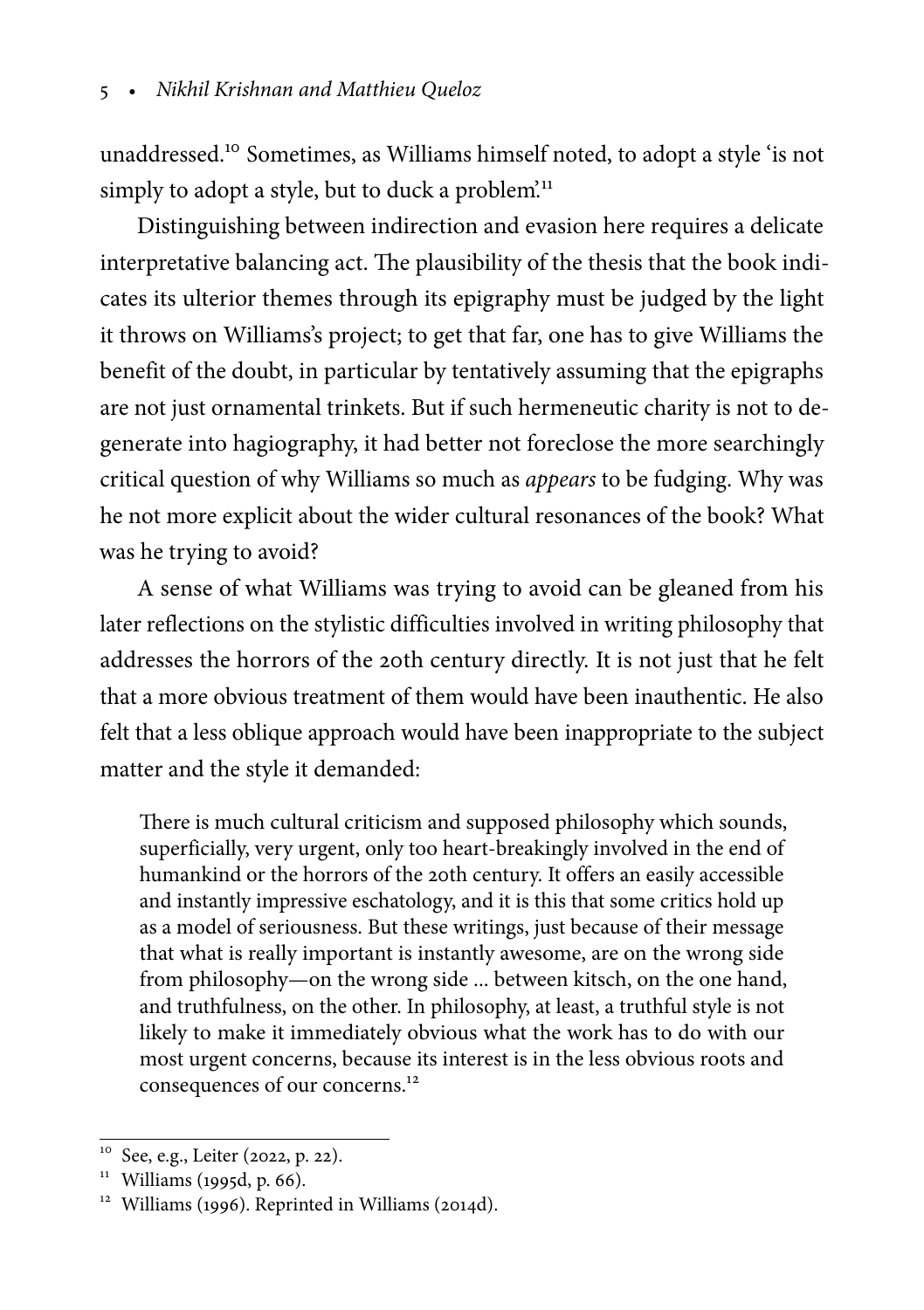Williams's remarks here are not a blanket condemnation of philosophy that is upfront about its relations to the wider culture. His final book openly professed to address important 'tensions in our culture between truth and truthfulness'.<sup>13</sup> His remarks are, rather, a reminder not to assume that philosophy about urgent, serious subjects must be urgent, serious philosophy. To do so would be to commit the 'fat oxen' fallacy: the 'strangely tempting' fallacy of thinking that a man 'who drives fat oxen must himself be fat.'<sup>14</sup> One may aspire to write about serious and urgent subjects and end up writing a piece of kitsch, turning world-historical horrors and suffering into something with the seriousness and urgency of a soap opera. As the reviewer of one moral philosopher's historical survey of 20th-century massacres observed, there is a way of harping on about atrocity that is the opposite of truthfulness, because it turns hard truths into something comforting—the comfort of 'being neither victim, nor perpetrator, nor bystander.<sup>15</sup>

At the same time, Williams opposed the view, which he associated with post-modernist cultural studies, that drawing on history is itself inherently kitsch.<sup>16</sup> History *could* be kitsch, especially when catering to the appetite for 'heritage humanities'.<sup>17</sup> But this merely meant that the serious study of history had to guard against an exploitative commercial demand for kitsch, not that history was itself kitsch. The difficulty, for Williams, was that if philosophy was going to be truthful, it had to participate in what he called 'the humane study of humanity',<sup>18</sup> and the adoption of this self-conception meant that philosophy had to draw, notably, on history; but just because it had to draw on history,

<sup>&</sup>lt;sup>13</sup> Williams (2002, p. 4).

<sup>&</sup>lt;sup>14</sup> Williams (2001, p. 29). The context was a discussion of the value of the sciences as compared to the humanities: 'Justifications for doing objective subjects [e.g. physics] are not objective justifications for doing those subjects.'

 $15$  Newey (1999).

<sup>&</sup>lt;sup>16</sup> Williams (1995c, p. 87). He elaborated on the idea that philosophy needs history in Williams (2006e, 2014e). See Moran (2016) for a helpful discussion.

<sup>17</sup> Williams (2002, p. 10).

<sup>&</sup>lt;sup>18</sup> Williams (1995c, p. 87).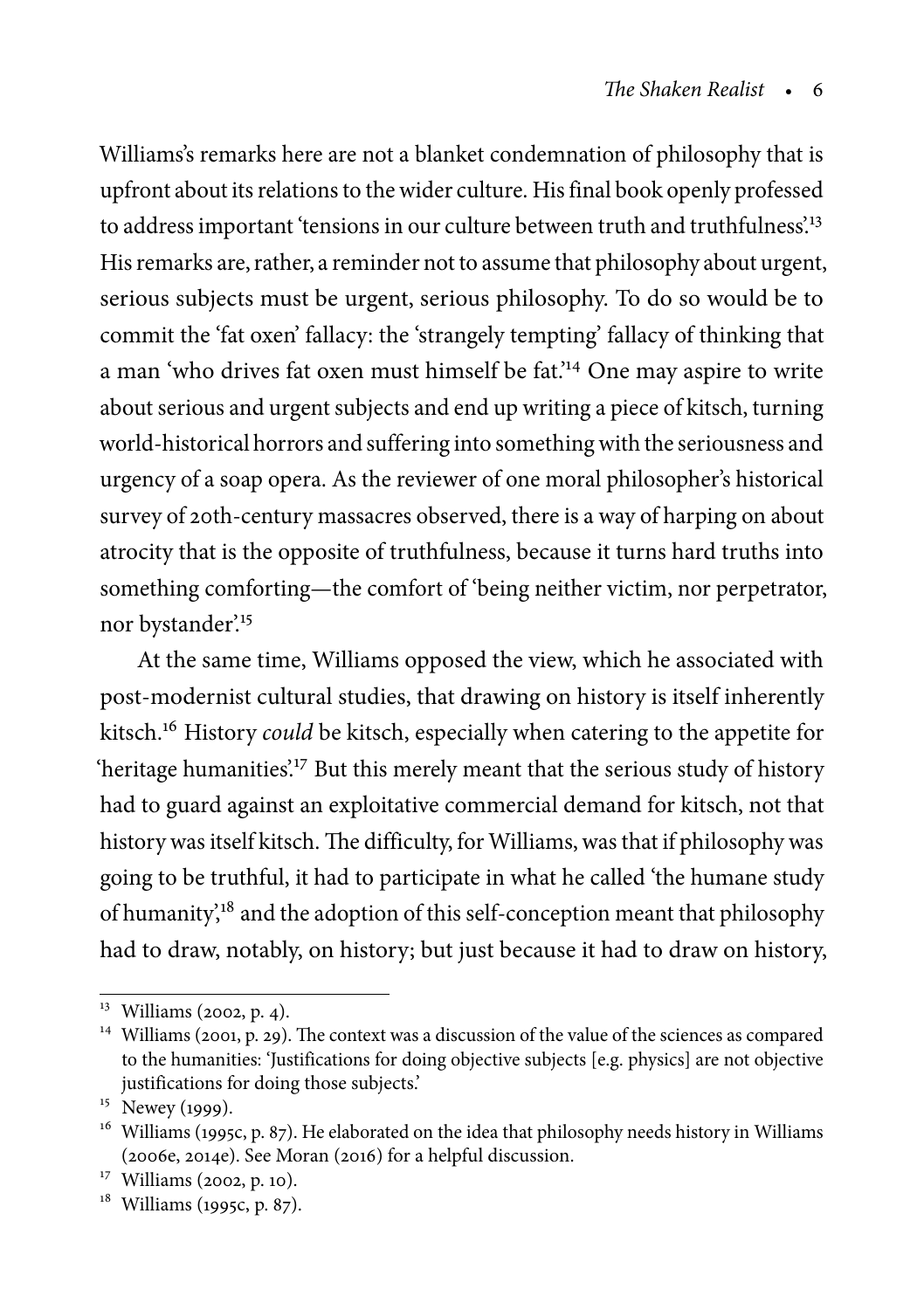there was a special challenge involved in writing moral philosophy after the atrocities of the war in ways that neither evaded history nor degraded it into kitsch. Any moral philosophy written in the shadow of Auschwitz, so far as it sought truthfully to confront the event that cast it, faced the challenge of doing so without lapsing into the exploitatively lurid and sentimental, 'only too heart-breakingly involved .. . in the horrors of the 20th century'.

It took Williams a long time to find a response to the stylistic demands on writing moral philosophy after Auschwitz. As late as the winter of 1970–71, with as yet no book to his name, Williams admitted in an interview with Bryan Magee: 'there is a certain sense in which I personally don't know how to do the subject ... there's a problem about finding a style, and that's not a shallow question. The problem of how to find a style in moral philosophy is actually one of the deepest questions about it.<sup>19</sup>

The style that he eventually did find in ELP, we suggest, was his provisional response to this problem. Williams's struggle with the problem of finding a style for moral philosophy, his aversion to kitsch, and the special difficulties he saw in addressing the moral issues raised by the history of the 20th century help explain why he would have chosen to do so through indirection and allusiveness, and thereby warrant taking the epigraphs seriously.

# **3. The Moral Concerns of the War and its Aftermath**

To bring out the aspects of the wider historical and cultural context to which the epigraphs allude, we need to fill in something of the textual and genetic context of the epigraphs themselves.

The first epigraph is an extract from a poem by the American modernist Wallace Stevens, 'Esthétique du Mal'. This long, experimental poem of his late period was written not just during the war, but in response to it, provoked by a letter from a soldier in the spring 1944 Kenyon Review complaining that the

 $\frac{19}{19}$  Magee and Williams (1971, p. 164).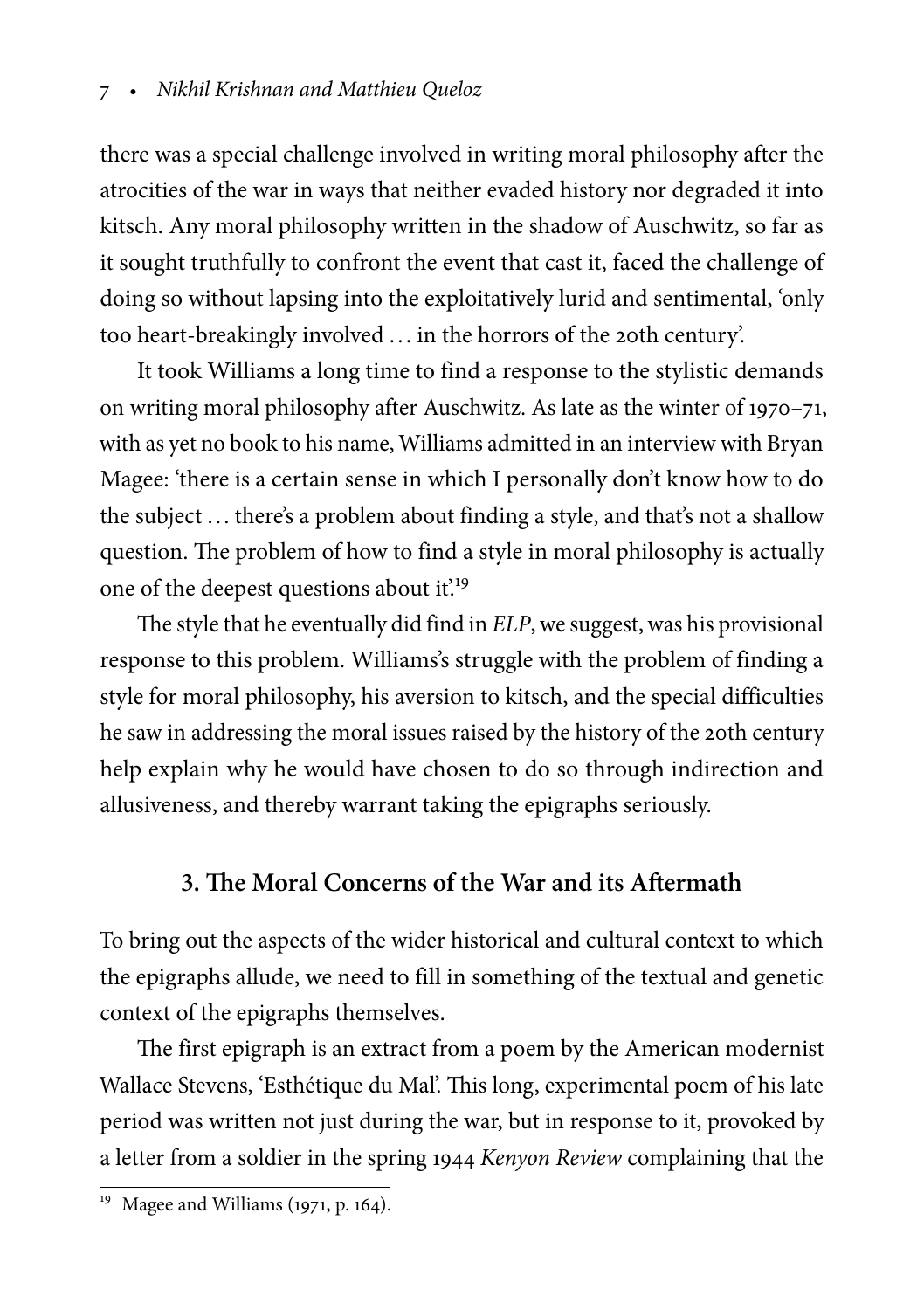contemporary aesthetic of poetry was out of touch with soldiers' pain. Stevens was no 'war poet' in the vein of Wilfred Owen or Siegfried Sassoon; he was too old to be drafted in the first world war and was sixty when the second one started. Like H. D. (Hilda Doolittle) or W. H. Auden, he brooded over the war and its cultural ramifications from a distance.<sup>20</sup>

The second epigraph is an untranslated French sentence from a novel by the existentialist philosopher Albert Camus, who joined the résistance against the Nazis during the Occupation and of whom Williams was a lifelong admirer. The sentence hails from one of Camus's lesser-known novels, La Chute (The Fall, 1956): 'Quand on n'a pas de caractère, il faut bien se donner une méthode'. It is uttered by Jean-Baptiste Clamence, a world-weary lawyer holding forth in a seedy bar in Amsterdam, in a mordant aside about the methodical diligence that made the Holocaust possible:

I live in the Jewish quarter or what was called so until our Hitlerian brethren made room. What a cleanup! Seventy-five thousand Jews deported or assassinated; that's real vacuum-cleaning. I admire that diligence, that methodical patience! When one has no character, one has to give oneself a method. Here it did wonders incontrovertibly, and I am living on the site of one of the greatest crimes in history.<sup>21</sup>

Both epigraphs thus turn out to be veiled allusions to the war, marking out ELP as a work that grew out of the post-war world.

How much should we make of this fact? In considering this question, it is worth recalling just to what extent the war was the defining experience of many philosophers of the two generations that gave British philosophy its shape in the post-war years. Gilbert Ryle (1900–76), 39 years old when the war started, volunteered almost immediately and was commissioned in the Welsh Guards, rising to the rank of Major by the end of the war.<sup>22</sup> Isaiah

<sup>&</sup>lt;sup>20</sup> On the poem's genetic context, see Berger (1985, pp. 3–33), Filreis (1991, pp. 130–47), Jaeckle (2005) and Mariani (2016, ch. 15). On the evolution of Stevens' characteristic mode of war poetry, see Berger (2016).

 $21$  Camus (1956, pp. 10–11; translation adapted to be closer to the French original).

<sup>&</sup>lt;sup>22</sup> See the biographical section of Tanney (2021).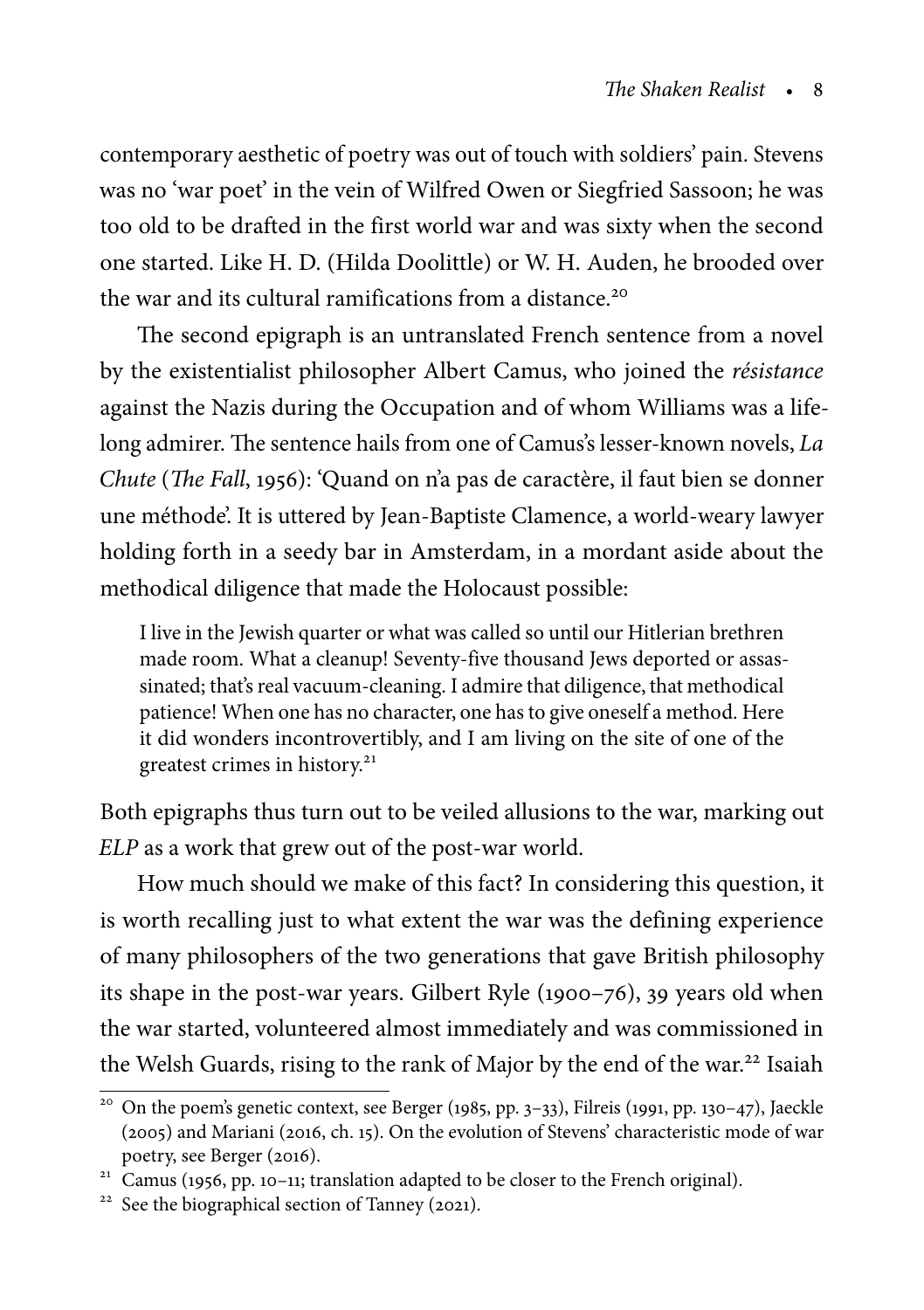Berlin (1909–97) worked for the British Diplomatic Service, sending regular cables from the USA on the American political situation.<sup>23</sup> A. J. Ayer (1910–89) joined the Welsh Guards, worked in Cambridge interrogating prisoners and was sent to the USA on a secret service mission, then returned to London where he helped with the organization of French resistance movements to the Nazi occupation of France.<sup>24</sup> J. L. Austin (1911–60) served in the British Intelligence Corps, did crucial work on D-Day intelligence and left the army in 1945 a lieutenant colonel. Stuart Hampshire (1914–2004) enlisted in 1940 and worked in army intelligence, interrogating Nazi officers at the end of the war.<sup>25</sup> Iris Murdoch (1919–1999) worked for the United Nations Relief and Rehabilitation Administration in London, Brussels, Innsbruck and Graz, where she worked at refugee camps.<sup>26</sup> In London, she had shared a flat with Philippa Foot (1920–2010), then working for the Royal Institute of International Affairs. Elizabeth Anscombe (1919–2001) had publicly opposed Britain's entering the war and later campaigned unsuccessfully for Harry Truman to be denied an honorary degree from Oxford.<sup>27</sup> R. M. Hare (1919–2002) credited his interest in moral philosophy to an early flirtation with pacifism; he ended up serving in the Royal Artillery, training soldiers in the Punjab, then taken prisoner by the Japanese in 1942, first tasked to work on the infamous Siam-Burma railway, then imprisoned in Singapore until the end of the war.<sup>28</sup> Richard Wollheim (1923–2003) enlisted aged nineteen, serving as an infantry officer in France, and was briefly a prisoner-of-war in Germany but escaped to rejoin

 $^{23}$  A detailed and sympathetic account of Berlin's war work can be found in Ignatieff (1998, pp.  $97-134$ ).

<sup>&</sup>lt;sup>24</sup> References to his wartime doings pepper his two volumes of memoirs, Ayer (1977) and Ayer  $(1984)$ .

<sup>25</sup> See O'Grady (2004).

<sup>&</sup>lt;sup>26</sup> Conradi (2002, pp. 109-199) offers a detailed account of Murdoch's activities during the war.

<sup>&</sup>lt;sup>27</sup> See O'Grady (2001) and Wiseman (2016).

<sup>&</sup>lt;sup>28</sup> See Hare (2002). See also the account of Hare in Mehta (1963).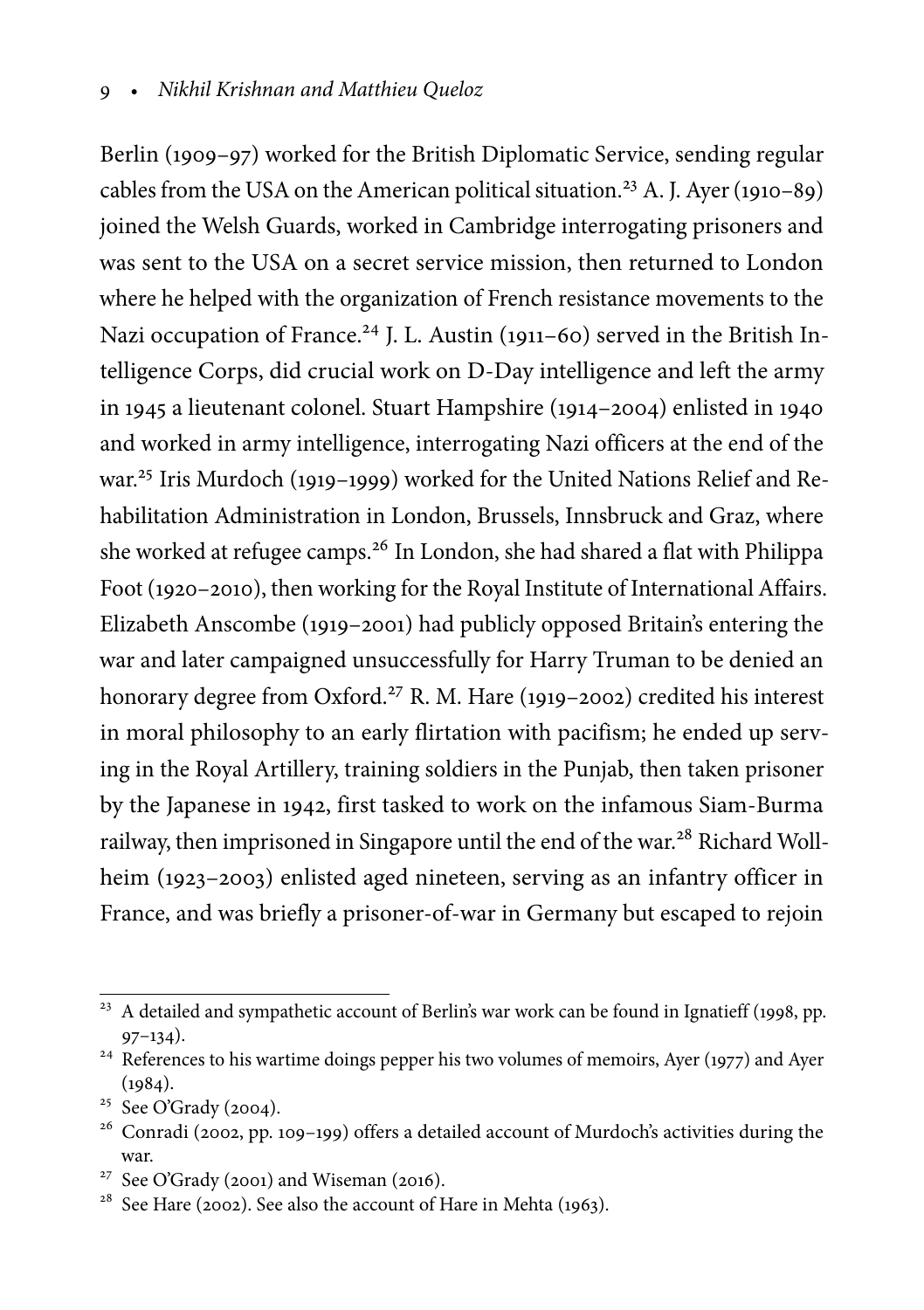his unit.<sup>29</sup> Wollheim returned after the war to complete his interrupted degree at Balliol College, Oxford, where R. M. Hare was one of his tutors and a fellow undergraduate was an eighteen-year-old Bernard Williams (1929–2003).

Williams had been too young to have fought in the war—he was ten when it started—though he served with distinction in the RAF in the early 1950s, when he did his National Service. But the war had dominated his childhood, and continued to dominate the collective imaginary for decades after it had ended. Moreover, what would have been his philosophically most formative period coincided with the years in which the sheer scale and methodical execution of the Holocaust became widely known and some of its perpetrators were tried, notably in the Nuremberg trials of 1945–46 and the Eichmann trial of 1961. It is therefore not surprising that although post-war analytic philosophy tended to aspire to an absolute deracination from any non-philosophical context, allusions to the war and its moral concerns were ubiquitous.<sup>30</sup>

This is perhaps most evident in the case of Williams's tutor at Oxford, R. M. Hare. Invited to address a German audience in 1955, Hare tellingly chose a subject with immediate relevance to his listeners. The talk was delivered again for the BBC Third Programme and published in The Listener under the title 'Can I Be Blamed for Obeying Orders?' The question, Hare said, was one that 'arises frequently in wartime and in connexion with war-crimes trials. . . . Can the study of moral language shed any light on this problem? I want to maintain that it can<sup>'31</sup>. The talk ended with some stern words:

We must never lose sight of the distinction between what we are told to do and what we ought to do. There is a point beyond which we cannot get rid of our own moral responsibilities by laying them on the shoulders of a superior, whether he be general, priest or politician, human or divine. Anyone who thinks otherwise has not understood what a moral decision is.<sup>32</sup>

<sup>31</sup> Hare (1972, p. 2).

<sup>&</sup>lt;sup>29</sup> He tells some of that story in Wollheim (1994).

<sup>&</sup>lt;sup>30</sup> For a discussion of analytic philosophy's resistance to contextual accounts of its own formation, see Akehurst (2010).

<sup>32</sup> Hare (1972, p. 8).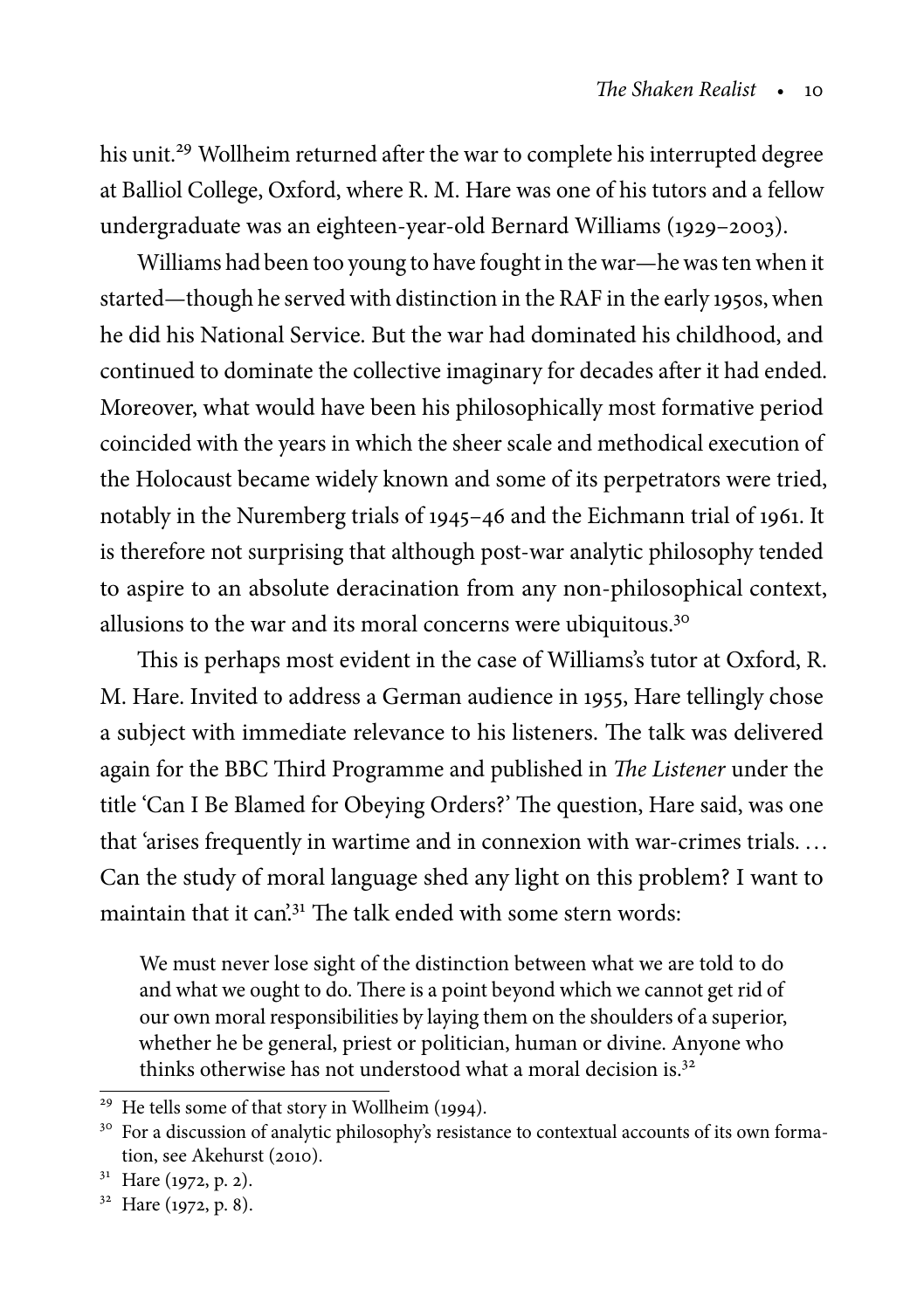The moral concerns of wartime also appeared in another form in Hare's work. His system of ethics—'universal prescriptivism'—took a formal feature of (some) moral language and attempted to derive substantive limitations on what could be a plausible moral position. But his position was, from the start, haunted by what he called the problem of the 'fanatic', frequently incarnated as a fiercely consistent Nazi, someone firm enough in his anti-Semitism to accept the prescription 'let me be killed if I were a Jew'. The prescription, eminently universalizable as stated, seemed to admit as a viable moral position what should be beyond the pale of morality. The mere logical possibility of such a person seemed to tell against Hare's aspiration to derive a substantive moral theory (in his later work, a kind of utilitarianism) from the logic of moral language.

#### **4. Character and Method**

Thirty years after Hare first delivered his talk on obeying orders, Williams, in the middle of ELP, put his finger on what he thought the least credible of Hare's claims about the fanatical Nazi: that what stood between him and a proper appreciation of the moral claims of all humanity was merely the refusal to engage in 'the ideal process of thinking', by which he would, if only he were sufficiently responsive to rational argument, 'acquire an actual preference against antisemitism'.<sup>33</sup> It is striking, Williams wrote, 'how strong the claims are that Hare makes for the powers of rational argument in ethics'.<sup>34</sup> Williams himself certainly did not have any such faith in the powers of rational argument. As he had memorably put it earlier in ELP: 'What will the professor's justification do, when they break down the door, smash his spectacles, take him away?'<sup>35</sup> The Nazis are not named here, but they are among the likely

<sup>33</sup> Williams (2006a, p. 84).

<sup>34</sup> Williams (2006a, p. 84). See also Williams (1988).

<sup>35</sup> Williams (2006a, p. 23).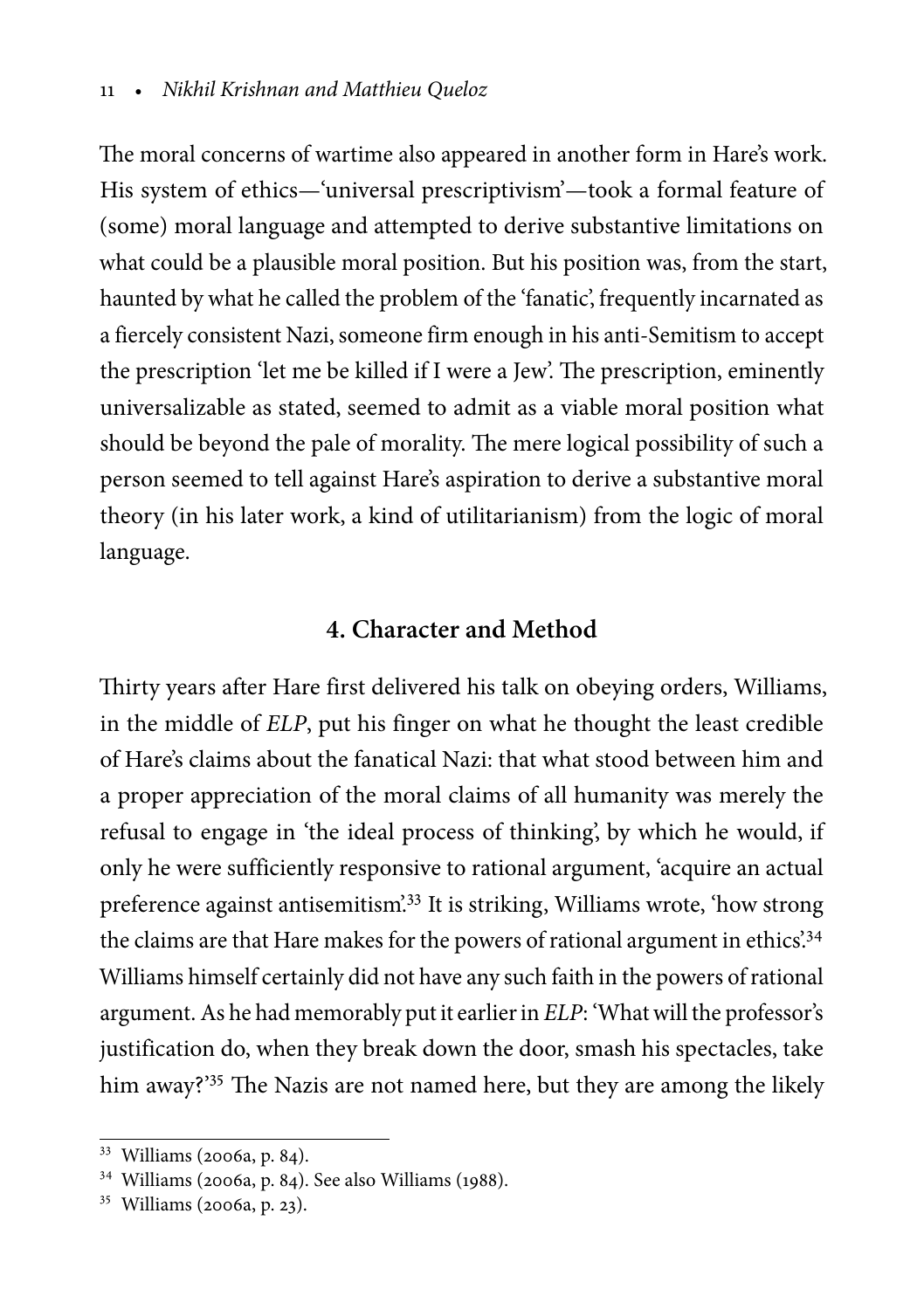candidates for the 'they' in this sentence, along with the many totalitarian regimes that were, in the mid-1980s, still in power across eastern Europe and, significantly, in Argentina, where Williams had spent the spring of 1985 observing the trials of the leaders of the ousted junta.<sup>36</sup>

Another passing reflection—about whether moral wickedness could be assumed to correlate with a lack of psychological health, as Plato for one had thought—brought up the Nazis again in connection with the question whether there could be a 'figure ... who is horrible enough and not miserable at all but, by any ethological standard of the bright eye and the gleaming coat, dangerously flourishing'.<sup>37</sup> Perhaps, Williams mused in response, 'it is an achievement of the modern world to have made it impossible to rear that type, because it has made evil, like other things, a collective enterprise, a process that makes it more powerful but less interesting'. His footnote to this sentence commends Hannah Arendt's classic Eichmann in Jerusalem. Williams would, then, have been familiar with the chilling moment when Eichmann reveals another, philosophical, side to his otherwise dull ('banal') personality:

... Eichmann's vague notion that there was more involved in this whole business than the question of the soldier's carrying out orders .. . appeared during the police examination, when he suddenly declared with great emphasis that he had lived his whole life according to Kant's moral precepts, and especially according to a Kantian definition of duty.<sup>38</sup>

This claim is picked up on immediately by everyone at the trial as an absurdity; as Hare had pointed out so clearly, Kant's ethics constitute an emphatic rejection of 'following orders' as a way to evade responsibility. But Eichmann's subsequent utterances, confused though they were, made it clearer what in his conduct he regarded as Kantian. It was the consistent but unimaginative cleav-

<sup>&</sup>lt;sup>36</sup> Williams recounts the experience in Williams (1985). See also Williams (2005b, p. 69) and the reference, in Williams (2005a, p. 118n5), to the junta's General Galtieri, who seemed to Williams to epitomise the rule of men rather than of law.

<sup>37</sup> Williams (2006a, p. 46).

<sup>38</sup> Arendt (2006, pp. 135–6).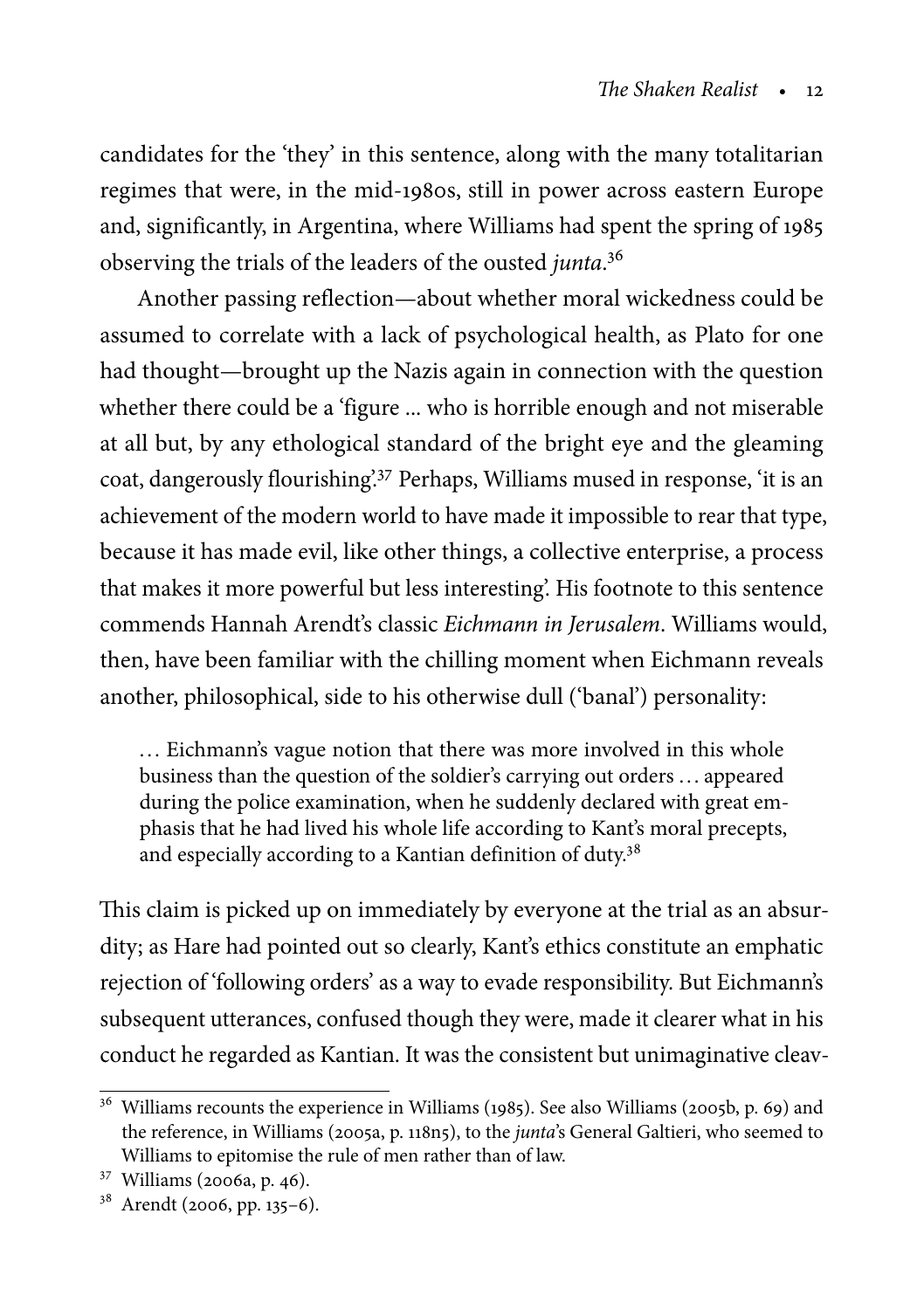ing to the dictates of duty even when they conflicted with his interests and those of others he cared for. This was part of what Arendt famously thought 'banal' in him. To Eichmann's mind, it was this consistency that justified his actions: he had not acted as he had out of 'inclination'. Arendt suggested that Eichmann had in fact been acting on Hitler's lawyer, Hans Frank's

formulation of 'the categorical imperative in the Third Reich', which Eichmann might have known: 'Act in such a way that the Führer, if he knew your action, would approve it'.... Kant, to be sure, had never intended to say anything of the sort ... . But it is true that Eichmann's unconscious distortion agrees with what he himself called the version of Kant 'for the household use of the little man'. In this household use, all that is left of Kant's spirit is the demand that a man do more than obey the law, that he go beyond the mere call of obedience and identify his own will with the principle behind the law—the source from which the law sprang. ... Much of the horribly painstaking thoroughness in the execution of the Final Solution—a thoroughness that usually strikes the observer as typically German, or else as characteristic of the perfect bureaucrat—can be traced to the odd notion, indeed very common in Germany, that to be law-abiding means not merely to obey the laws but to act as though one were the legislator of the laws that one obeys.<sup>39</sup>

It is hard to pick apart what in Arendt is ironic, what cliché and what real insight, but her last sentence echoes Camus's remark about the 'diligence, that methodical patience' with which the Holocaust was executed. 'When one has no character, one has to give oneself a method'.

Camus casts character and method in opposition as two alternative sources of action. 'Character', that almost quaint notion with echoes of classical heroes and sanctimonious schoolmasters, emerges in Camus's remark as distinctly superior to 'method', with its echoes of bureaucratic punctiliousness, scientific protocols, and algorithmic decision procedures.

In Williams's development of Camus's contrast, character comes to stand for a strain in classical Greek ethical thought he opposes to its counter-strain in modernity. In this picture of ethics, the question is how one should live, and the

<sup>39</sup> Arendt (2006, pp. 136–7).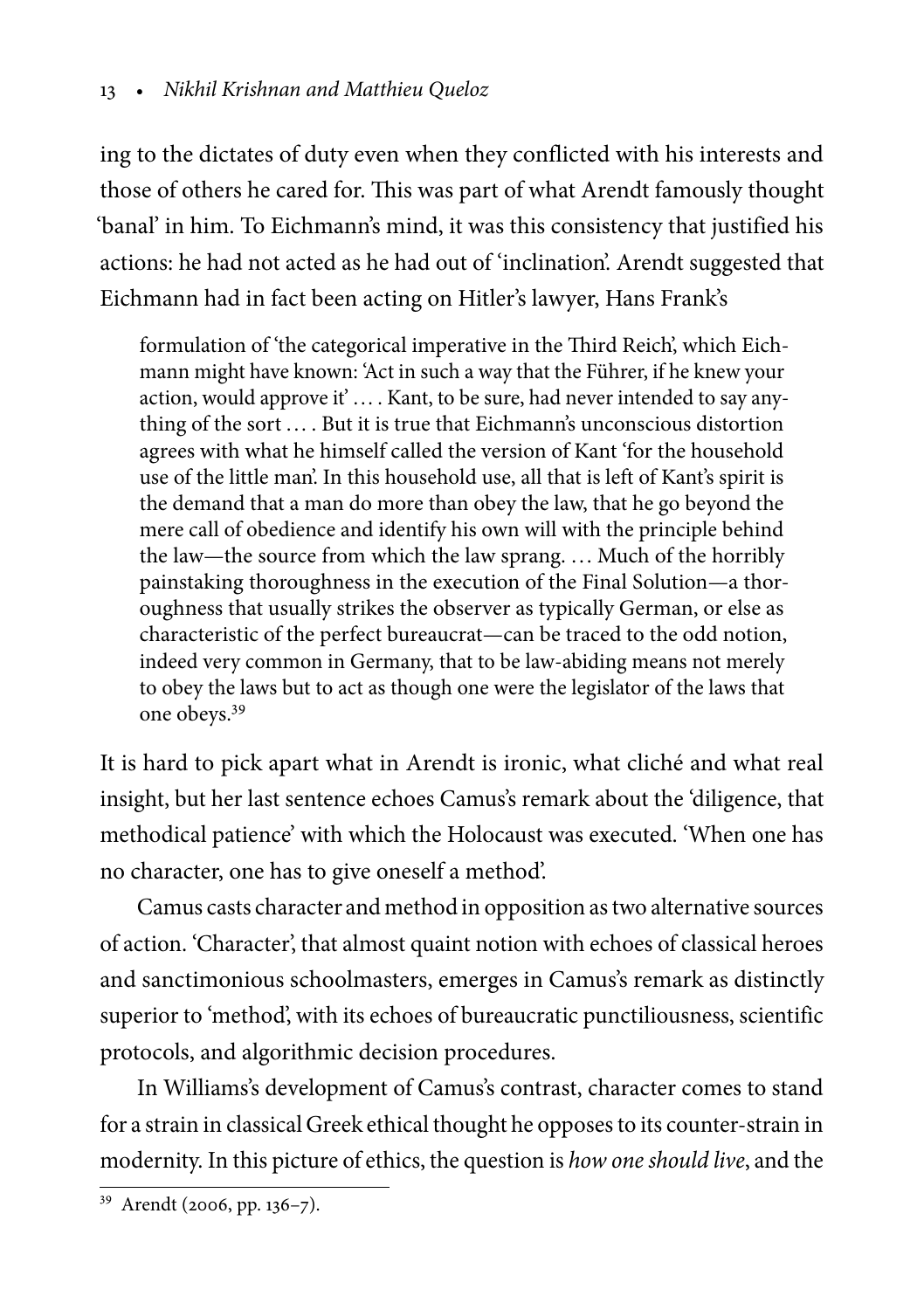path to the good life leads through the cultivation of virtuous dispositions of character. This picture stands in contrast to modern ethical theory, for which the question is what ought I to do, and the answer is to be determined through the rigorous application of a method, 'a rationalistic decision procedure, a method for resolving conflicts that can itself be discursively laid out,<sup>40</sup> such as the systematic appraisal of possible courses of action by the lights of Kant's Categorical Imperative or Mill's Greatest Happiness principle.

From various angles but throughout the book, Williams chipped away at this picture, on which what we—all of us, not just philosophers—need in ethics is the rigorous application of a method or an ethical theory. Many of the critical considerations he raised had to do with the difficulty of giving an adequate answer to the question of how any putative ethical method or theory could be lived out, apart from its being simply affirmed as true. Some methods cannot, and by their own lights should not, be put into practice selfconsciously, because that would be self-defeating (as Mill noted, it is usually a bad idea to go about trying to maximise happiness). But the fundamental problem with the enterprise was that it was passing the baton of living on to something poorly placed to determine how to do it: philosophy.

This was a critique of philosophical theories adhering to an inflated conception of how much guidance they could provide to the wider culture; but it was, equally, a critique of a wider culture that looked to a system or theory for guidance. Indeed, it is the latter point that is suggested by the Camus epigraph: the felt need for a method can itself be the expression of a lack of character. The Eichmann who emerges from Arendt's account seems to have lacked guidance from anywhere except his party, and his abstract commitments to a half-understood Kant only aggravated that character flaw. Could more philosophy have helped him? Perhaps a primer on what Kant's Categorical Imperative really required? That seems to depend on a quite incredible

<sup>40</sup> Williams (2006a, pp. 100–1).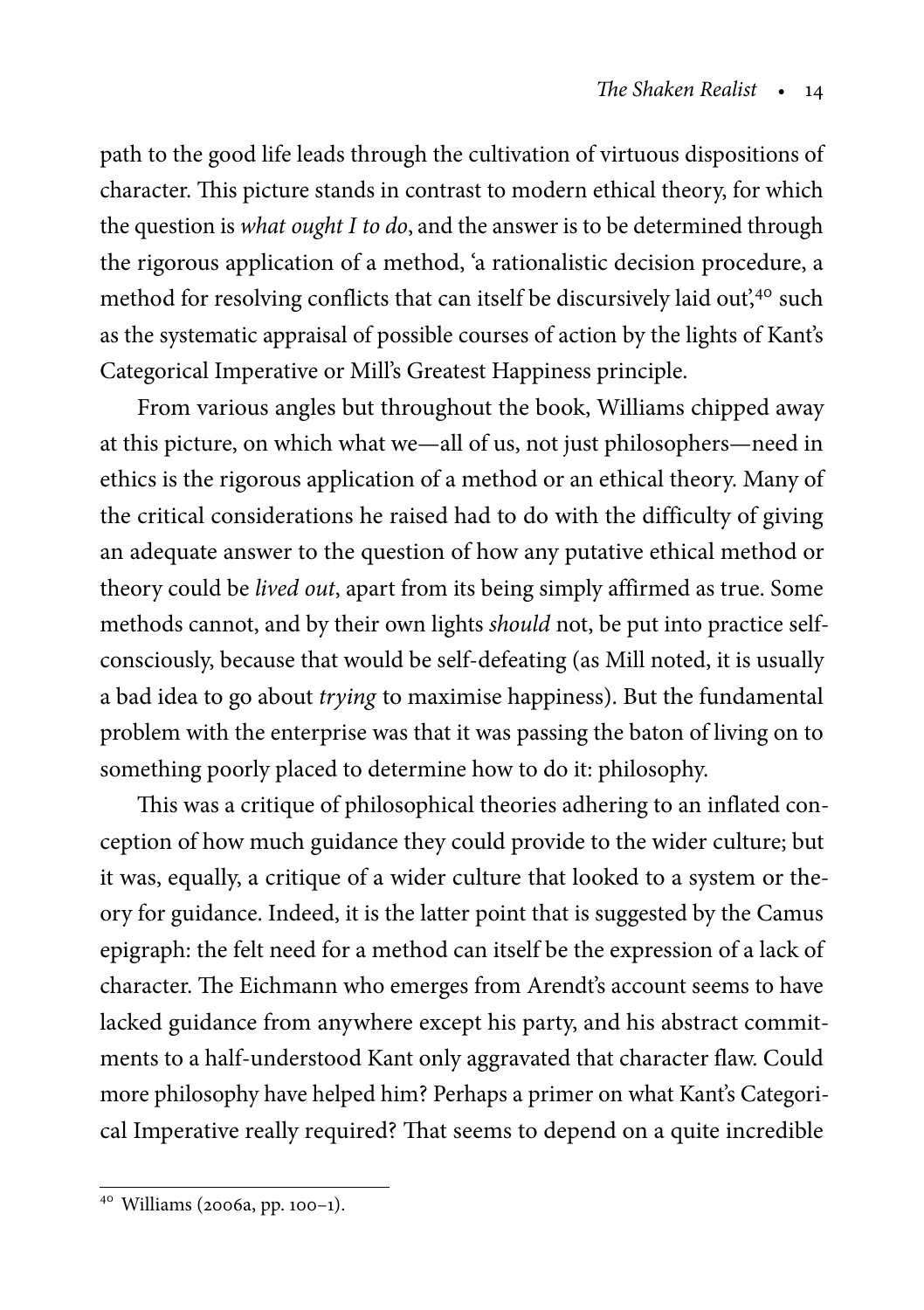optimism about what rational argument can, just by itself, achieve. Eichmann's actions might be explained by many things: cruelty, callousness, insensitivity, fear, open anti-Semitism or mere conformism—but these are deformations of character. Arendt's account thus stands a cautionary story about the consequences of living by a method while having the wrong dispositions. Far from being a safeguard against evil, method only amplifies a lack of character, while a lack of character only amplifies the felt need for a method.

What philosophy could do, as one commentator helpfully summed up Williams's view, was to 'assist the self-understanding of those whose ethical reasoning already has guidance from elsewhere',<sup>41</sup> such as from their character and ethical dispositions, but without claiming any special authority over ethical thinking. For why should one—why should I—grant some impersonal philosophical system the authority to tell me how to live? As Williams noted in his 1990 preface to the French translation, 'the book tries to make at least one point that can certainly be learned from Nietzsche: that in its relation to society, history, [and] ethics, there is a serious question about the authority of philosophy'.<sup>42</sup> If philosophy was going to be authoritative, it had to take the agent with his or her character and draw its authority from that character, not try to transcend character altogether.

Williams's critique of philosophy's aspiration to transcend character was one of the main threads connecting different parts of the book, and it can be thought of as having three strands.<sup>43</sup> First, Williams rejected any picture of philosophical reflection in ethics on which the agent could realistically hope, through sufficiently systematic and methodical reflection, to achieve complete independence from the character and dispositions she reflects from. Aristotle, he claimed, had been right to put 'the substantive ethical dispositions into the content of the self'. As Williams explained the point:

<sup>41</sup> Moore (2006, p. 216); see also Williams (2006a, p. 74).

<sup>42</sup> Williams (1990, p. xix).

<sup>43</sup> Williams (2006a, pp. 110, 194).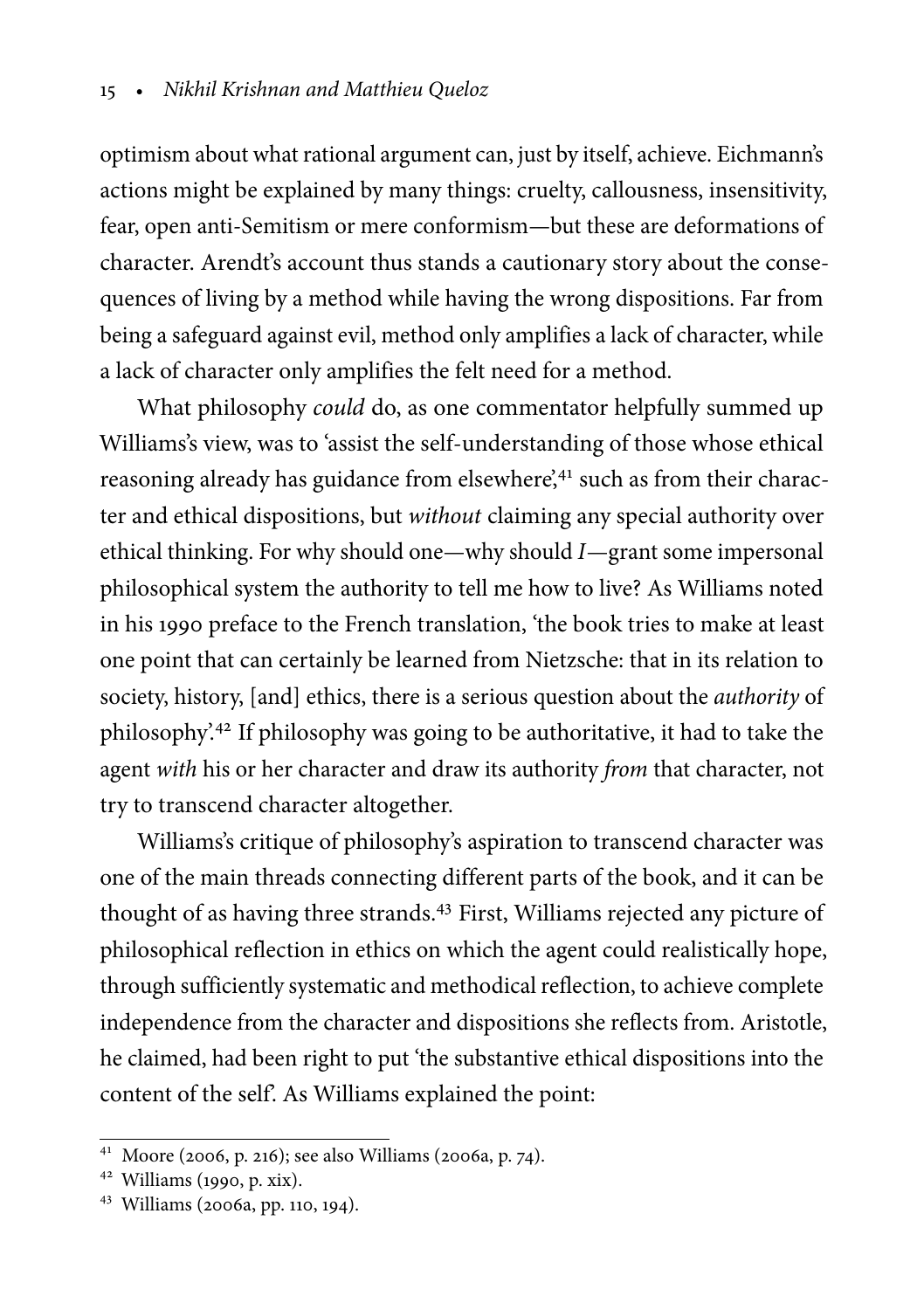I am, at the time of mature reflection, what I have become, and my reflection, even if it is about my dispositions, must at the same time be expressive of them. I think about ethical and other goods from an ethical point of view that I have already acquired and that is part of what I am.<sup>44</sup>

This was more than just the empirical claim that, as a matter of human psychology, one's deepest dispositions of character would still betray themselves in the way one applied a method. It was the claim that the deepest dispositions constitutive of one's character were at the same time and necessarily constitutive of one's ethical point of view. So even if, per impossibile, one managed to stand back entirely from one's dispositions, one would thereby shed the evaluative attitudes and resources required to have an ethical point of view at all:

The outside point of view of his dispositions is available to the agent himself. But if he tries in his reflection to abstract himself totally from those dispositions, and to think about himself and the world as though he did not have them, then he should not be surprised if he cannot get an adequate picture of the value of anything, including his own dispositions.<sup>45</sup>

Without some mooring in character, methodical reflection would lose all sense of quality. Hence, the complete dissociation of method from character, of impartial ethical theory from the dispositions of the agent, had to be 'illusory'.46

Secondly, a method of impartial ethical reflection that completely dissociated agents from their characters would alienate them from the very thing that made them someone in particular rather than merely the 'janitors' of some system of values.<sup>47</sup> 'How can an I that has taken on the perspective of impartiality', Williams asked, 'be left with enough identity to live a life that respects its own interests?'<sup>48</sup> A method that rides roughshod over character leaves

<sup>44</sup> Williams (2006a, p. 51).

<sup>45</sup> Williams (2006a, p. 51).

<sup>46</sup> Williams (2006a, p. 110). This strand in Williams's thought is developed in Harcourt (2013).

<sup>47</sup> Williams (1973, p. 118; 1981b, p. 14).

<sup>48</sup> Williams (2006a, pp. 69–70).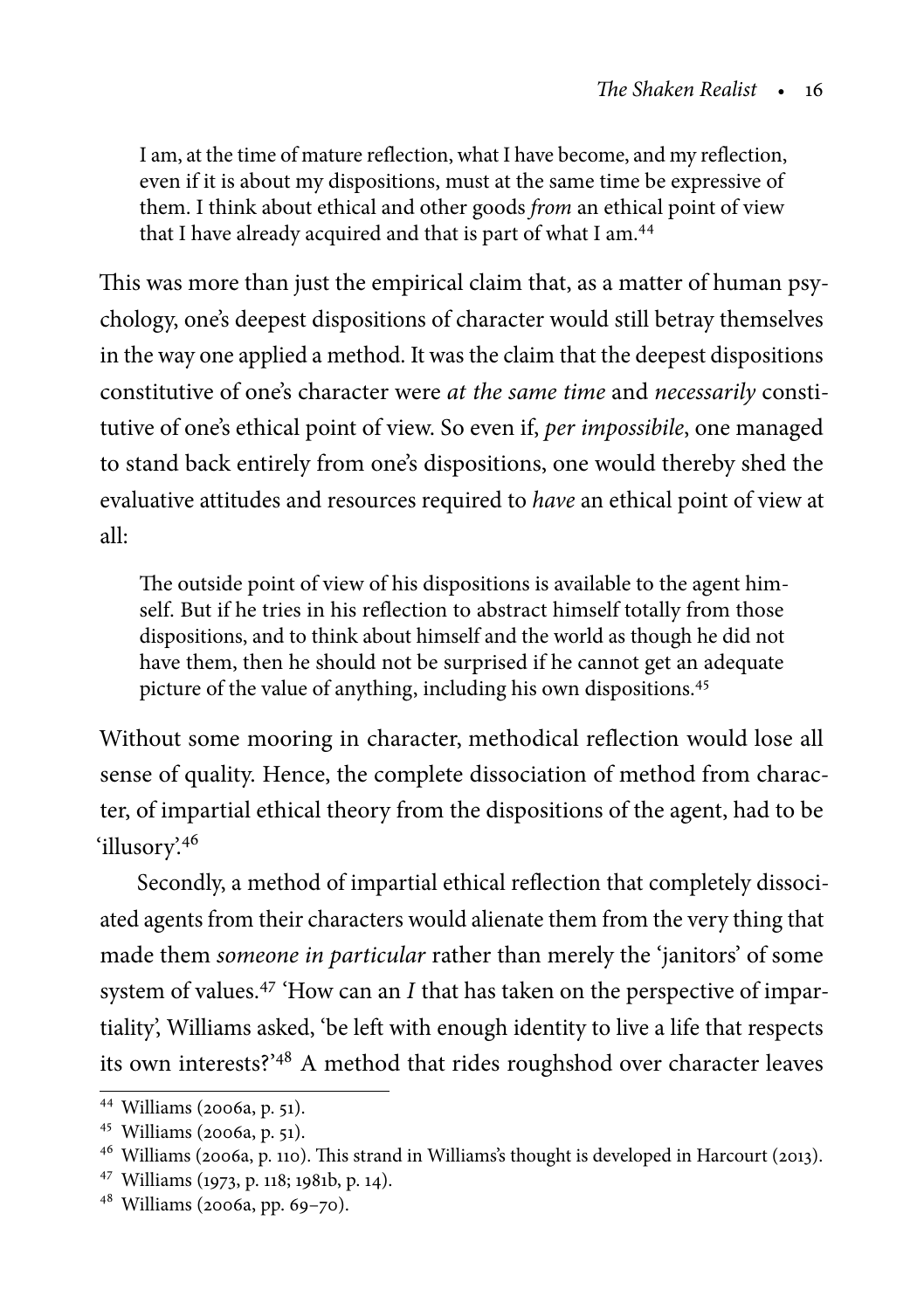no-one in particular for agents to be, thereby depriving them of just the kind of close identification with particular projects and desires that sustains the possibility of a meaningful life in the first place.

And thirdly, Williams denounced as illusory the ambition of a certain variety of ethical thought, which he called 'morality' or 'the morality system', to cut through the contingency of character and allocate praise and blame on an ultimately fair basis. The characteristics of 'morality' in Williams's pejorative sense are that it draws a stark contrast between the 'moral' and the 'nonmoral', insists on the overriding importance of the 'moral', and interprets the conclusions of practical reasoning as 'obligations' of a particularly inescapable and stringent sort: what one has most moral reason to do is what one really *must* do, as a matter of practical necessity; its characteristic reactive attitudes are blame and guilt, which it focuses entirely on the voluntary breaking of obligations.<sup>49</sup> But because morality is informed by 'the ideal that human existence can be ultimately just<sup>'50</sup> it seeks to allocate praise and blame on an ultimately fair basis, namely exclusively on the basis of utterly voluntary actions—pure expressions of the agent's will that in no way reflect contingent influences that might be unfairly distributed:

There is a pressure within [morality] to require a voluntariness that will be total and will cut through character and psychological or social determination, and allocate blame and responsibility on the ultimately fair basis of the agent's own contribution, no more and no less. It is an illusion to suppose that this demand can be met (as opposed to the less ambitious requirements of voluntariness that take character largely as given).<sup>51</sup>

Williams did not question the basic assumption that a concern for fairness provided a rationale for treating attributions of blame and responsibility as

<sup>&</sup>lt;sup>49</sup> See Williams (1995e, pp. 202–5; 2006a, pp. 7, 38, 54–5, 174–7). Queloz (2022) argues that if we regard an important point of the morality system as being to offer a shelter from luck, the disparate elements Williams groups together under that heading can be seen to form a genuine 'system' in the sense of a functional unity.

<sup>50</sup> Williams (2006a, p. 195).

<sup>51</sup> Williams (2006a, p. 194).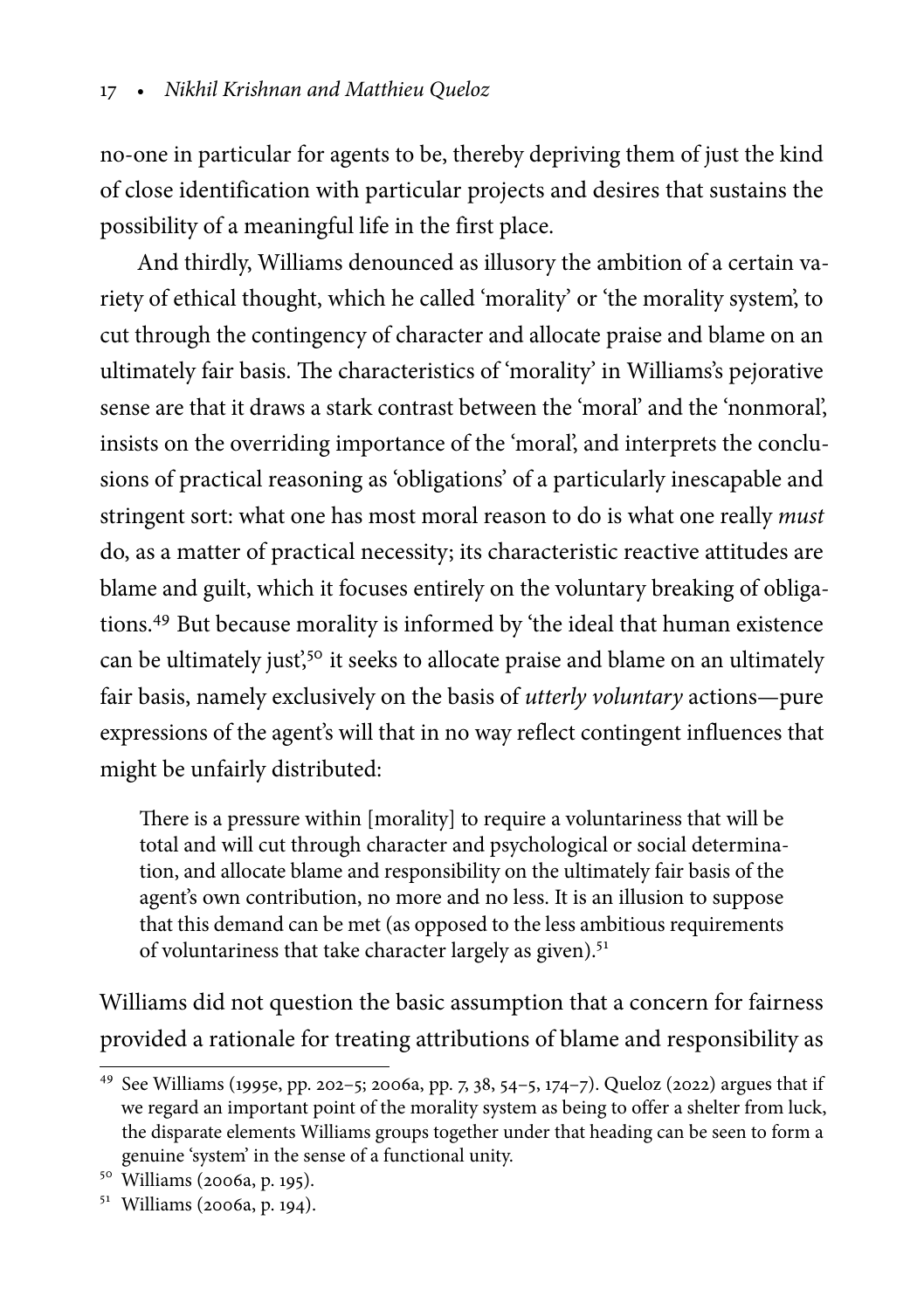conditional on some form of voluntariness, since our capacity to do the right thing is to a significant extent hostage to forces outside our control, and holding people responsible for everything they did would be patently unfair.<sup>52</sup> But there is a less ambitious notion of voluntariness, satisfied already if what was done was an intentional aspect of an action performed in a normal state of mind; and there is a more ambitious notion of voluntariness, satisfied only if what was done in no way reflects the influence of any contingent forces. While the less ambitious notion 'takes the agent together with his character, and does not raise questions about his freedom to have chosen some other character',<sup>53</sup> morality's ambition to allocate blame and responsibility exclusively on the basis of 'utter voluntariness'<sup>54</sup> requires the real agent to be located beyond character, in a pure rational self that is unfettered by contingent dispositions of character<sup>55</sup>

In reality, of course, there is no doing away with character and contingency, and even the most voluntary action will be found, upon reflection, to carry an element of contingency or luck. The effect of morality then is to generate scepticism towards the idea that any action is ever really voluntary and truly merits praise or blame. But that scepticism is not the preserve of philosophers. It is 'everyday' scepticism, 'generated by an honest acquaintance with human affairs'.<sup>56</sup> And what makes this scepticism everyday is morality's pervasiveness in the wider culture. Morality is 'not an invention of philosophers', but 'the outlook, or, incoherently, part of the outlook, of almost all of us.<sup>57</sup> This 'peculiar and familiar'<sup>58</sup> variety of ethical thought, Williams suggested, owes its cultural

<sup>52</sup> Williams (1995g).

<sup>53</sup> Williams (2006a, p. 194).

<sup>54</sup> Williams (2006a, p. 196).

<sup>55</sup> Queloz (2021a) develops this contrast between a more and a less ambitious notion of voluntariness and defends the superiority of the less ambitious notion.

<sup>56</sup> Williams (1993, p. 94).

<sup>57</sup> Williams (2006a, p. 174).

<sup>58</sup> Williams (1995e, p. 204).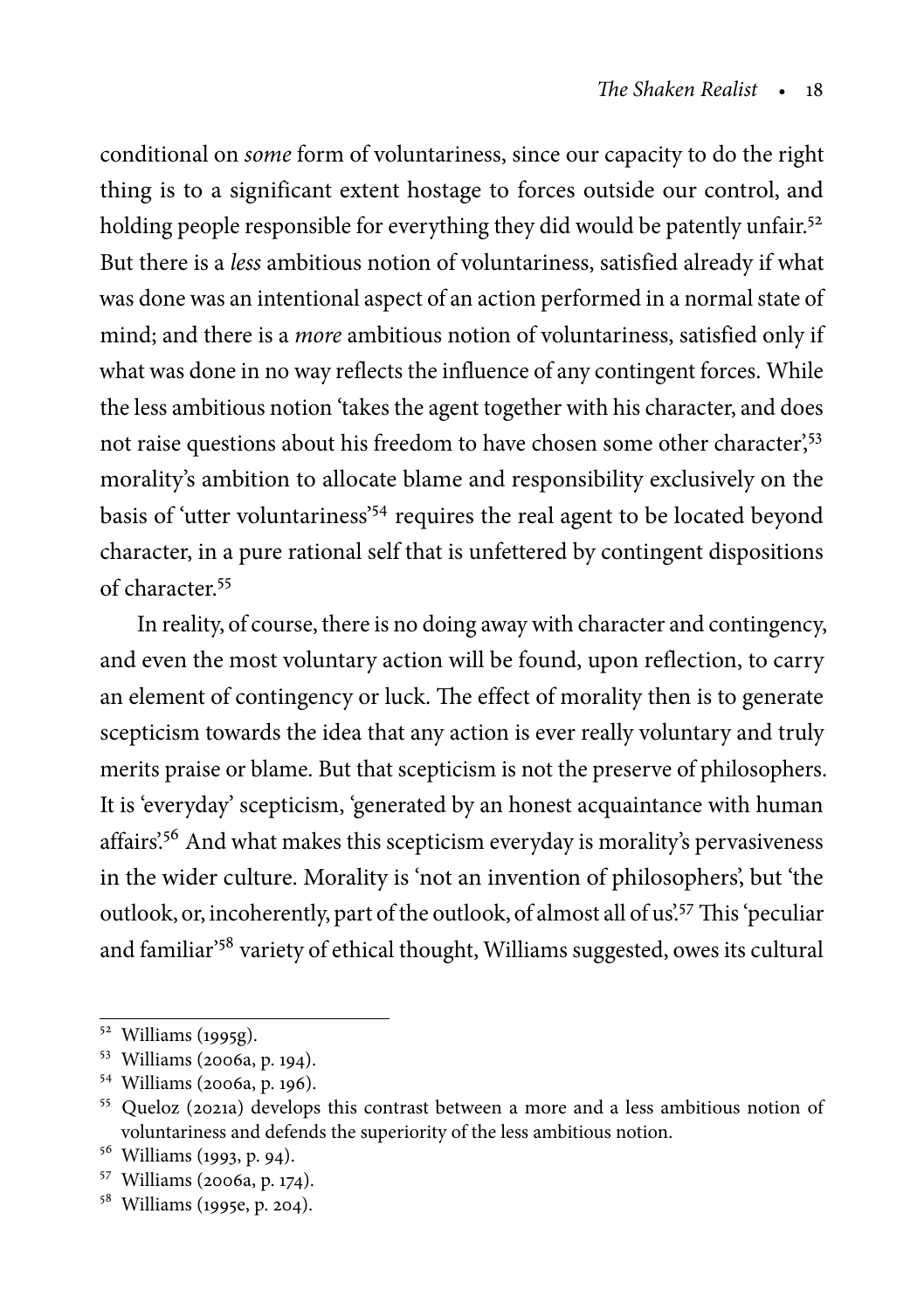presence not primarily to the influence of academics, but to the deep and enduring influence of Christianity.<sup>59</sup>

In embracing the primacy of character over method, the pagan ethics of Aristotle had thus got something right that Kant and his successors, seeking a method that could be applied entirely independently of the character of the reflective agent, had got wrong. What was needed to live well was a virtuous character, not a theory about it, and the dispositions making up the virtuous character would not primarily manifest themselves through methodical reflections about virtue at all.<sup>60</sup>

While this Aristotelian picture helped highlight and came closer to overcoming the problems that Williams raised for ethical theories, he also felt that this picture could not be expected to answer the demands of modernity.<sup>61</sup> He worried that it failed to offer a plausible answer to a question that comes naturally to us now: whether, when the agent stands back from his dispositions, 'there is anything in the view of things he takes from the outside that conflicts with the view of things he takes from the inside.<sup>62</sup> For Aristotle, the virtuous agent, finding upon reflection that his ethical outlook was ultimately grounded in his ethical dispositions, could fall back on the reassuring thought that these dispositions constituted nothing less than the correct and full realisation of human nature. For us who no longer share Aristotle's teleological assumptions, however, it is much less clear that reflecting on our ethical convictions as if from the outside will leave our confidence in them intact: 'We understand—and, most important, the agent can come to understand—that the agent's perspective is only one of many that are equally compatible with hu-

<sup>59</sup> See Williams (1993, p. 12; 2005c, p. 54; 2006a, p. 198; 2009, p. 203). We return to Christianity's influence on morality in the next section.

 $60$  Williams (2006a, pp. 9-11); see also Williams (1995a, p. 551).

<sup>&</sup>lt;sup>61</sup> Williams's reservations about an unreconstructed Aristotle were numerous. Two representative discussions are Williams (1995e, pp. 194–202; 2001, pp. 55–62).

<sup>62</sup> Williams (2006a, p. 52).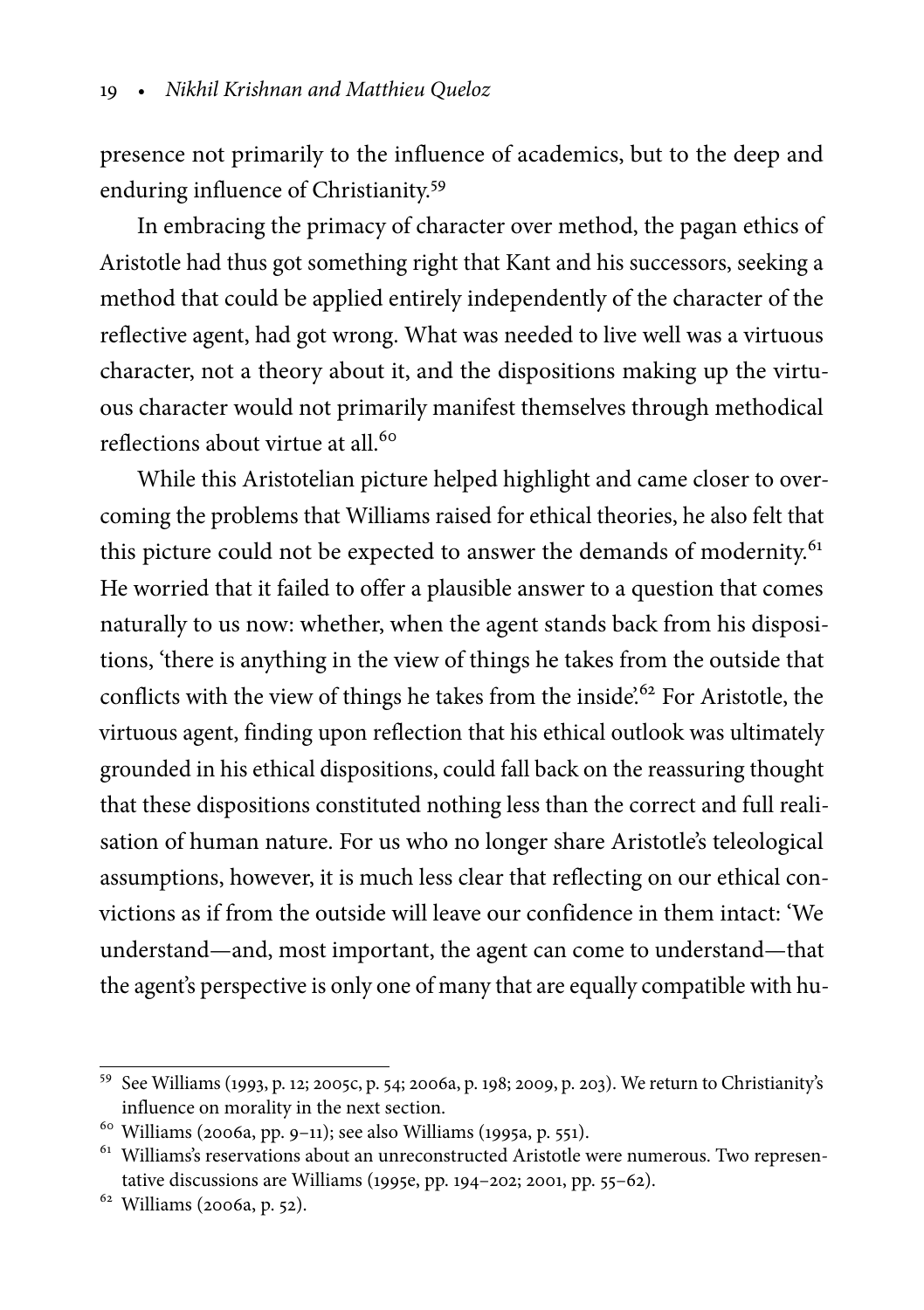man nature<sup>'63</sup> Reflecting on the fact that our contingently formed dispositions are the ultimate support of the meaning and value we see in life threatens to undermine our confidence in the grounds on which we find life worth living.

It is this problem of confidence that the other epigraph about the 'cold vacancy' facing the 'shaken realist' speaks to. But here too, taking seriously the epigraph's connections to the war adds depth to it and reveals the problem at issue to be not just a modern problem, but a problem that takes a distinctive and acute form in the wake of the war.

#### **5. The Cold Vacancy and the Pessimism of Strength**

Canto VIII of 'Esthétique du Mal', from which Williams's epigraph hails, engages with the war notably through the way it dramatizes the difficulty of affirming life despite the pain it involves: the difficulty of choosing the 'yes' over the 'mortal no', of affirming life in the face of meaningless suffering. The poem was Stevens's response to a letter complaining that 'the aesthetic of poetry' was cut off from soldiers' pain, and that what poetry should aim to provide was 'an overwhelming desire to go on'.<sup>64</sup> This prompted Stevens to explore the relation between poetry and pain and attempt an esthétique du mal, an 'aesthetic of pain/evil' (the French is ambiguous).

Once the epigraph is embedded in its textual context, however, this wartime concern with pain and life-affirmation can be seen to be embedded in the broader theme of the modern disenchantment of the world. Canto VIII of the poem begins with the resonant declaration: 'The death of Satan was a tragedy / For the imagination<sup>'65</sup> Stevens is here standardly understood as reflecting

<sup>63</sup> Williams (2006a, p. 52). Some of the consequences of this gap are traced in Sagar (2014b) and Smyth (2019).

<sup>64</sup> Cited in Mariani (2016, p. 285).

<sup>&</sup>lt;sup>65</sup> Stevens (1944, p. 496). We have benefited from a range of critical writings on the poem, in particular Hans (1990, pp. 92–5), Vendler (1969, p. 206 ff.), Berger (1985, pp. 3–33), and Filreis (1991, pp. 130–47).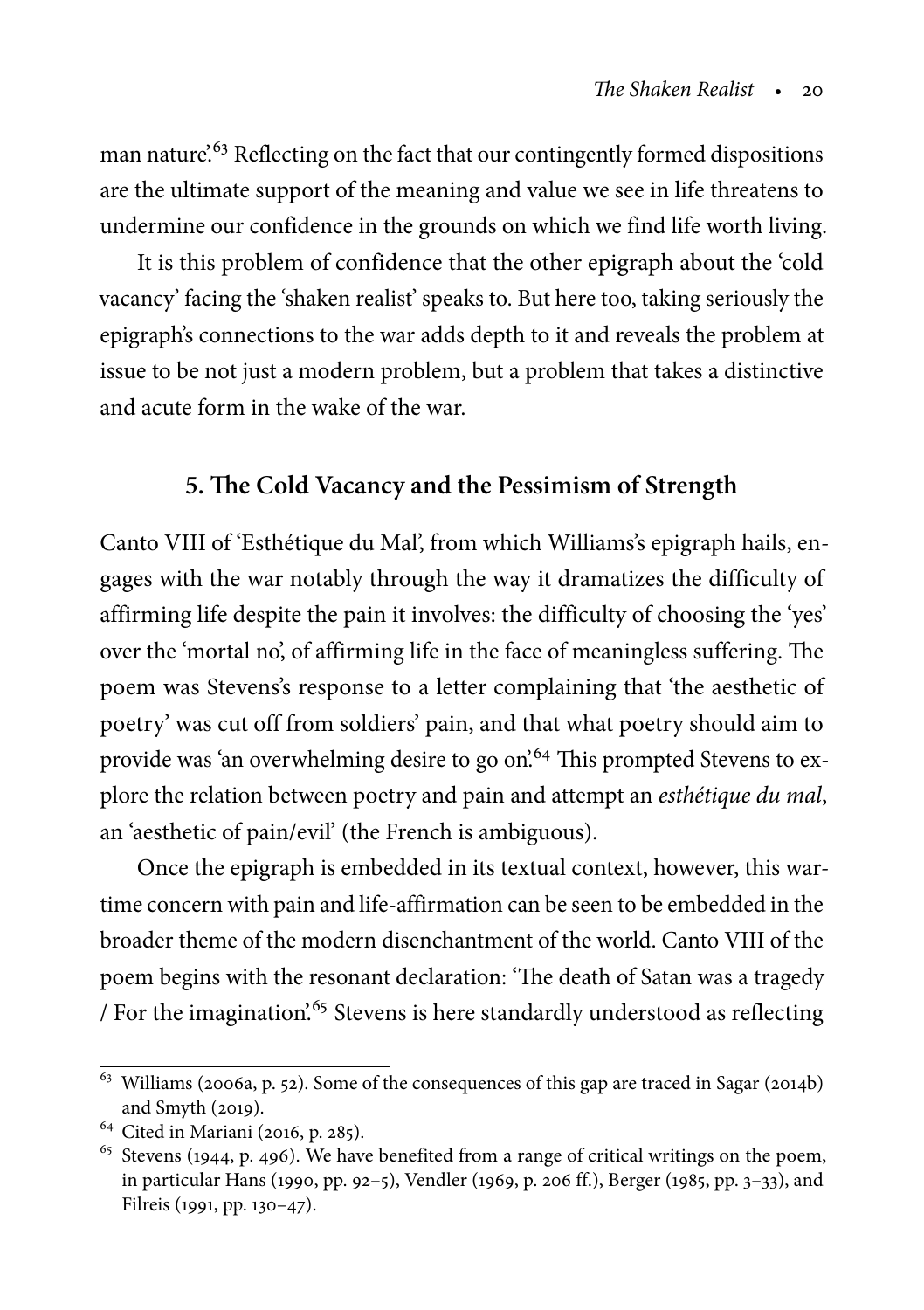on the implications of a familiar narrative of modern history: secularism might have killed off Satan—presumably at the same time it was doing away with God—but it has found nothing to fill the region of imaginative space that Satan occupied. 'A capital / Negation destroyed him in his tenement', Stevens continues, 'And, with him, many blue phenomena'. The death of Satan is bathetic: there was 'nothing of the Julian thunder-cloud / The assassin flash and rumble ... He was denied'. What we can now see were but 'phantoms' are gone. The 'blue phenomena' that Satan stood for—vengefulness, resentment, aggression—have not, of course, themselves disappeared from human life; but they now lack an adequate symbol to mark and account for the place they have within it.

'Phantoms', Stevens goes on to ask, 'What have you left? What underground? / What place in which to be is not enough / To be?' Satan stood, among other things, for ambition and vengefulness, for a desire to transcend the merely human, for the sense that simply to be was not enough. But where are we now to locate our own dissatisfactions with our humanity, our mortality, our vulnerability, the limits of our powers? And with this, we reach the lines that Williams chose for his epigraph:

How cold the vacancy When the phantoms are gone and the shaken realist First sees reality.

A vacuum has been left by the twin denials characteristic of modernity: God and Satan, heaven and hell, denials of the things beyond the merely human that human beings in many times and places have been found to yearn for. But when 'the shaken realist / First sees reality', he experiences these absences as a kind of tragedy. So far, so familiar. The epigraph continues:

The tragedy, however, may have begun, Again, in the imagination's new beginning, In the yes of the realist spoken because he must Say yes, spoken because under every no Lay a passion for yes that had never been broken.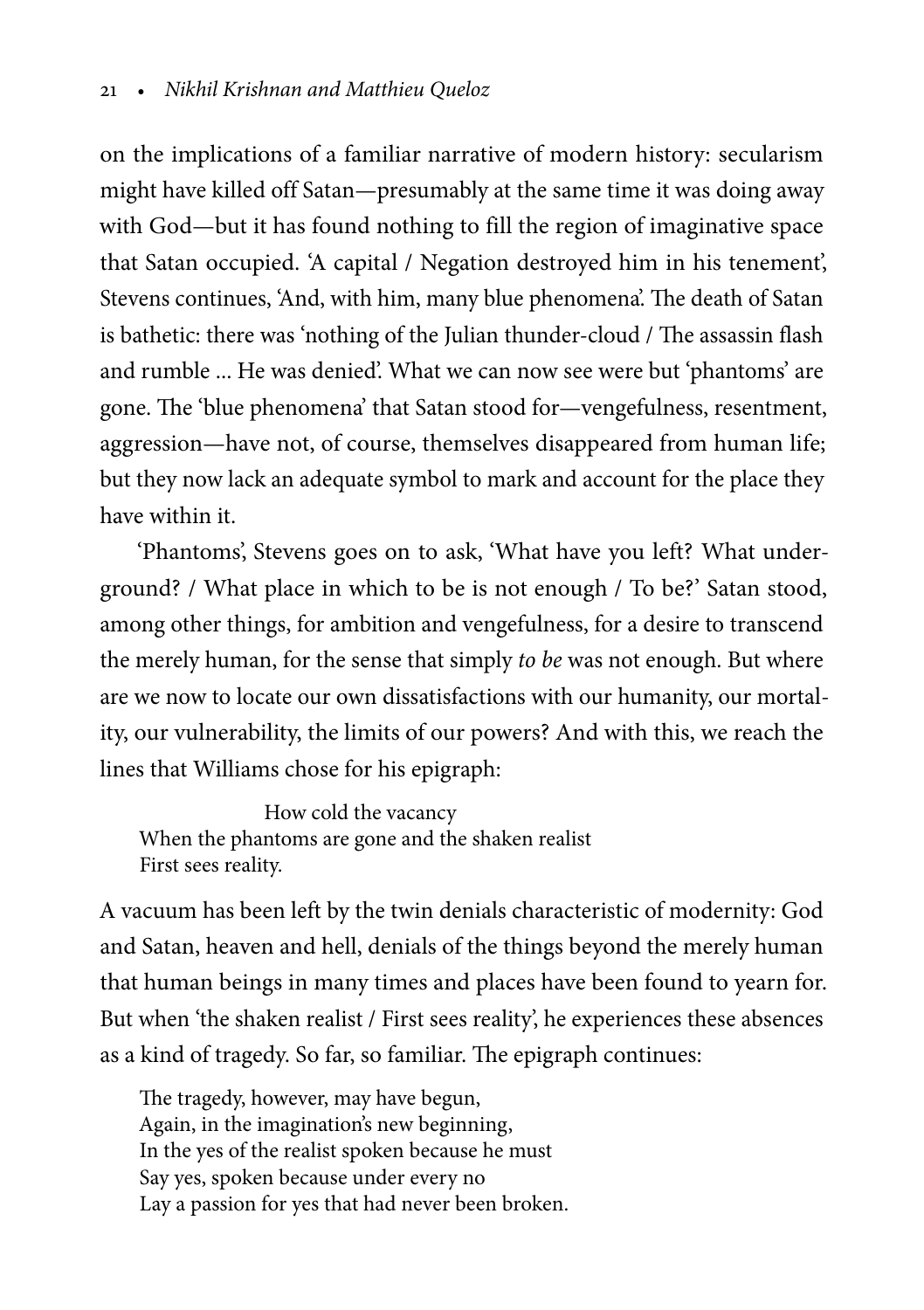The compulsion of the realist to say 'yes' is the bare human desire for lifeaffirmation, an affirmation formerly supported by reassuring narratives about the value of human life in the grand scheme of things. But the realist's achievements are those of Copernicus and Newton and Darwin, to have shaken the faith of humanity in its own cosmic significance—in effect if not by design. How best to respond to this disenchanted reality, to the 'cold vacancy' left by these retreating phantoms?

Stevens's Canto IX spells out one natural, but ultimately misguided, reaction: 'Panic in the face of the moon'. Once realism—in this broad sense, the modern growth of scientific understanding—wrenches off the poetic fancies with which we had clad the moon, on the grounds that they have nothing at all to do with the moon's 'real' nature, a natural reaction is 'panic', because 'nothing is left but comic ugliness / Or a lustred nothingness'.<sup>66</sup> The physical world, understood in (as philosophers would now put it) naturalistic terms, seems to lack the meaningfulness the realist continues to want, but can no longer believe in.

Stevens's Canto VIII bears the obvious impress of his deep interest in Nietzsche. Nietzsche had likewise sought to confront the challenge posed by 'pessimism', in the nineteenth-century sense of acute awareness of the pervasiveness of pain or suffering—perhaps the principal theme of Stevens's 'Esthétique du Mal'. The themes and imagery of Canto VIII–IX have been thought to have antecedents in Nietzsche's The Gay Science (which happens to be the one book by Nietzsche that Williams edited in its 2001 English translation).<sup>67</sup> Stevens's 'The tragedy ... may have begun, / Again' evokes Section 342 of The Gay Science, titled 'Incipit tragoedia' ('The tragedy begins'). In Section 357, Nietzsche writes: 'Looking at nature as if it were proof of the goodness and care of a god; interpreting history in honour of some divine reason, as a

<sup>66</sup> Stevens (1944, p. 497).

<sup>67</sup> Bloom (1976, pp. 228–9).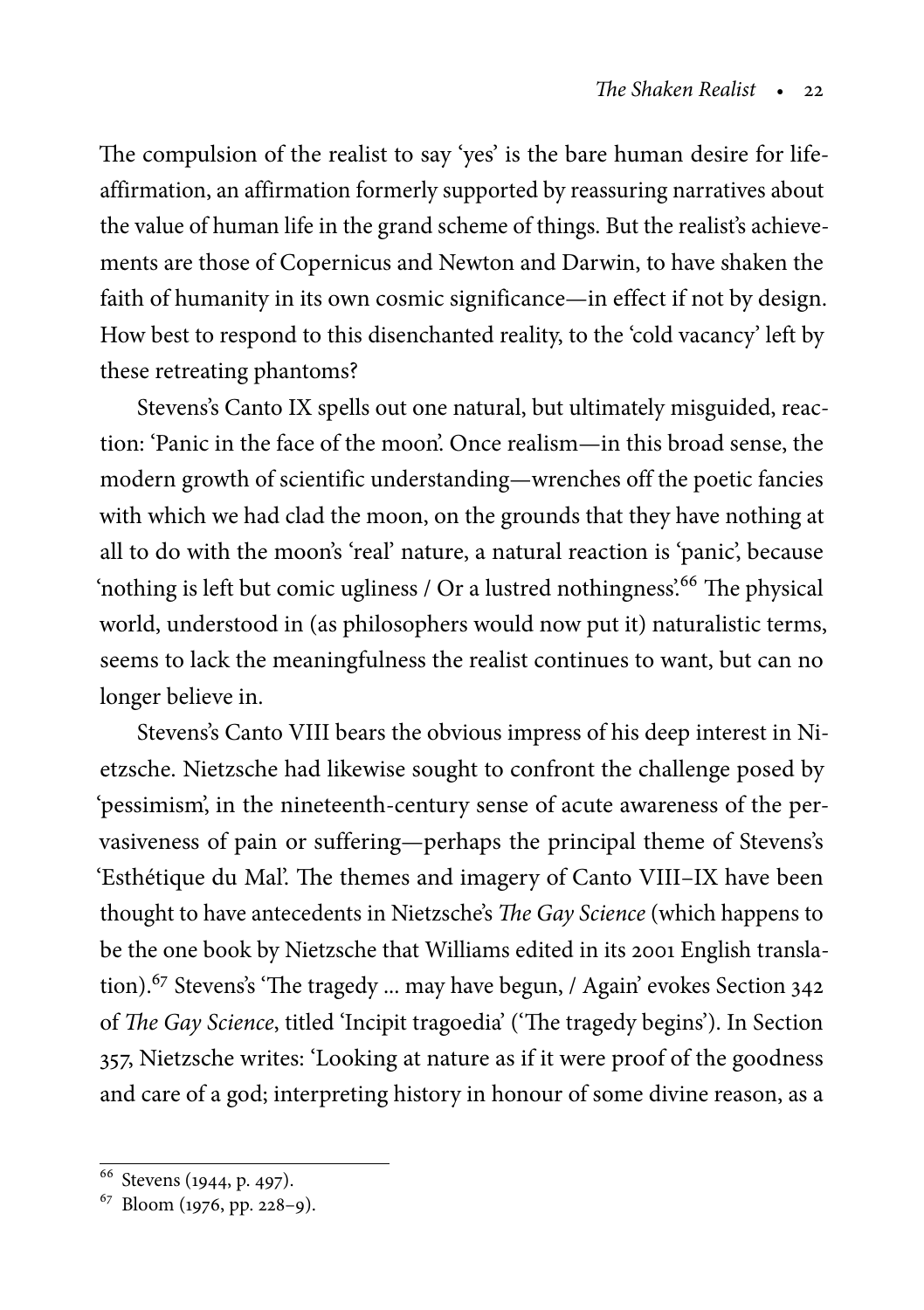continual testimony of a moral world order and ultimate moral purposes; .. . that is over now; that has conscience *against* it.<sup>68</sup>

And Section 377 is another likely antecedent:

... we have ... outgrown Christianity and are averse to it—precisely because we have grown out of it, because our ancestors were Christians who in their Christianity were mercilessly upright: for their faith they willingly sacrificed possessions, blood, position, and fatherland. We—do the same. But for what? For our unbelief? For every kind of unbelief? No, you know better than that, my friends! The hidden Yes in you is stronger than all Nos and Maybes that afflict you and your age like a disease; and you must sail the seas, you emigrants, you too are compelled to this by-a *faith*!<sup>69</sup>

Confronted with the prospect of being crushed by a truthful consciousness of what the world is like, the central issue, as Nietzsche put it in The Gay Science's famous thought experiment inviting us to imagine the 'Eternal Recurrence' of all the horrors that were involved in bringing us to where we are, is whether one can say 'yes' to life in such a world.<sup>70</sup> If one cannot, despondency beckons, a nihilism on which nothing has value. But if one can affirm life on such terms, the question is whether one can do so while holding on to a realistic consciousness of what the world is like, or whether one can affirm life only the way Stevens envisages, by installing new idols in place of evicted ones.

These Nietzschean themes in Stevens's 'Esthétique du Mal' would not have been lost on Williams, who shared Stevens's deep interest in Nietzsche. By 1981, if not before, Williams had come over to the view that

Nietzsche was the greatest moral philosopher of the past century. This was, above all, because he saw how totally problematical morality, as understood over many centuries, has become, and how complex a reaction that fact, when fully understood, requires.<sup>71</sup>

<sup>&</sup>lt;sup>68</sup> Nietzsche (2001, §357).

<sup>69</sup> Nietzsche (2001, §377).

<sup>70</sup> Nietzsche (2001, §341).

<sup>71</sup> Williams (1981a). Some of Williams's debts to Nietzsche are explored in Clark (2015) and Queloz (2021b, pp. 187–92).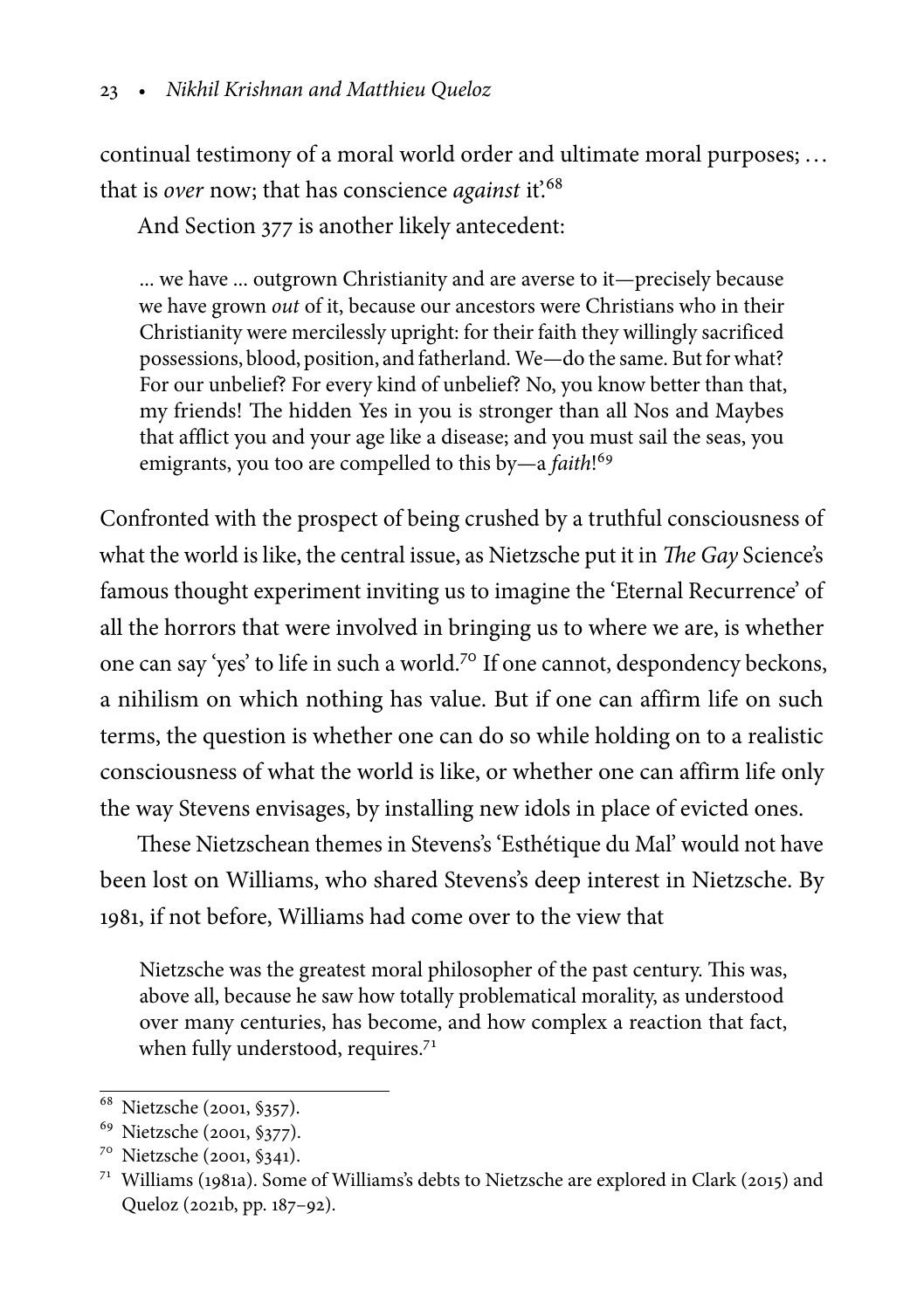In his preface to the French translation of ELP, Williams invokes Nietzsche no fewer than nine times.<sup>72</sup> But ELP itself makes few explicit references to Nietzsche. Nevertheless, the epigraph from Stevens casts a Nietzschean pall over proceedings without his name needing to be pronounced at all.

There are three Nietzschean themes in particular that our discussion of the Stevens epigraph has brought out, and whose relation to ELP we can now examine: the modern challenge of finding meaning in a world from which the phantoms have gone (disenchantment); the temptation to install new idols in place of evicted ones (re-enchantment); and the difficulty of affirming life in full awareness of its horrors (pessimism).

All three themes run through ELP. The first, the modern disenchantment of the world, implicitly frames much of the book, but it also finds explicit articulation in it: 'the world has become entzaubert', Williams notes in Weber's phrase, 'the magic has gone from it'.<sup>73</sup> In a glancing reference to the Iranian revolution of 1978–79, he adds that 'current attempts by Islamic forces in particular to reverse that process—if that is what those attempts really are do not show that the process is local or reversible, only that it can generate despair'.<sup>74</sup> And in another one of the book's few explicit references to Nietzsche, he alludes to the disenchantment of the world in terms of Nietzsche's phrase that 'God is dead': 'Nietzsche's saying, God is dead, can be taken to mean that we should now treat God as a dead person: we should allocate his legacies and try to write an honest biography of him?<sup>75</sup>

What would an honest biography of God look like? To treat God as a dead person, Williams suggests, means to stop treating the arguments about him as 'arguments about the cosmos and of cosmic importance', and recognise that 'the important questions must be about human beings, and why, for instance,

<sup>72</sup> See Williams (1990).

<sup>73</sup> Williams (2006a, p. 165).

<sup>74</sup> Williams (2006a, p. 165).

<sup>75</sup> Williams (2006a, p. 33).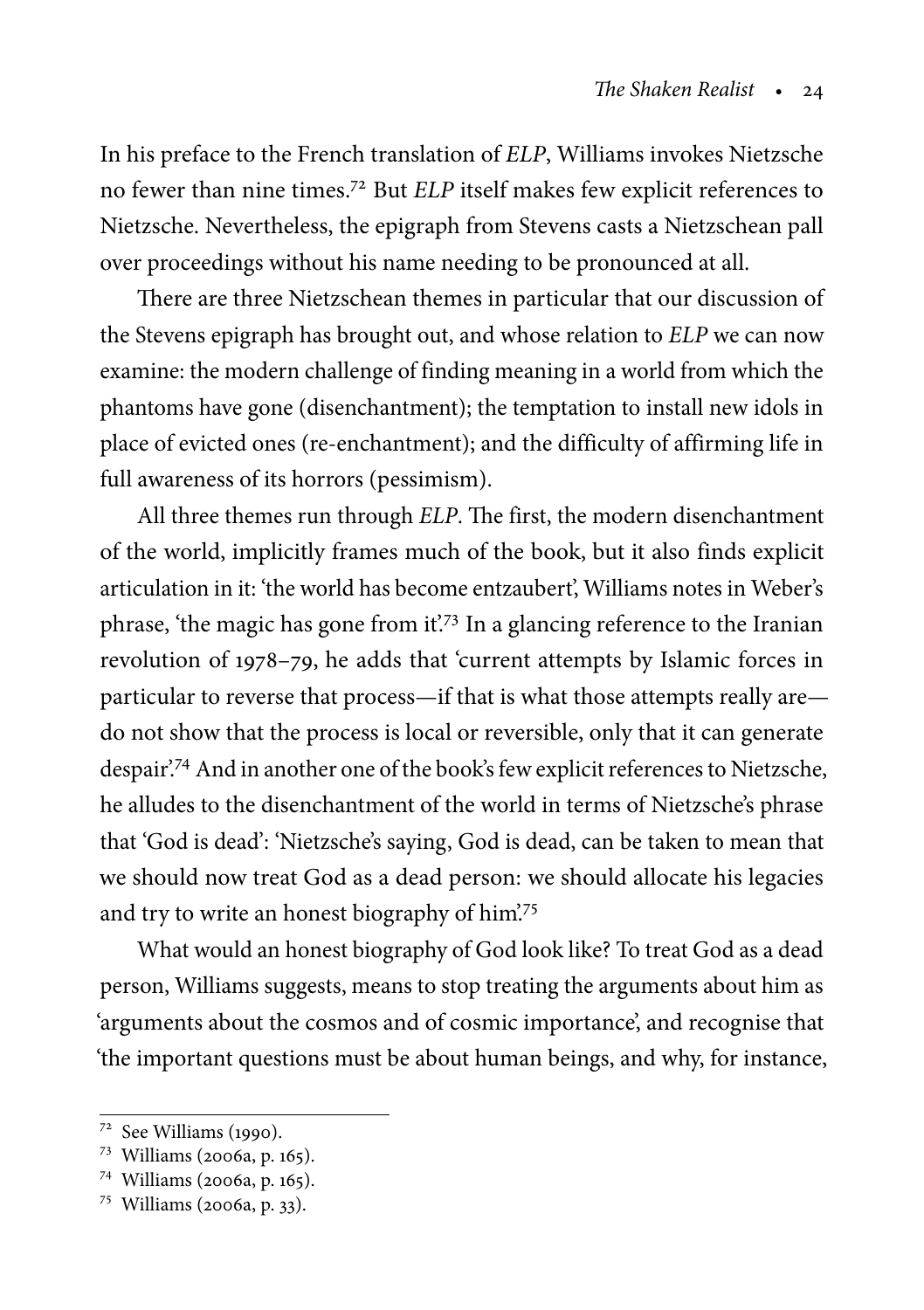they ever believed that God existed.<sup>76</sup> To write an *honest* biography of God would then be to acknowledge what the belief in God tells us about ourselves, and about the human needs and impulses that expressed themselves in that belief. It would be to try to understand the development of the belief in God in secular terms and face up, not just to the fact that this belief has grown out of human needs and impulses, but to its implications: notably, that the needs and impulses may endure even after the belief they helped produce has been abandoned.

This is connected to the 'allocation of God's legacies' and to the second Nietzschean theme evoked in the epigraph, the temptation to re-enchant the world by creating new idols. A considerable part of ELP can be read as undertaking to 'allocate God's legacies', as becomes clear in the light of Williams's explication of this metaphor in his introduction to The Gay Science:

Nietzsche believed that the faith in the Christian God, and more generally in a reassuring metaphysical structure of the world, was a projection of fear and resentment. .. . He shares with .. . Marx .. . the idea that religious belief is a consequence, an expression of social and psychological forces. If those forces remain, and the Christian expression of them collapses, then surely other expressions will take its place. If need secretes thought, and the need remains, then it will secrete new thoughts. . . . [L]iberalism, socialism, Utilitarianism and so on are just secularized expressions of those same forces. But . . . they are too manifestly close to the original, and ... our growing understanding that the world has no metaphysical structure whatsoever must discredit them as well.<sup>77</sup>

If we should now not merely say that God is dead, but treat God as a dead person, this is presumably in contrast to people who pay lip service to the 'Death of God', but continue to treat God as a living person, notably in the way they think about ethical reasoning and rationality. The early chapters of ELP are devoted to identifying such legacies of God. In particular, Williams examines the idea, rooted in what Nietzsche calls the 'metaphysical faith' of

<sup>76</sup> Williams (2006a, p. 33).

<sup>77</sup> Williams (2006b, p. 316).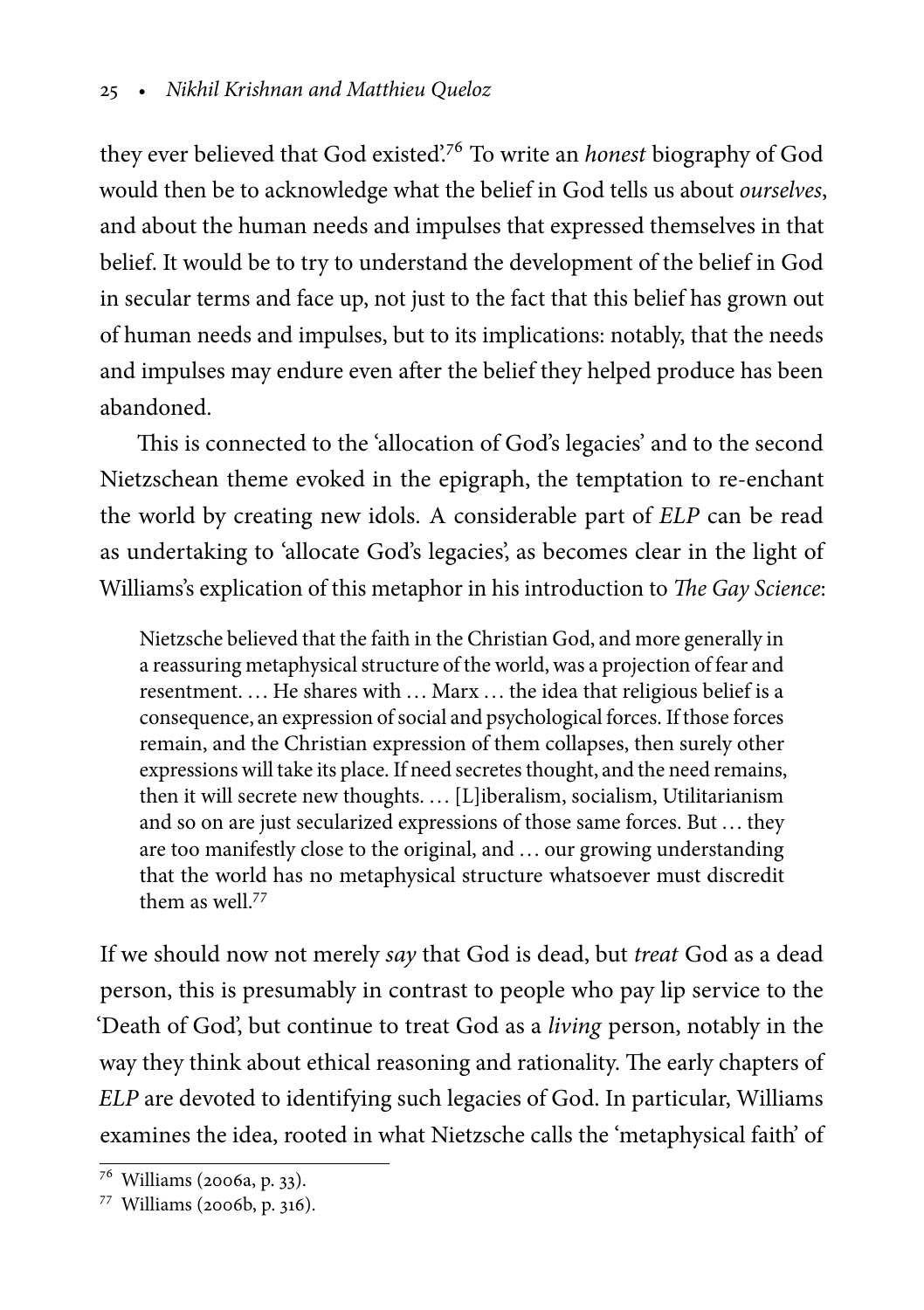Plato and much Christian thought, that ethics might be given foundations in something 'outside' ethics: in some conception of well-being (a project that unites Aristotle with Bentham, Mill, Sidgwick and their successors), or in practical reason (a Kantian project). It is a familiar accusation against the more sophisticated contemporary elaborations of these theories that they merely replicate the religious outlooks to which they aspire to provide a secular alternative. But Williams's point about allocating God's legacies in the light of an honest biography of him suggests something more: that those secular theories are not just the product of intellectual error, a mere failure to fully appreciate the ramifications of the Death of God, but expressions of real and enduring needs. For if the belief in God answered to needs, and the needs remain, they will call for new beliefs answering to them. In Stevens's terms, God's legacies in ethical theory are an expression not merely of intellectual inertia, but of an 'unbroken passion for yes'.<sup>78</sup>

But the bind we are in, according to Williams, is that while those theories might answer to genuine needs, the ideas of human nature, agency, and rationality embodied in those theories do not fully make sense to us now.<sup>79</sup> They are too caught up in metaphysical assumptions that are no longer stable under reflection and thus cannot meet the demands of the modern world on ethical thought.

If the ideas of Christianity and its less obvious legacies no longer make sense to us now, however, 'some extension of ancient thought, greatly modified, might be able to do so,<sup>80</sup> Williams thought. A Europe after Christianity might find new meaning in a Europe before Christianity. He returns to this idea in the Postscript, contending that a historical story could be told to show why, in a Europe in which the pale Galilean has come and gone, 'very old philosophies may have more to offer than moderately new ones'; this historical

 $78$  We are indebted to A. W. Moore's comments on an earlier draft on this point.

<sup>79</sup> See Williams (2006a, p. vii; 2006d, p. 46; 2009, p. 199).

<sup>80</sup> Williams (2006a, p. vii).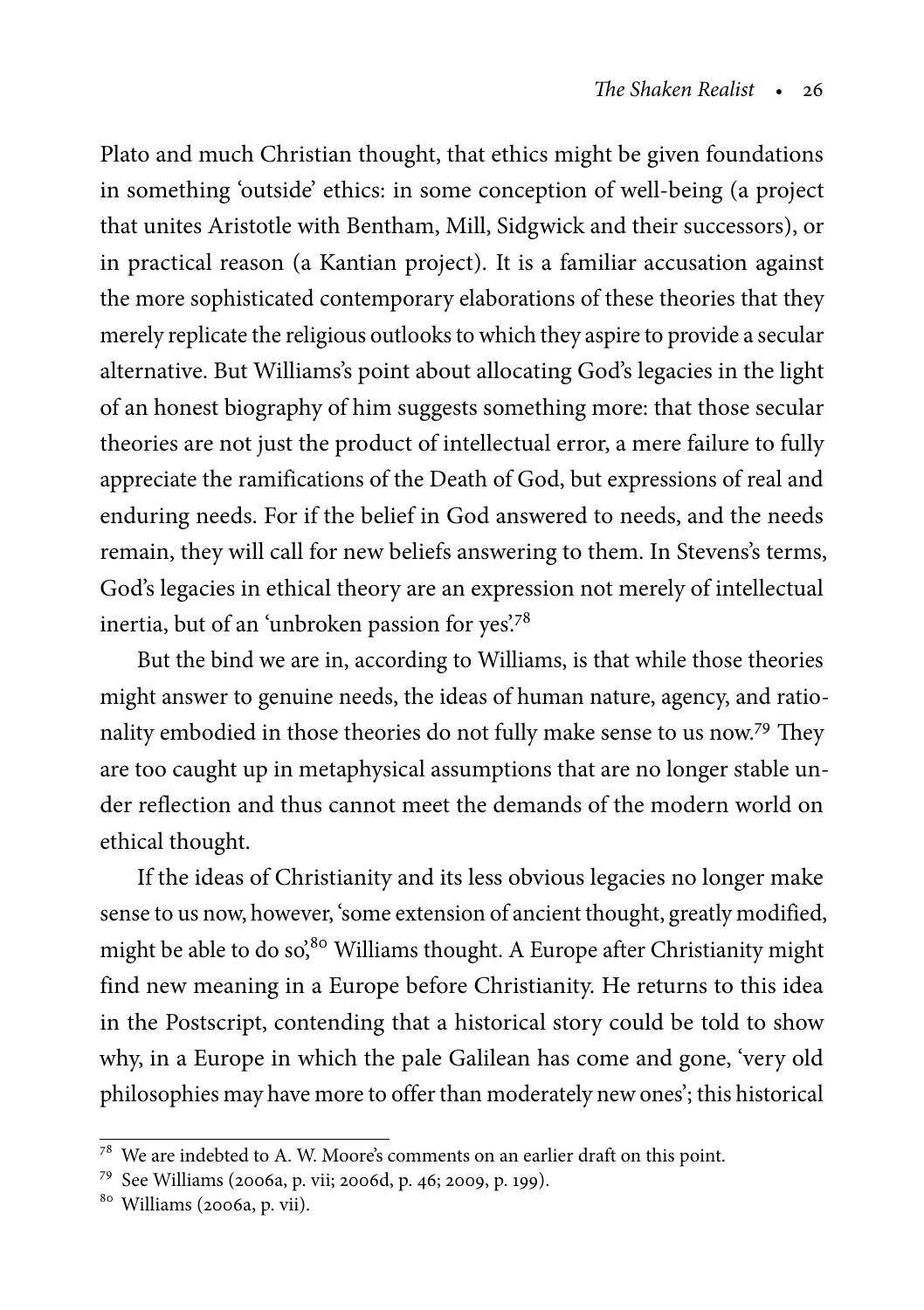story, he says, 'would involve the coming and departure of Christianity (which helps to explain why the ancient world is nearer than it may seem) and the failures of the Enlightenment (which make its characteristic philosophies so unhelpful).<sup>81</sup> For Williams, one of these failures of the Enlightenment was, as we saw, the Kantian idea of the rational agent as a characterless and autonomous self that can be fully extricated from the influence of contingent forces.<sup>82</sup> But unlike Nietzsche in some of his moods, or, more recently, Adorno or MacIntyre, Williams did not think that these failures must ultimately prove 'destructive of the values of the Enlightenment'.<sup>83</sup> The challenge was to reconcile disenchanted realism with what was most alive in the Enlightenment's legacy, in particular the values of critical reflection and truthfulness, and this meant that the temptation to place new idols in place of evicted ones should be resisted.<sup>84</sup>

This challenge ties in with the third Nietzschean theme of the Stevens epigraph, the difficulty of affirming life in full pessimistic awareness of its true character without falling back on the facile solace of fantasy. In the Postscript to ELP, Williams wrote that the hopes expressed in the book 'can be compressed into a belief in three things: in truth, in truthfulness, and in the meaning of an individual life.<sup>85</sup> His belief, in other words, is that we can make sense of the idea that there is such a thing as getting it right ('truth'), that we should strive to

 $81$  Williams (2006a, p. 198). Cf the slightly more detailed version of this claim in Williams (1993, p. 12; 1995e, p. 204; 2005c, p. 54; 2009, p. 203). For a discussion of why one might take the Death of God to be destructive of Enlightenment values, see Leiter (2019).

 $82$  See Williams (2009, p. 199).

<sup>&</sup>lt;sup>83</sup> Williams (2006a, p. 198). Although he mentions Nietzsche as someone who thought that the failures of the Enlightenment were destructive of its values, he also saw that Nietzsche did not, for all that, give up on the value of truthfulness; see Williams (2002, pp. 12–15).

<sup>84</sup> Another Enlightenment value that Williams retains is freedom. For a reading of Williams's political theory to this effect, see Sagar (2014a). For a reconstruction ofWilliams's vindicatory genealogy of the political value of liberty, see Queloz (2021b, pp. 238–41). For a reading which sees the Enlightenment idea that human beings set their own ends as the root conviction that unifies Williams's oeuvre, see Fricker (2020).

<sup>85</sup> Williams (2006a, p. 198).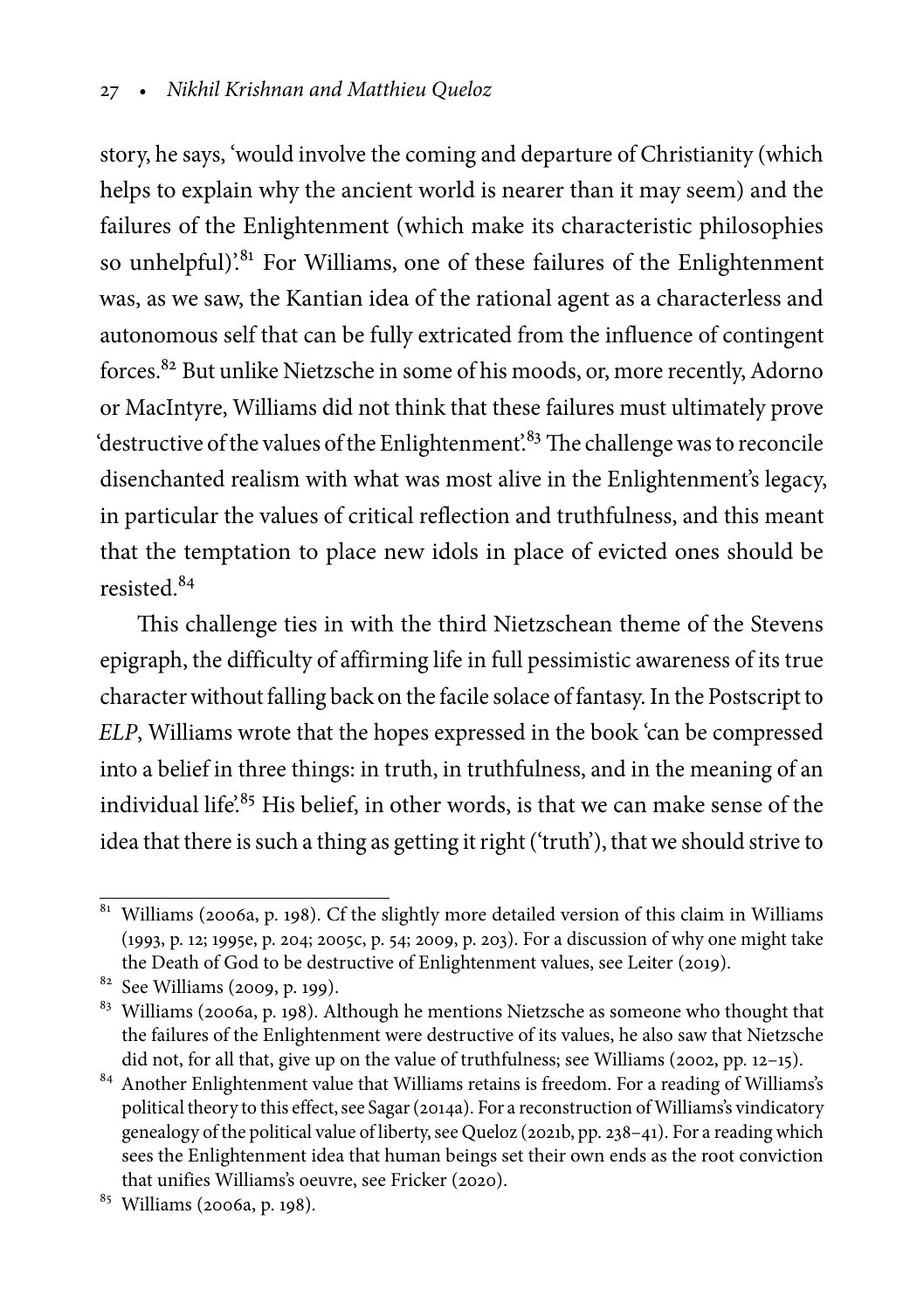get it right ('truthfulness'), and that our striving to get it right will not preclude our leading a meaningful life ('meaning'). But perhaps more so even than Stevens and Nietzsche, Williams was impressed by the difficulty of combining these three things. There is a constant temptation to sacrifice truthfulness to the need to give meaning to suffering, and the more meaningless suffering the world contains, the harder it becomes to affirm life without resorting to illusions.

Here the fact that Williams was writing in the aftermath of the war, and alluding to it through the Stevens epigraph, becomes particularly significant. The difficulty of life-affirmation—though not, of course, exclusive to the war would have been greatly exacerbated by the war and the unprecedented atrocities that came to light in its aftermath. The war, one might say, transformed the modern problem of life-affirmation in the face of the disenchantment of the world into a different, harder problem, of life-affirmation in the face of disillusionment with the world, and particularly with humanity. The 'shaken realist' should not just be understood as a modern figure, a sanguine Enlightenment naturalist seeking to make sense of the world without illusions. It is, at least in the first instance, a disillusioned figure, whose Enlightenment optimism has been shattered by the pessimism-inducing horrors of the war. (Williams is reported to have declared that he found his attitude to life articulated in the last stanza of Matthew Arnold's 'Dover Beach', which strikes just such a sombre note).<sup>86</sup>

At the same time, the 'shaken realist' that emerges from ELP is not, in the end, a resigned figure. This is the force of Williams's gnomic but clearly central suggestion in the book that confidence in one's values and ethical convictions—and on that basis, the affirmation of life—could rest on a 'pessimism of strength':

<sup>86</sup> McMahan (2013, p. 19).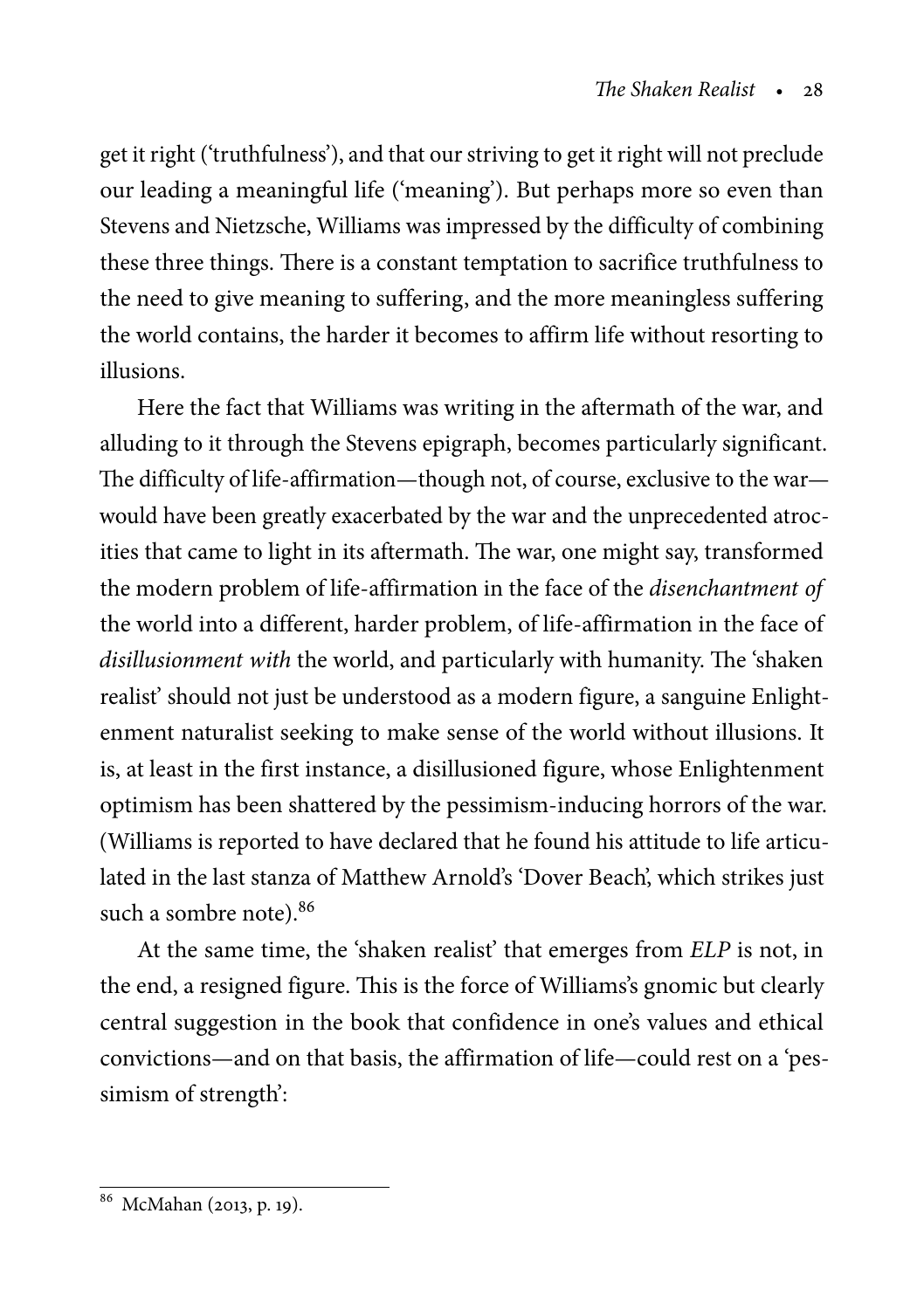#### [29](#page-0-0) • Nikhil Krishnan and Matthieu Queloz

One question we have to answer is how people, or enough people, can come to possess a practical confidence that, particularly granted both the need for reflection and its pervasive presence in our world, will come from strength and not from the weakness of self-deception and dogmatism. (Confidence is not the same as optimism; it could rest on what Nietzsche called the pessimism of strength.) $87$ 

What does Williams take the 'pessimism of strength' to involve? In interpreting this passage, we must recall, first, that when Nietzsche introduced the phrase in the nineteenth century, 'pessimism' designated the acute awareness of the pervasiveness of pain and suffering; and second, that Nietzsche developed his ideal of a 'pessimism of strength' in opposition to Schopenhauerian pessimism. The fundamental contrast was that while Schopenhauerian pessimism culminated in suicidal life-denial—what Nietzsche called the 'death-wish' and Stevens the 'mortal no'88—Nietzsche's pessimism of strength was meant to culminate in life-affirmation.<sup>89</sup>

Now, there is one way in which a pessimistic awareness of suffering might issue in life-affirmation that Nietzsche and Stevens both explored, namely by aestheticising suffering. Is this what Williams had in mind? That impression might be encouraged by Williams's epigraphic reference to Stevens's 'Esthétique du Mal', since one of the things that Stevens clearly does in that poem is to aestheticise suffering through his 'poetics of pain' (in a representative passage, Canto VII begins: 'How red the rose that is the soldier's wound').<sup>90</sup> Moreover, that impression might be reinforced by Williams's endorsement of a 'pessimism of strength', since Nietzsche originally introduced the phrase in The Birth of Tragedy, where he argued that Greek tragedy provided solace

 $87$  Williams (2006a, p. 171). For discussions of the notion of confidence, see Fricker (2000), Hall (2014), and Blackburn (2019).

<sup>88</sup> Nietzsche (2009, 1885, 2[100]).

<sup>&</sup>lt;sup>89</sup> On Nietzsche's attitude towards the meaninglessness of suffering and the way it differs both from Schopenhauer's and from the older tradition of theodicy, see Janaway (2017).

<sup>90</sup> On Stevens's 'poetics of pain', see Filreis (1991, p. 134).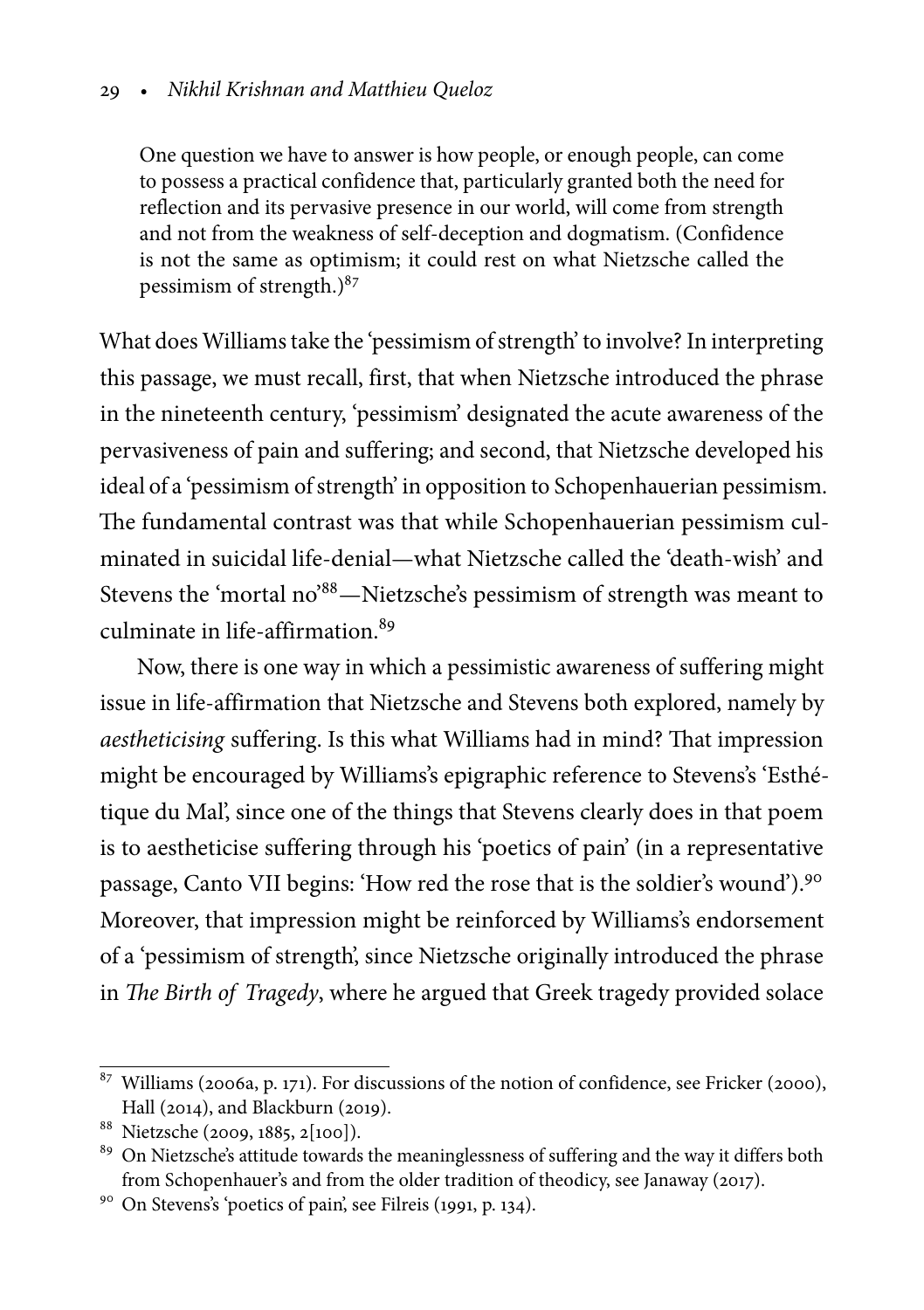by inviting us to regard the suffering on earth as the gods do, as an aesthetic spectacle:

[O]ur highest dignity lies in our significance as works of art—for only as an aesthetic phenomenon is existence and the world eternally justified although, of course, our awareness of our significance in this respect hardly differs from the awareness which painted soldiers have of the battle depicted on the same canvas.<sup>91</sup>

Whether the Nietzsche of the Gay Science still endorsed this aesthetic redemption of suffering is debated; the Gay Science ideal of amor fati, the embrace of one's fate, might be thought to call precisely for the affirmation of unredeemed suffering.<sup>92</sup> But there is no such ambiguity about Williams's position. He explicitly rejected such attempts to discern an aesthetic justification in suffering, unequivocally dismissing the thesis 'that the "metaphysical solace" of tragedy could be understood only through a fundamentally aesthetic attitude to life' as 'an attitude which we have even greater reason to reject than Nietzsche eventually had?<sup>93</sup> Again, the unprecedentedly unglamorous and industrialized character of the horrors of the second world war, which only fully came to light after it had ended, is a plausible candidate for the 'greater reason' to resist aestheticism that separates us from Nietzsche, modern and secular though he was.

Above all, however, what speaks against interpreting Williams's 'pessimism of strength' as an aestheticising attitude is that this would involve securing the strength to maintain a pessimistic awareness of suffering at the expense of truthfulness. It would involve a kind of embellishment of suffering, and to that extent a kind of falsification or forgetting. And that is something Williams emphatically rejects throughout his work. Williams's pessimism of strength remains a form of pessimism (in the nineteenth-century sense) in that it in-

<sup>91</sup> Nietzsche (1999, §5). See Huddleston (2019, pp. 18–19) for an illuminating commentary.

<sup>92</sup> For the former view, see Ridley (2007, pp. 135-37; 2013, p. 430); for the latter, see May (2011, pp. 88–91) and Janaway (2017, p. 159).

<sup>93</sup> Williams (2006d, p. 46).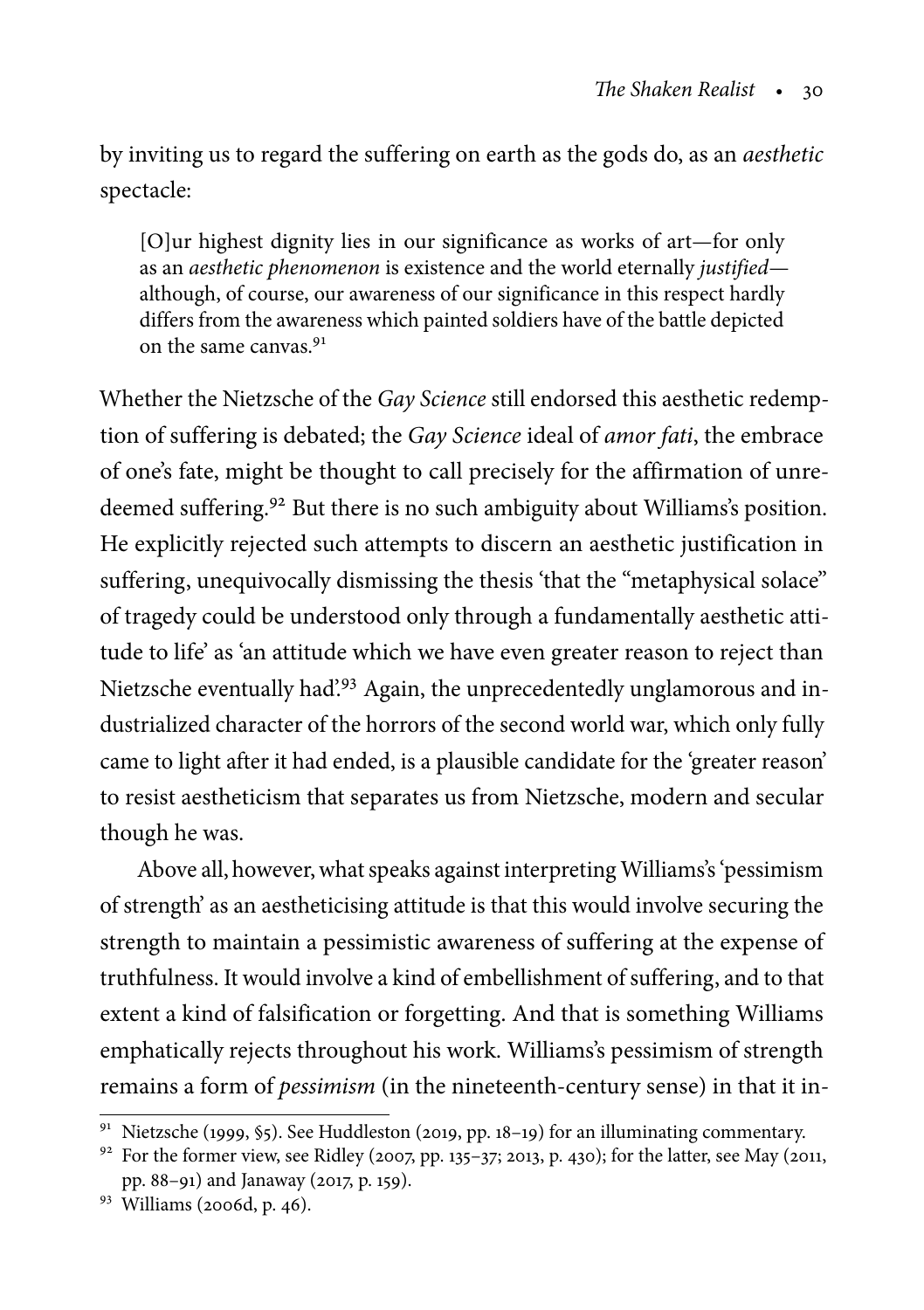volves being open-eyed about the horrors of the world; but it is a pessimism of strength in that it aspires to face these appalling truths truthfully, without aesthetically idealising or distracting from them, and without rendering them more bearable through redemptive myths and illusions.<sup>94</sup> It is this commitment to truthfulness, rather than his earlier aestheticism, that Williams seems to have admired in Nietzsche. He writes in Truth and Truthfulness:

One of Nietzsche's most striking qualities is the obstinacy with which he held to an ideal of truthfulness that would not allow us to falsify or forget the horrors of the world, the fact that their existence has been necessary to everything that we value, or the further fact summarized in the slogan 'God is dead'—that the traditional metaphysical conceptions which have helped us to make sense of the world, and in particular to bear its horrors, have terminally broken down.<sup>95</sup>

Williams's endorsement of the pessimism of strength signals that he stands with Nietzsche on all three counts. In a similar passage, Williams asserts in his own voice that 'to recognise how we are placed in this respect is, if anything, an affirmation of strength', namely the strength involved in facing hard truths while forswearing comforting philosophical superstitions.<sup>96</sup> It is the strength required to find value and meaning in life while retaining a reflective sense of 'the hideous costs of many human achievements that we value' without rationalising away these costs through the redemptive myths of Christianity and 'its Kantian and its Hegelian legacies'.<sup>97</sup> The historical resonances of these themes in post-war Britain help account for the drastic language Williams resorted to when addressing this issue.<sup>98</sup>

Williams's pessimism of strength then appears as another instance of the unbroken passion for 'yes'; but it is, crucially, the shaken realist's unbroken

<sup>94</sup> Nietzsche (2009, 1887, 10[21]). For a comparison of Nietzsche and Williams on pessimism, see Jenkins (2012) and Queloz (2021b, pp. 187–92).

<sup>95</sup> Williams (2002, p. 13).

<sup>96</sup> Williams (1995f, p. 148).

<sup>97</sup> Williams (1993, p. 166).

<sup>98</sup> Though see Williams (1981a).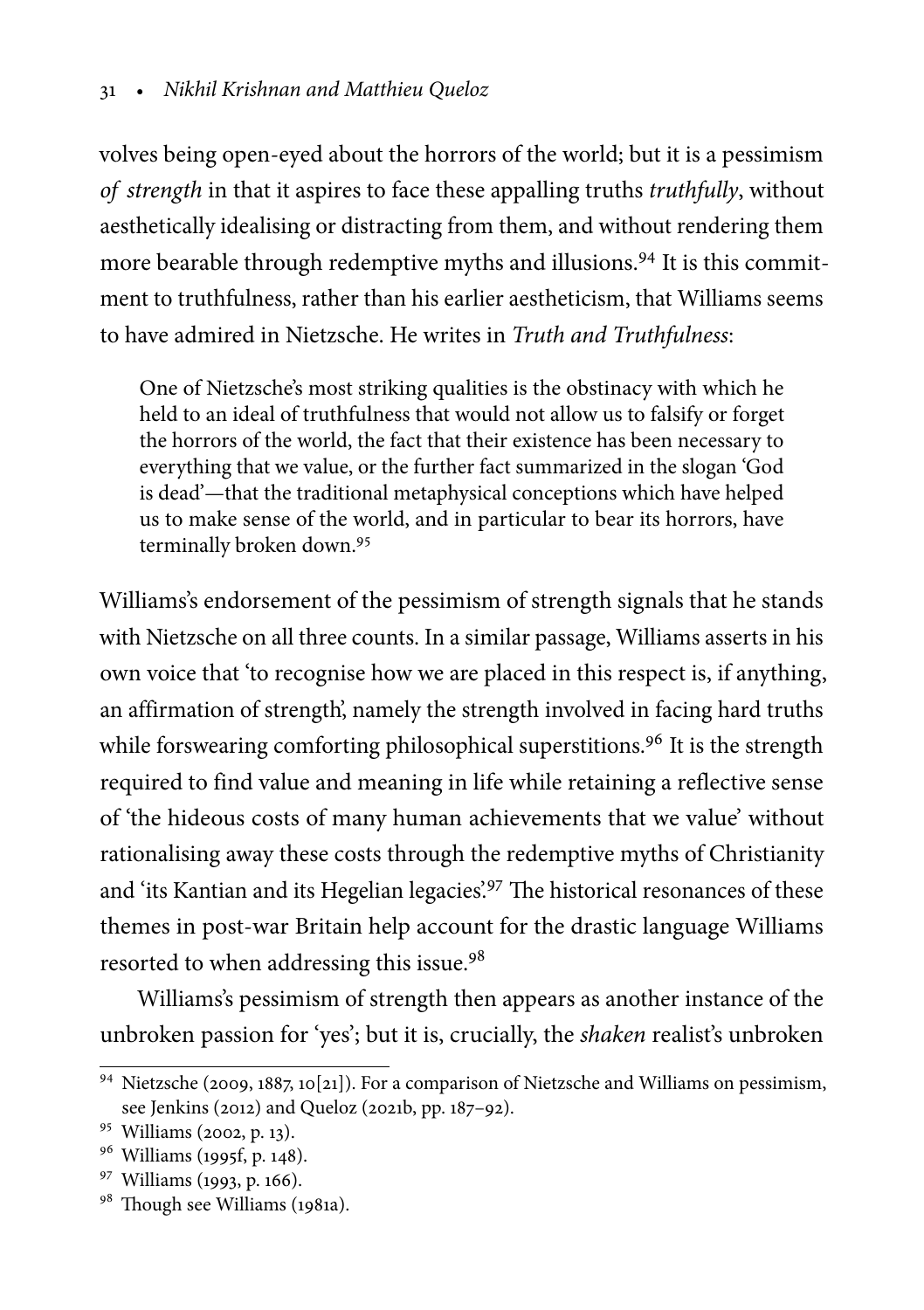passion for 'yes', for what the realist is shaken and unbroken by is not just modern disenchantment, but post-war disillusionment. This 'yes' is, moreover, not one facilitated by fresh illusions. Like Nietzsche, Williams takes there to be an ethical demand not to 'falsify or forget the horrors of the world' and their role in securing what we now value. Correspondingly, the continued indulgence in metaphysical illusions emerges as not merely an epistemic failing, but an ethical failing—a kind of weakness.

Williams's shaken realist is thus a figure that combines the truthful recognition of what the world is like with the determination to bear it and affirm life nonetheless. The confidence resting on a pessimism of strength that Williams envisages is the renewed affirmation of life and value of someone who finds the wherewithal to face the world truthfully—to remain a shaken realist.

In a final echo of Stevens's poem, the closing pages of Williams's last book expressed the hope 'that the ways in which future people will come to make sense of things will enable them to see the truth and not be broken by it.<sup>99</sup> 'If one is in a place where things are not too bad', he wrote, 'there are no doubt satisfactions in a rueful resignation about the ways of the world, ... or in repeating that after Auschwitz there are no songs. But a more hopeful story is likely to serve most of us better'.<sup>100</sup> Here Williams once again echoes the idea that the disillusionment of the shaken realist can be followed by a renewed but truthful affirmation of life and what is of value in it. Williams's formulation implies that future people's capacity for truthful life-affirmation will not just depend on their strength, but also on 'the ways in which [they] will come to make sense of things'. Affirming things as valuable requires the conceptual and emotional resources to make sense of them as valuable, and if the resources available hitherto have lost their credibility now that the phantoms are gone, new ways to make sense of things as valuable will be needed that are more stable under truthful reflection. This concern to identify truthful ways of

<sup>99</sup> Williams (2002, p. 269).

<sup>&</sup>lt;sup>100</sup> Williams (2002, p. 266).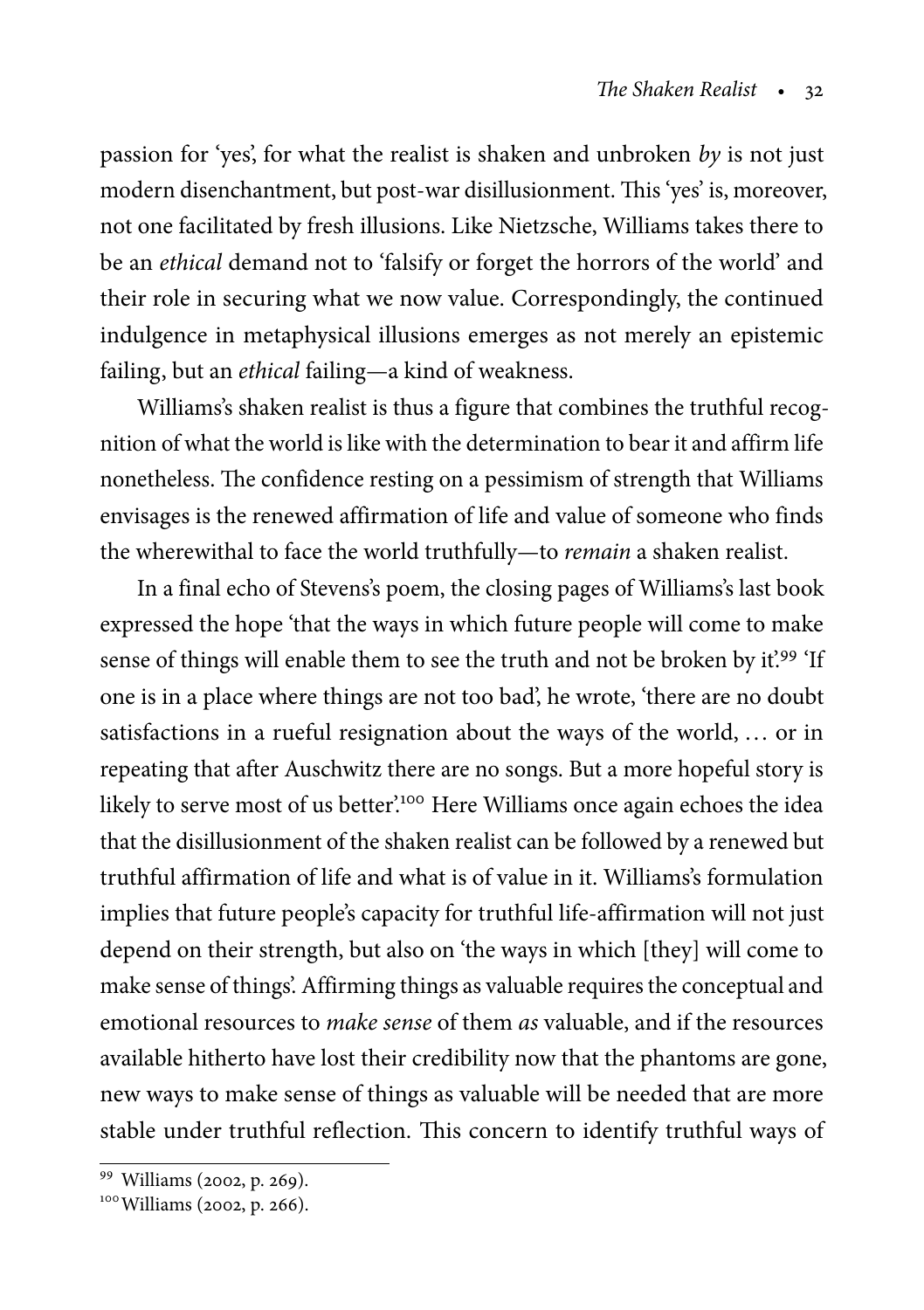making sense of things animates Shame and Necessity, where Williams turned to the pre-Socratic Greeks in search of helpful conceptual resources, because their ethical situation, as yet undistorted by Platonic and Christian ideas, was in some ways closer to the situation of the shaken realist than that of any Western people in the interim.<sup>101</sup> And the same concern gives point to the effort, in Truth and Truthfulness, to 'see how far the values of truth could be revalued, how they might be understood in a perspective quite different from the Platonic and Christian metaphysics which had provided their principal source in the West up to now.<sup>102</sup> The attitude of the shaken realist informed Williams's philosophical project to the end.

# **6. Conclusion: The Shaken Realist after The Fall**

What is added to our understanding of Williams's philosophical outlook if he is read as writing specifically about the condition after WWII rather than about the 'modern condition' more broadly? We have argued that it brings out the historical roots and nature of his 'pessimism of strength'. He is not just a 'realist' determined to view the world truthfully rather than through the veil of comforting illusions, but a 'shaken' realist, chastened specifically by the events of the twentieth century.

This helps explain why Williams felt that there was such a gulf between his own outlook and that of someone like Hume, for example, even though he was in many respects a Neo-Humean.<sup>103</sup> Williams thought that Hume 'suffered from a somewhat terminal degree of optimism. Nobody who's got to

<sup>&</sup>lt;sup>101</sup> Williams (1993, p. 166).

<sup>&</sup>lt;sup>102</sup> Williams (2002, p. 18).

<sup>&</sup>lt;sup>103</sup> Williams notes that on 'the question of how effectively moral and nonmoral dispositions can be distinguished at all, the admirable appendix IV of Hume's Enquiry Concerning the Principles of Morals remains an indispensable text' (1993, p. 198n41). He acknowledges various other parallels in Williams (1986, p. 206; 1995b, p. 20n12; 1995e, p. 205). See also his favourable remarks in McDonald and Williams (1983).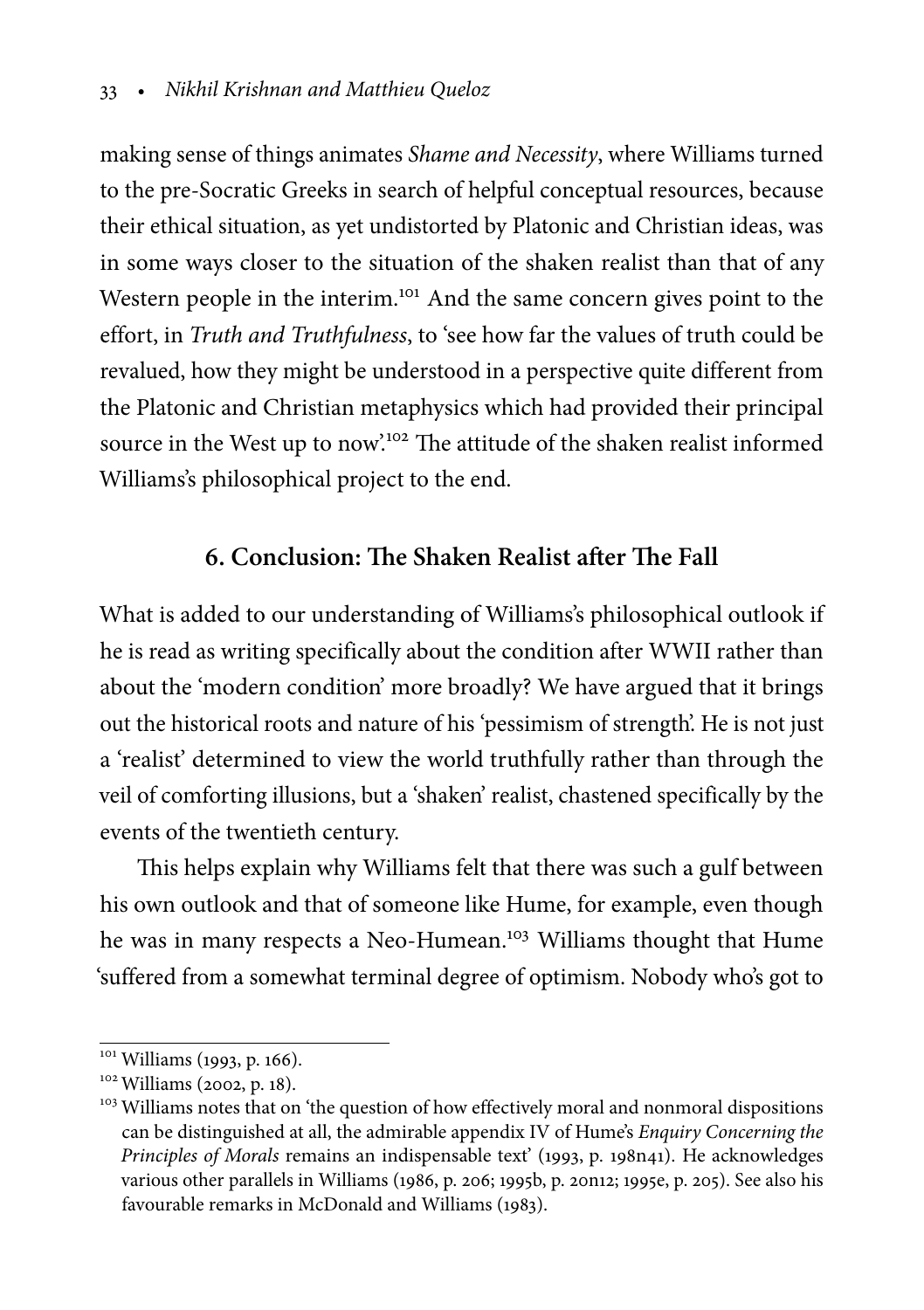1999 can take it that seriously'.<sup>104</sup> Recent interpreters have criticised Williams for overdrawing the contrast between his own pessimism and Hume's more optimistic tone.<sup>105</sup> They have emphasized that Hume was far from naïve about the pervasiveness of suffering, and had his own good reasons for emphasising the respects in which a naturalistic understanding of the ethical could be vindicatory, since he was concerned to deny, against religious apologists, that a secular explanation of ethics would explain it away.<sup>106</sup> One interpreter even characterizes Williams as responding, like Hume, to 'The Fall' understood as the historical position we 'moderns' find ourselves in as a result of a growth in social and historical self-consciousness and a loss of faith in redemptive narratives<sup>107</sup>

But this is where it makes a difference that Williams was writing after 'The Fall' understood more specifically as the historical condition after the second world war, which Camus was writing about in La Chute. Asked why Hume, in many ways a kindred spirit, did not figure more prominently in ELP, Williams replied that the Scotsman's 'favourite categories of fanaticism and barbarism are simply inadequate to what we now need to understand.<sup>108</sup> 'Auschwitz' is a plausible metonymic image for what Williams was thinking of here.<sup>109</sup> Writing in its shadow made it harder to carry on externalizing the worst aspects of humanity as the distant aberrations of religious fanatics or barbarians, now rendered obsolete by the progress of science and civilization.<sup>110</sup>

Taking seriously Williams's opening reference to the 'shaken realist' and Camus's The Fall adds to our understanding of ELP by giving us a concrete

<sup>104</sup>Williams (1999, p. 256).

<sup>&</sup>lt;sup>105</sup> See Greco (2007), Blackburn (2019), and Russell (2015, pp. 242-7; 2019). For a contrary view to the effect that Williams underwent a profound shift away from Hume, see Sagar (2014b).

<sup>106</sup> See Russell (2008, ch. 17).

<sup>107</sup> Russell (2019, pp. 45–46, 48).

<sup>108</sup>Williams (1986, p. 206).

<sup>109</sup> See Williams (2014b, p. 300).

<sup>&</sup>lt;sup>110</sup> For a historical overview of this tendency from the late eighteenth-century onwards, see Gaukroger (2020, pp. 19–27).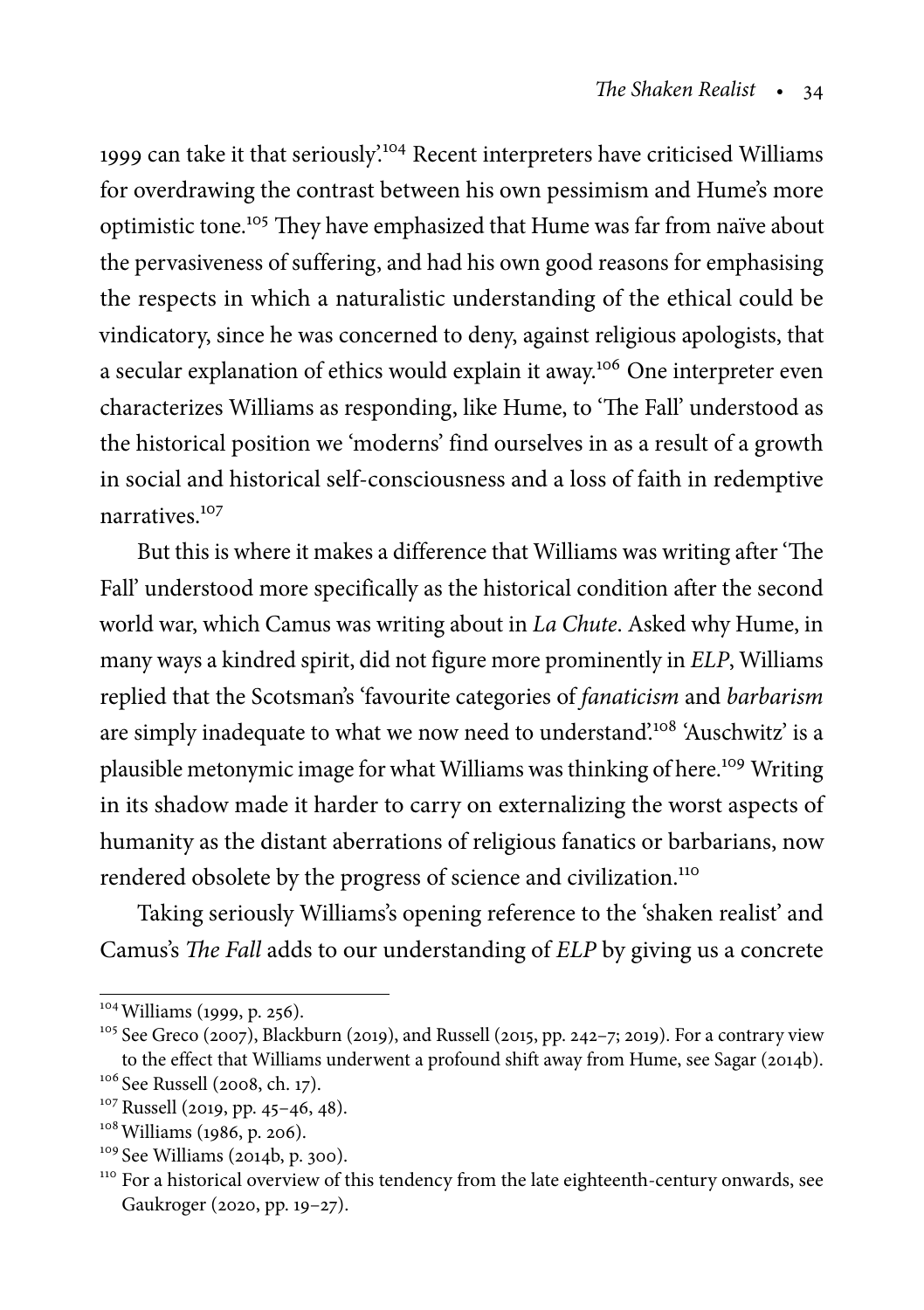social world in terms of which to flesh out the abstract ideas of the book. They were embodied by real people and tied in with issues that were salient in the wake of the war. That gives us the means to respond to the charge that ELP fell short of its Nietzschean aspirations to cultural critique because of its seeming focus on supposedly inconsequential aberrations in the academic consciousness, such as the Kantian notion of moral obligation.<sup>111</sup> Setting the book against its historical backdrop reveals it to be about much more than that: it is also about how to make sense of fanaticism's relation to rationality; about the primacy of character over method and the way in which generalisable principles alone will not guard against cruelty; about the individual's relation to impersonal systems of commands and the importance of questioning their authority; and about the modern problem, especially pressing after the war, of reconciling truth, truthfulness, and a meaningful life. Further investigation of these resonances of ELP might explore, as we have not done here, how Williams's wider cultural concerns are also in the background of his later political writings, especially on liberalism and the predicament of 'people who need a theory of individual rights, but have lost some of the traditional reasons for asserting them'.<sup>112</sup> Here, our aim has been to show that once one takes the epigraphs seriously and relates the philosophical arguments of the book to their post-war context, it becomes hard not to hear them as resonating with the salient ethical issues of its day. In these respects, the book exemplifies a form of philosophy as cultural critique.

It is in Williams's epigraphs, then, that readers can find the clearest indication of the wider cultural resonances that ELP did not explicitly claim for itself. If Williams was reticent about these wider implications, we have suggested, it was because of the stylistic challenge he perceived in writing moral philosophy after the war, his determination to steer well clear of kitsch, and his refusal to assume that what is really important is instantly awesome. Williams did

<sup>&</sup>lt;sup>111</sup> See Leiter (1997, pp. 255–6; forthcoming, pp. 6–12) and Darwall (1987).

<sup>112</sup> Williams (2014c, p. 318).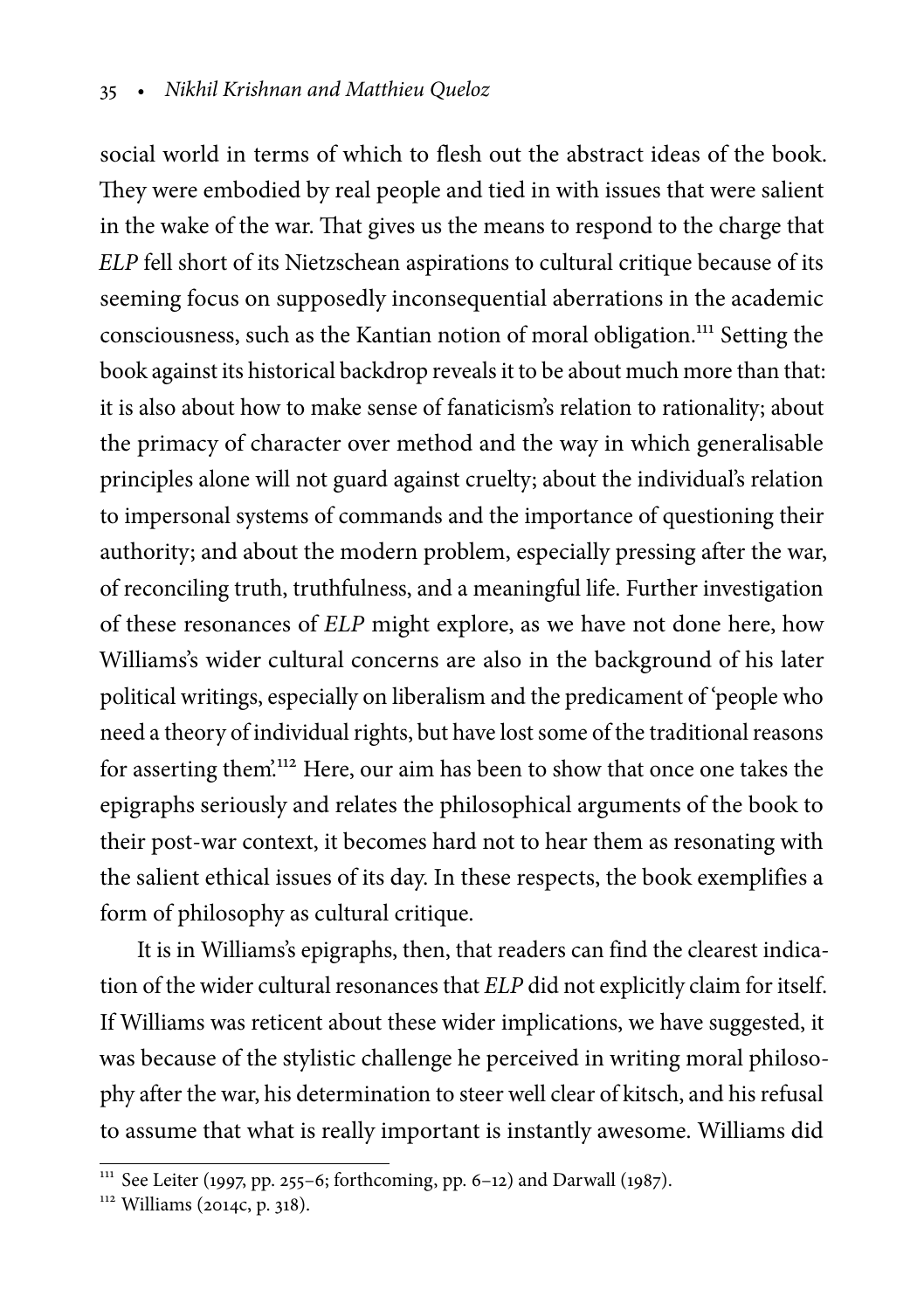not think it the place of a work of philosophy to insist on its own relevance: a book's relevance to a reader's concerns is a reader's own business.<sup>113,114</sup>

 $^{113}$  A point Williams vividly expressed in his reply to Simon Blackburn: 'As it used to say on packets of cake mix, [the reader] will add his own egg' (1986, p. 203).

<sup>&</sup>lt;sup>114</sup> We would like to thank Edward Harcourt, A. W. Moore, Amia Srinivasan, Paul Sagar, Vida Yao, and Claire Kirwin for offering detailed comments on this paper at various stages. We are also grateful to participants at the conference "30 Years of Bernard Williams' Ethics and the Limits of Philosophy" and at the Cambridge Political Philosophy workshop.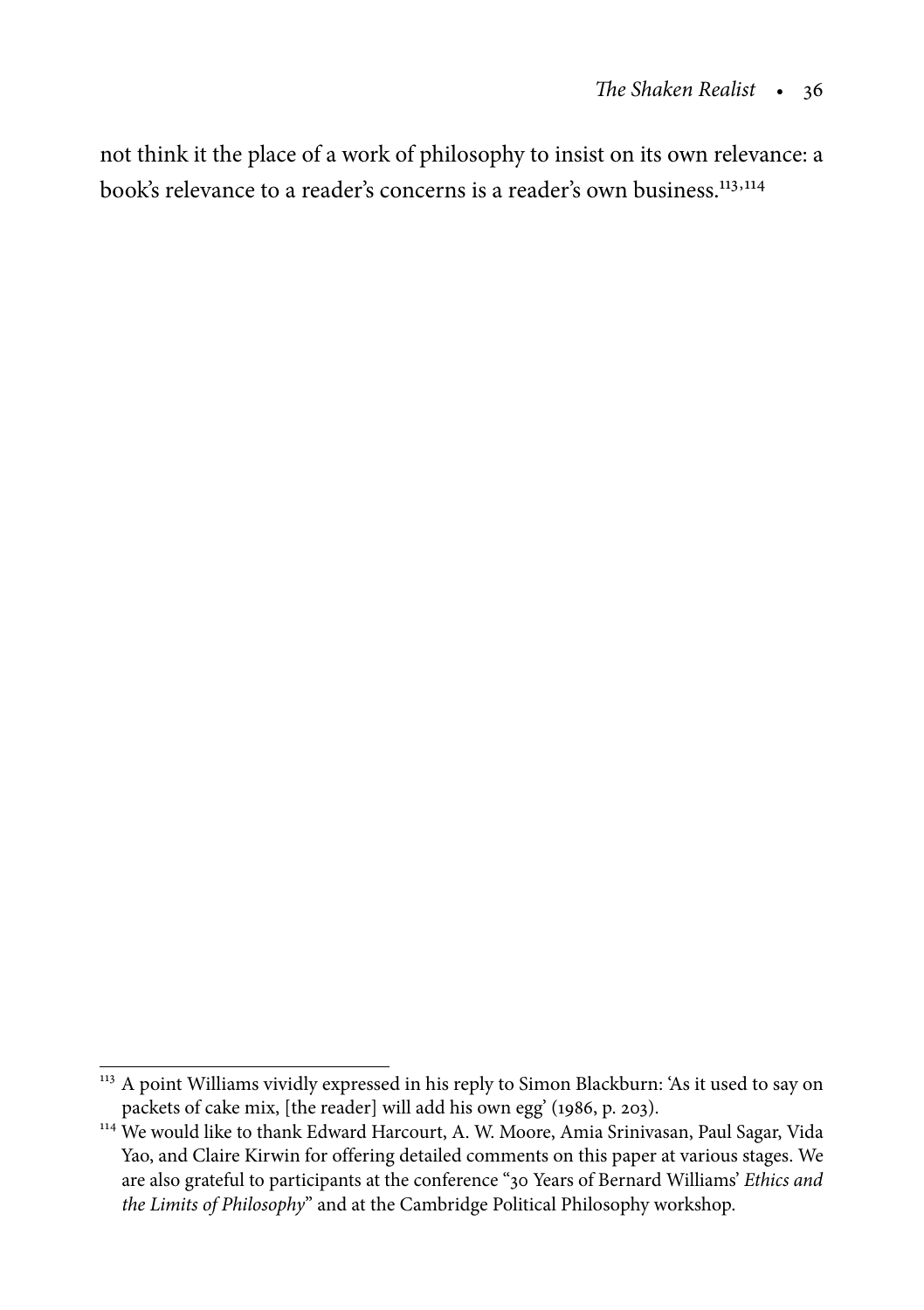# **Bibliography**

- Akehurst, T. L. (2010). The Cultural Politics of Analytic Philosophy: Britishness and the Spectre of Europe. London: Continuum.
- Arendt, H. (2006). Eichmann in Jerusalem: A Report on the Banality of Evil. London: Penguin.
- Ayer, A. J. (1977). Part of my life. London: Collins.
- Ayer, A. J. (1984). More of my life. London: Collins.
- Babbiotti, P. (2020). Compression: Nietzsche, Williams, and the Problem of Style. European Journal of Philosophy.
- Babbiotti, P., Krishnan, N., and Marquier, M. (2021). Commentary to B. Williams's French Introduction to Ethics and the Limits of Philosophy. Philosophical Inquiries, 9(2), 259–268.
- Barnes, J. (1993, April 23). Like Us, Only Better. Times Literary Supplement.
- Berger, C. (1985). Forms of Farewell: The Late Poetry of Wallace Stevens. Madison: University of Wisconsin Press.
- Berger, C. (2016). War. In G. MacLeod (Ed.), Wallace Stevens in Context (pp. 259–66). Cambridge: Cambridge University Press.
- Blackburn, S. (2019). Lonely in Littlemore: Confidence in Ethics and the Limits of Philosophy. In S. G. Chappell and M. van Ackeren (Eds.), Ethics Beyond the Limits: New Essays on Bernard Williams' Ethics and the Limits of Philosophy (pp. 27–36). London: Routledge.
- Bloom, H. (1976). Wallace Stevens: The Poems of our Climate. Ithaca: Cornell University Press.
- Camus, A. (1956). The Fall (J. O'Brien, Trans.). New York: Vintage.
- Conradi, P. J. (2002). Iris Murdoch: A Life. London: Harper Collins UK.
- Darwall, S. L. (1987). Abolishing Morality. Synthese, 72(1), 71–89.
- Filreis, A. (1991). Wallace Stevens and the Actual World. Princeton: Princeton University Press.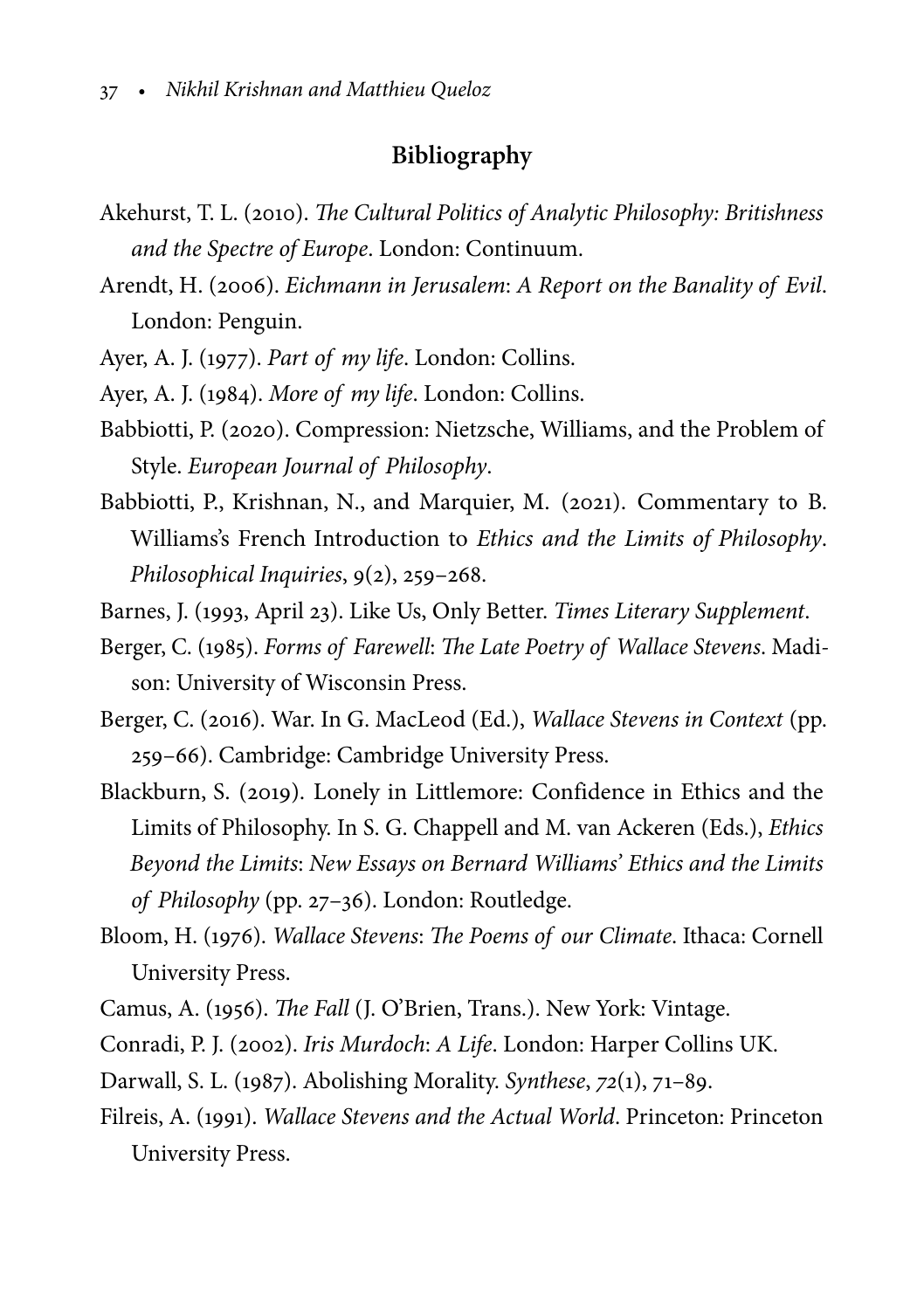- Fricker, M. (2000). Confidence and Irony. In E. Harcourt (Ed.), Morality, Reflection, and Ideology (pp. 87–112). Oxford: Oxford University Press.
- Fricker, M. (2020). Bernard Williams as a Philosopher of Ethical Freedom. Canadian Journal of Philosophy, 50(8), 919–33.
- Gaukroger, S. (2020). Civilization and the Culture of Science: Science and the Shaping of Modernity, 1795-1935. Oxford: Oxford University Press.
- Greco, L. (2007). Humean Reflections in the Ethics of Bernard Williams. Utilitas, 19, 311–25.
- Hall, E. (2014). Contingency, Confidence, and Liberalism in the Political Thought of Bernard Williams. Social Theory and Practice, 40(4), 545–569.
- Hans, J. S. (1990). The Value(s) of Literature. New York: SUNY Press.
- Harcourt, E. (2013). "Happenings Outside One's Moral Self": Reflections on Utilitarianism and Moral Emotion. Philosophical Papers, 42(2), 239–258.
- Hare, R. M. (1972). Applications of Moral Philosophy. London: Macmillan.
- Hare, R. M. (2002). A Philosophical Autobiography. Utilitas, 14(3), 269–305.
- Huddleston, A. (2019). Nietzsche on the Decadence and Flourishing of Culture. Oxford: Oxford University Press.
- Ignatieff, M. (1998). Isaiah Berlin: A Life. London: Chatto and Windus.
- Jaeckle, J. (2005). 'These Minutiae Mean More': Five Editions of Wallace Stevens' 'Esthétique du Mal'. The Wallace Stevens Journal, 29(2), 233–248.
- Janaway, C. (2017). On the Very Idea of 'Justifying Suffering'. Journal of Nietzsche Studies, 48(2), 152–170.
- Jenkins, M. P. (2012). Williams, Nietzsche, and Pessimism. Journal of Nietzsche Studies, 43(2), 316–325.
- Leiter, B. (1997). Nietzsche and the Morality Critics. Ethics, 107(2), 250–85.
- Leiter, B. (2019). The Death of God and the Death of Morality. The Monist,  $102(3), 386 - 402.$
- Leiter, B. (2022). Williams's Debt to Nietzsche: Real or Illusory? In A. Szigeti and M. Talbert (Eds.), Morality and Agency: Themes from Bernard Williams (pp. 17–35). New York: Oxford University Press.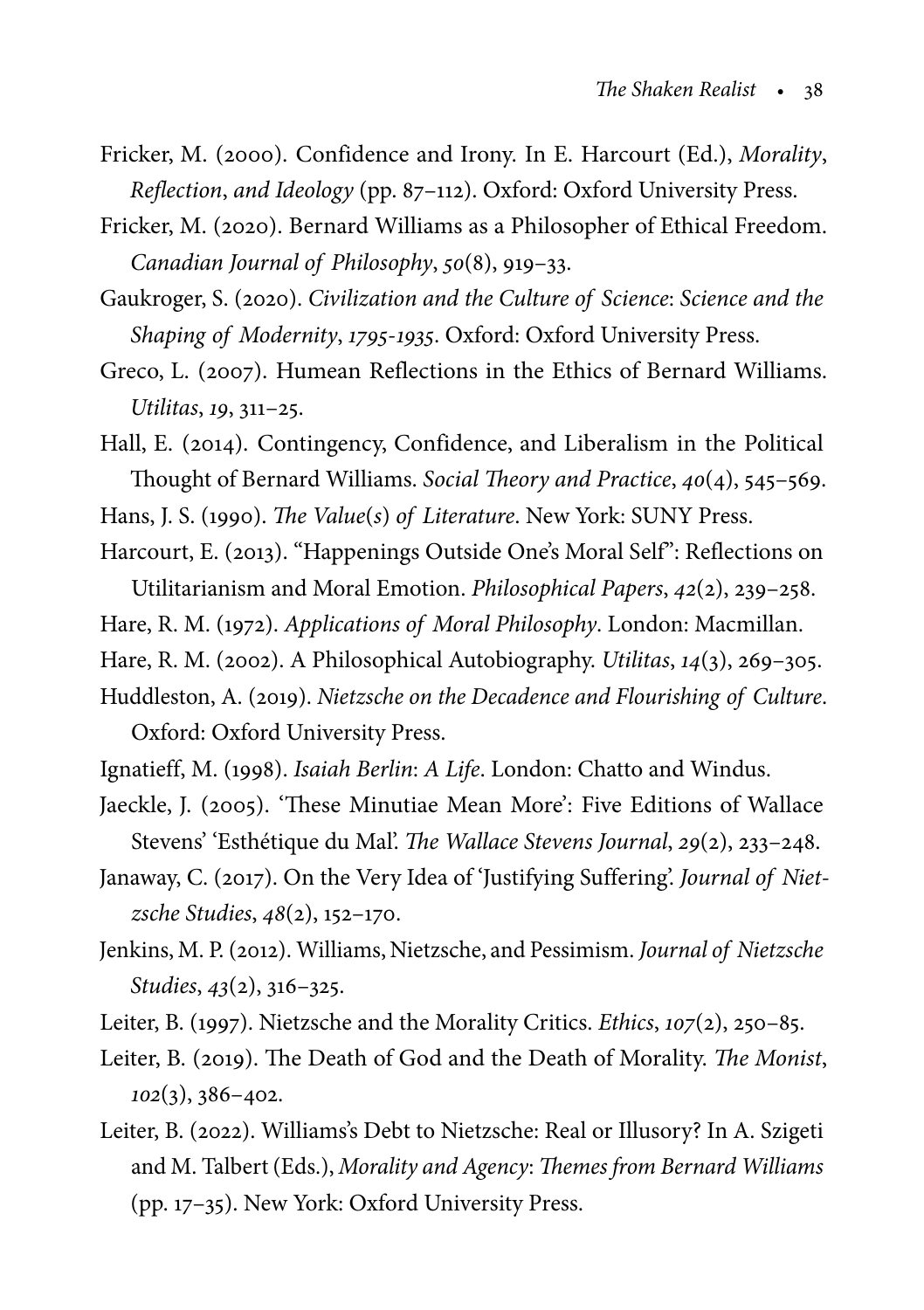- MacIntyre, A. C. (2007). After Virtue: A Study in Moral Theory (3rd ed.). Notre Dame: University of Notre Dame Press.
- Magee, B., and Williams, B. (1971). Conversation with Bernard Williams: Philosophy and Morals. In B. Magee (Ed.), Modern British Philosophy (pp. 150–165). New York: St. Martin's Press.
- Mariani, P. (2016). The Whole Harmonium: The Life of Wallace Stevens. New York: Simon and Schuster.
- May, S. (2011). Why Nietzsche is Still in the Morality Game. In S. May (Ed.), Nietzsche's On the Genealogy of Morality: A Critical Guide (pp. 78–100). Cambridge: Cambridge University Press.
- McDonald, D., and Williams, B. (1983). The Uses of Philosophy: An Interview with Bernard Williams. The Center Magazine(November/December), 40–49.
- McMahan, J. (2013). Bernard Williams: A Reminiscence. In A. Perry and C. Herrera (Eds.), The Moral Philosophy of Bernard Williams (pp. 18–25). Newcastle-upon-Tyne: Cambridge Scholars Publishing.
- Mehta, V. (1963). Fly and the Fly-Bottle: Encounters with Contemporary British Intellectuals. London: Weidenfeld and Nicolson.
- Moore, A. W. (2006). Commentary on the Text. In Ethics and the Limits of Philosophy (pp. 203–47). Abingdon: Routledge.
- Moore, A. W. (2019). Realism and the Absolute Conception. In Language, World, and Limits: Essays in the Philosophy of Language and Metaphysics (pp. 165–81). Oxford: Oxford University Press.
- Moran, R. (2016). Williams, History, and 'the Impurity of Philosophy'. European Journal of Philosophy, 24(2), 315–330.
- Newey, G. (1999, November 25). Effing the Ineffable. London Review of Books.
- Nietzsche, F. (1999). The Birth of Tragedy (R. Speirs, Trans.). Cambridge: Cambridge University Press.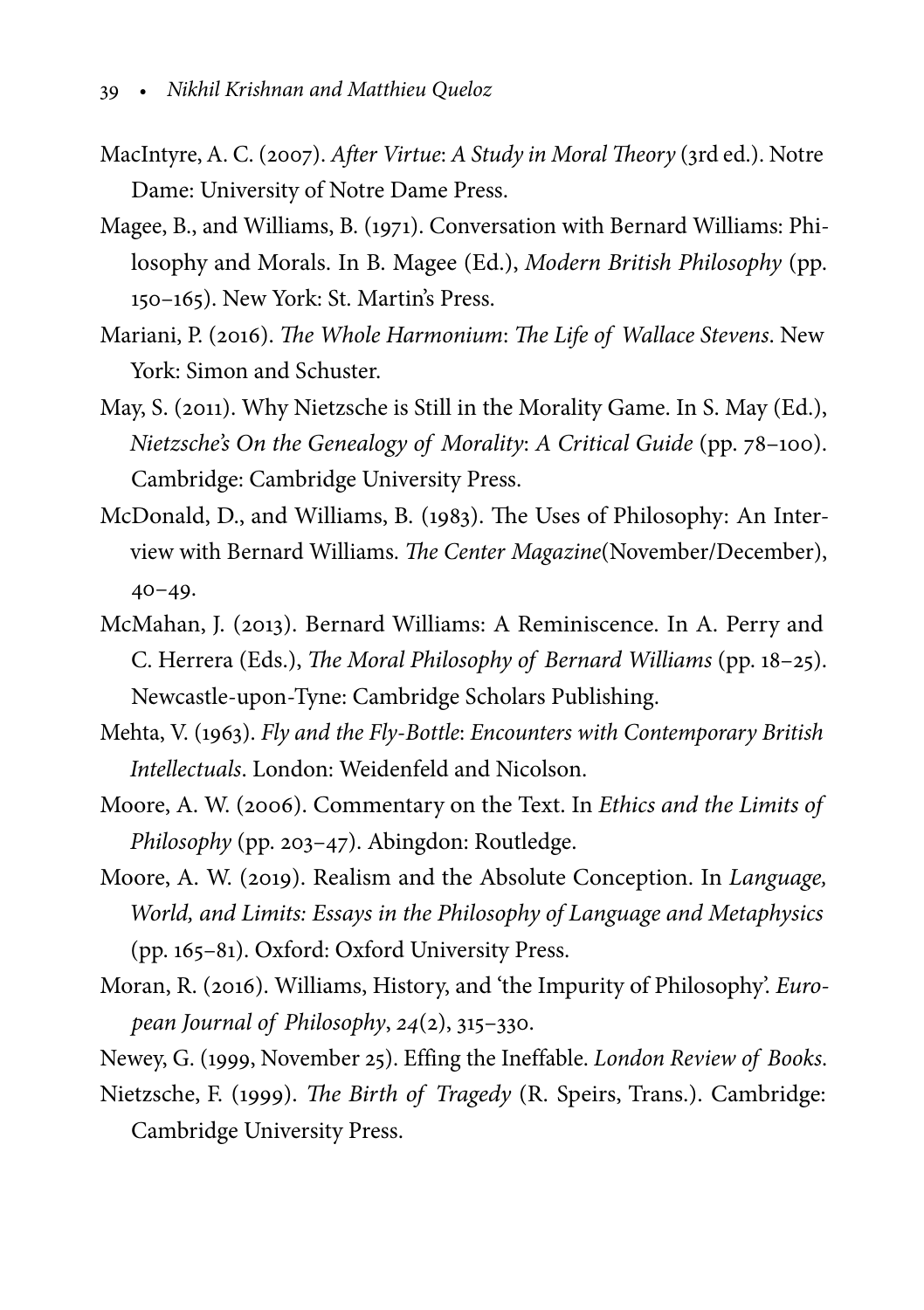- Nietzsche, F. (2001). The Gay Science: With a Prelude in German Rhymes and an Appendix of Songs (J. Nauckhoff and A. Del Caro, Trans. B. Williams Ed.). Cambridge: Cambridge University Press.
- Nietzsche, F. (2009). Digital Critical Edition of the Complete Works and Letters (P. D'Iorio Ed.). Berlin: De Gruyter. www.nietzschesource.org/eKGWB/.
- Nussbaum, M. C. (2003, October 1). Tragedy and Justice: Bernard Williams Remembered. Boston Review. Retrieved from http://bostonreview.net/booksideas/martha-c-nussbaum-tragedy-and-justice.

O'Grady, J. (2001, January 11). Elizabeth Anscombe. The Guardian.

O'Grady, J. (2004, June 16). Sir Stuart Hampshire. The Guardian.

- Queloz,M. (2021a). The Essential Superficiality of the Voluntary and the Moralization of Psychology. Philosophical Studies. https://doi.org/10.1007/s11098- 021-01720-2.
- Queloz, M. (2021b). The Practical Origins of Ideas: Genealogy as Conceptual Reverse-Engineering. Oxford: Oxford University Press.
- Queloz, M. (2022). A Shelter from Luck: The Morality System Reconstructed. In A. Szigeti and M. Talbert (Eds.), Morality and Agency: Themes from Bernard Williams (pp. 184–211). New York: Oxford University Press.

Ridley, A. (2007). Nietzsche on Art. London: Routledge.

- Ridley, A. (2013). Nietzsche and the Arts of Life. In K. Gemes and J. Richardson (Eds.), The Oxford Handbook of Nietzsche (pp. 415–31). Oxford: Oxford University Press.
- Russell, P. (2008). The Riddle of Hume's Treatise: Skepticism, Naturalism, and Irreligion. Oxford: Oxford University Press.
- Russell, P. (2015). 'Hume's Lengthy Digression': Free Will in the Treatise. In A. Butler and D. C. Ainslie (Eds.), The Cambridge Companion to Hume's Treatise (pp. 230–51). Cambridge: Cambridge University Press.
- Russell, P. (2019). Hume's Optimism and Williams's Pessimism: From 'Science of Man' to Genealogical Critique. In S. G. Chappell and M. van Ackeren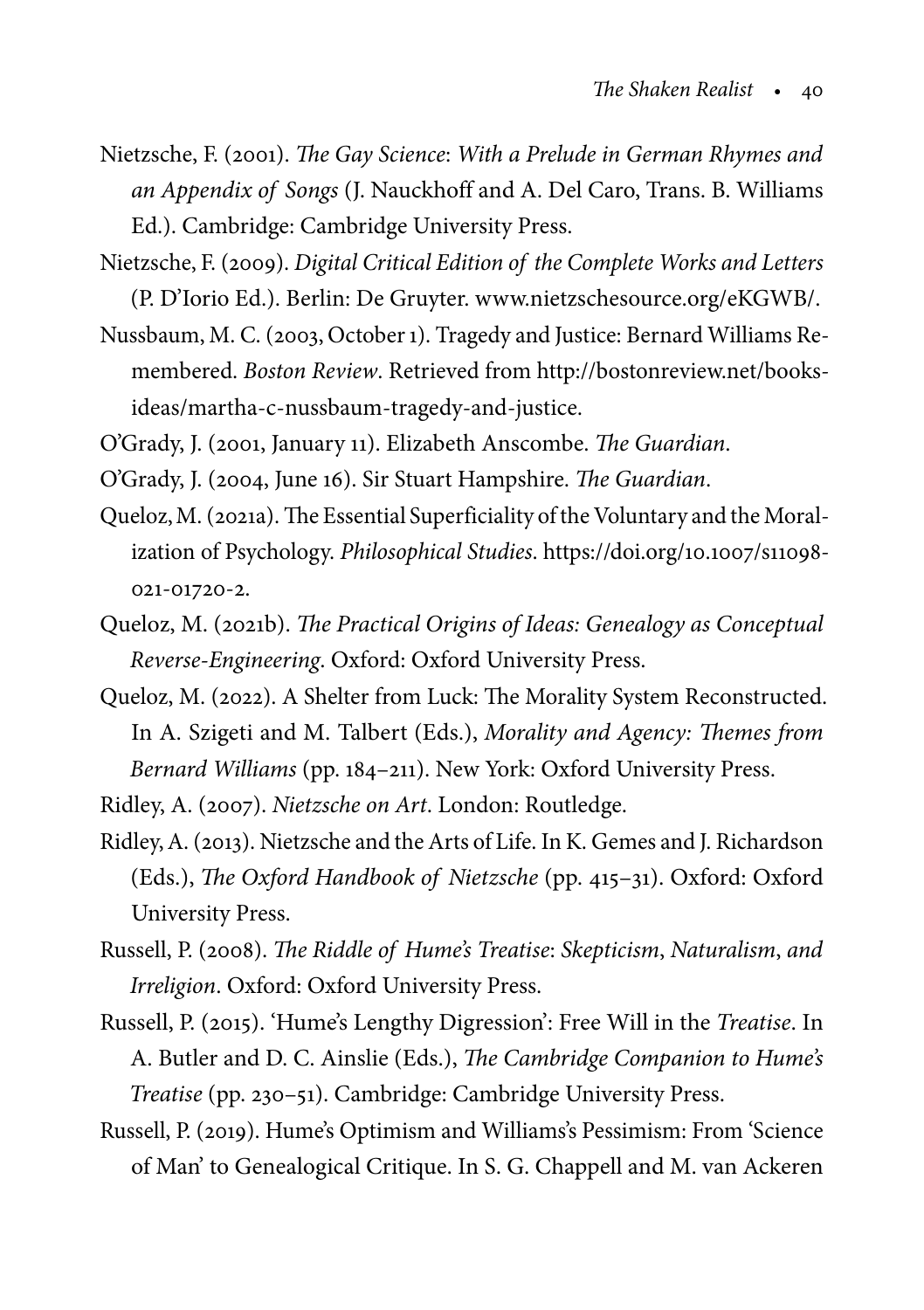(Eds.), Ethics Beyond the Limits: New Essays on Bernard Williams' Ethics and the Limits of Philosophy (pp. 37–52). London: Routledge.

- Sagar, P. (2014a). From Scepticism to Liberalism? Bernard Williams, the Foundations of Liberalism and Political Realism. Political Studies, 64(2), 368–384.
- Sagar, P. (2014b). Minding the Gap: Bernard Williams and David Hume on Living an Ethical Life. Journal of Moral Philosophy, 11(5), 615–638.
- Seabright, P. (1985, 5 September). Character. London Review of Books.
- Smyth, N. (2019). The Inevitability of Inauthenticity: Bernard Williams and Practical Alienation. In S. G. Chappell and M. van Ackeren (Eds.), Ethics beyond the Limits: New Essays on Bernard Williams' Ethics and the Limits of Philosophy (pp. 188–208). London: Routledge.
- Stevens, W. (1944). Esthétique du Mal. The Kenyon Review, 6(4), 489–503.
- Tanney, J. (2021). Gilbert Ryle. In E. N. Zalta (Ed.), The Stanford Encyclopedia of Philosophy (Summer 2021 edition ed.).
- Vendler, H. (1969). On Extended Wings: Wallace Stevens' Longer Poems. Cambridge, MA: Harvard University Press.
- Williams, B. (1973). A Critique of Utilitarianism. In Utilitarianism: For and Against (pp. 77–155). Cambridge: Cambridge University Press.
- Williams, B. (1981a, June 4). Nietzsche's Centaur. London Review of Books.
- Williams, B. (1981b). Persons, Character and Morality. In Moral Luck (pp. 1–19). Cambridge: Cambridge University Press.
- Williams, B. (1985, October 4). The Right to Know: The Inside Story of the Belgrano Affair, by Clive Ponting; The Price of Freedom, by Judith Cook. Times Literary Supplement.
- Williams, B. (1986). Reply to Simon Blackburn. Philosophical Books, 27(4), 203–208.
- Williams, B. (1988). The Structure of Hare's Theory. In D. Seanor and N. Fotion (Eds.), Hare and Critics: Essays on Moral Thinking (pp. 185–98). Oxford: Clarendon Press.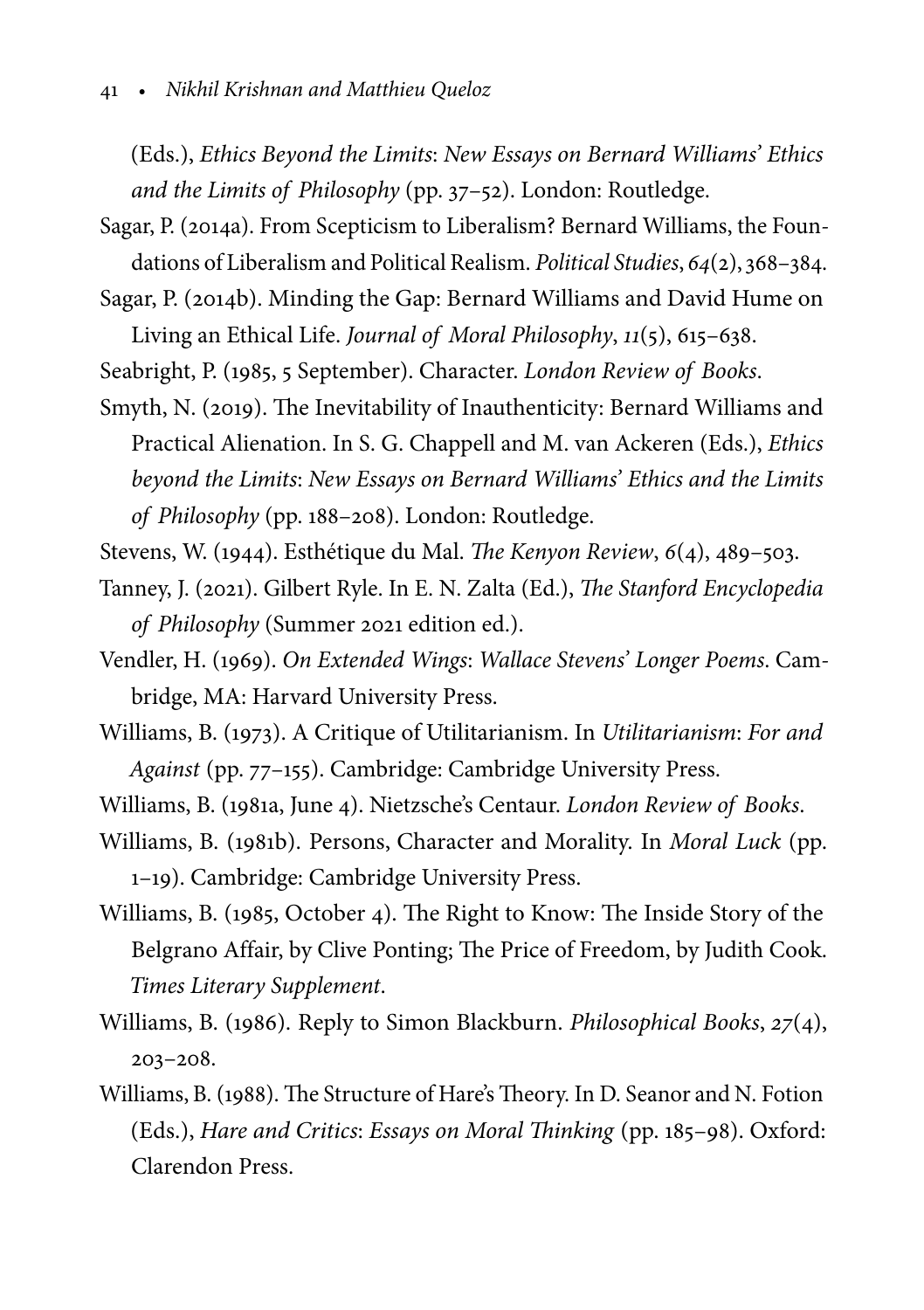- Williams, B. (1990). L'éthique, question de style? (M.-A. Lescourret, Trans.). In L'éthique et les limites de la philosophie (pp. v–xix). Paris: Gallimard.
- Williams, B. (1993). Shame and Necessity. Berkeley: University of California Press.
- Williams, B. (1995a). Ethics. In A. C. Grayling (Ed.), Philosophy 1: A Guide Through the Subject (pp. 545–582). Oxford: Oxford University Press.
- Williams, B. (1995b). How Free Does the Will Need to Be? In Making Sense of Humanity and Other Philosophical Papers, 1982–1993 (pp. 3–21). Cambridge: Cambridge University Press.
- Williams, B. (1995c). Making Sense of Humanity. In Making Sense of Humanity and Other Philosophical Papers, 1982–1993 (pp. 79–89). Cambridge: Cambridge University Press.
- Williams, B. (1995d). Nietzsche's Minimalist Moral Psychology. In Making Sense of Humanity and Other Philosophical Papers, 1982–1993 (pp. 65–78). Cambridge: Cambridge University Press.
- Williams, B. (1995e). Replies. In J. E. J. Altham and R. Harrison (Eds.), World, Mind, and Ethics: Essays on the Ethical Philosophy of Bernard Williams (pp. 185–224). Cambridge: Cambridge University Press.
- Williams, B. (1995f). Saint-Just's Illusion. In Making Sense of Humanity and Other Philosophical Papers,1982–1993(pp. 135–150). Cambridge: Cambridge University Press.
- Williams, B. (1995g). Voluntary Acts and Responsible Agents. In Making Sense of Humanity and Other Philosophical Papers, 1982–1993 (pp. 22–34). Cambridge: Cambridge University Press.
- Williams, B. (1996). On Hating and Despising Philosophy. London Review of Books, 18, 17–18.
- Williams, B. (1999). Seminar with Bernard Williams. Ethical Perspectives,  $6(3-4), 243-265.$
- Williams, B. (2001). Morality: An Introduction to Ethics. Cambridge: Cambridge University Press.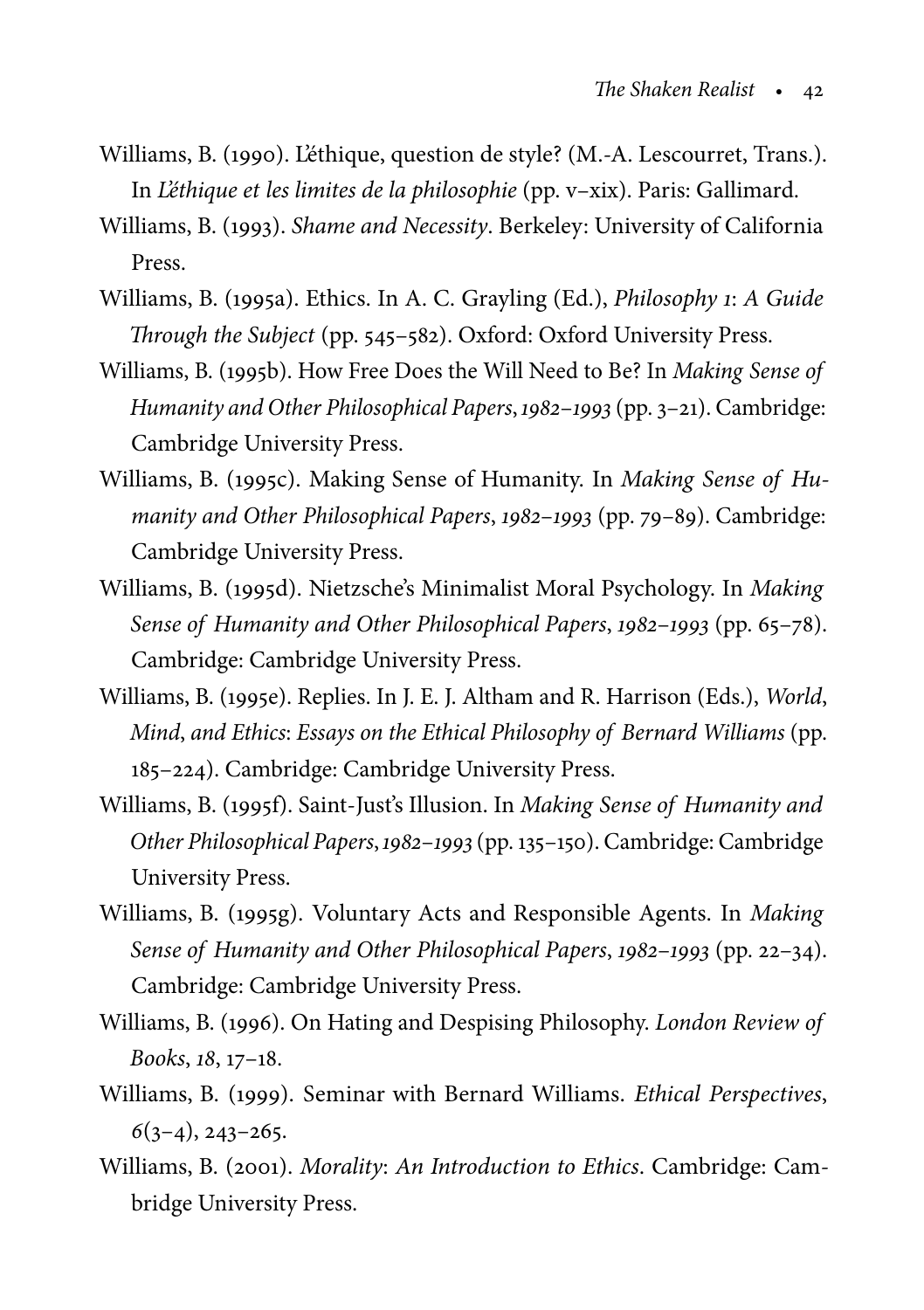- Williams, B. (2002). Truth and Truthfulness: An Essay in Genealogy. Princeton: Princeton University Press.
- Williams, B. (2005a). Conflicts of Liberty and Equality. In G. Hawthorne (Ed.), In the Beginning Was the Deed: Realism and Moralism in Political Argument (pp. 115–127). Princeton: Princeton University Press.
- Williams, B. (2005b). Human Rights and Relativism. In G. Hawthorne (Ed.), In the Beginning Was the Deed: Realism and Moralism in Political Argument (pp. 62–74). Princeton: Princeton University Press.
- Williams, B. (2005c). The Liberalism of Fear. In G. Hawthorne (Ed.), In the Beginning Was the Deed: Realism and Moralism in Political Argument (pp. 52–61). Princeton: Princeton University Press.
- Williams, B. (2005d). Modernity and the Substance of Ethical Life. In G. Hawthorne (Ed.), In the Beginning Was the Deed: Realism and Moralism in Political Argument (pp. 40–51). Princeton: Princeton University Press.
- Williams, B. (2006a). Ethics and the Limits of Philosophy (Reissue ed.). Abingdon: Routledge.
- Williams, B. (2006b). Introduction to The Gay Science. In M. Burnyeat (Ed.), The Sense of the Past: Essays in the History of Philosophy (pp. 311–24). Princeton: Princeton University Press.
- Williams, B. (2006c). Janáček's Modernism: Doing Less with More in Music and Philosophy. In P. Williams and M. Tanner (Eds.), On Opera (pp. 118–20). New Haven: Yale University Press.
- Williams, B. (2006d). The Legacy of Greek Philosophy. In M. Burnyeat (Ed.), The Sense of the Past: Essays in the History of Philosophy (pp. 3-48). Princeton: Princeton University Press.
- Williams, B. (2006e). Philosophy as a Humanistic Discipline. In A. W. Moore (Ed.), Philosophy as a Humanistic Discipline (pp. 180–199). Princeton: Princeton University Press.
- Williams, B. (2007). Truth and Truthfulness. In J. Baggini and J. Stangroom (Eds.), What More Philosophers Think (pp. 130–146). London: Continuum.